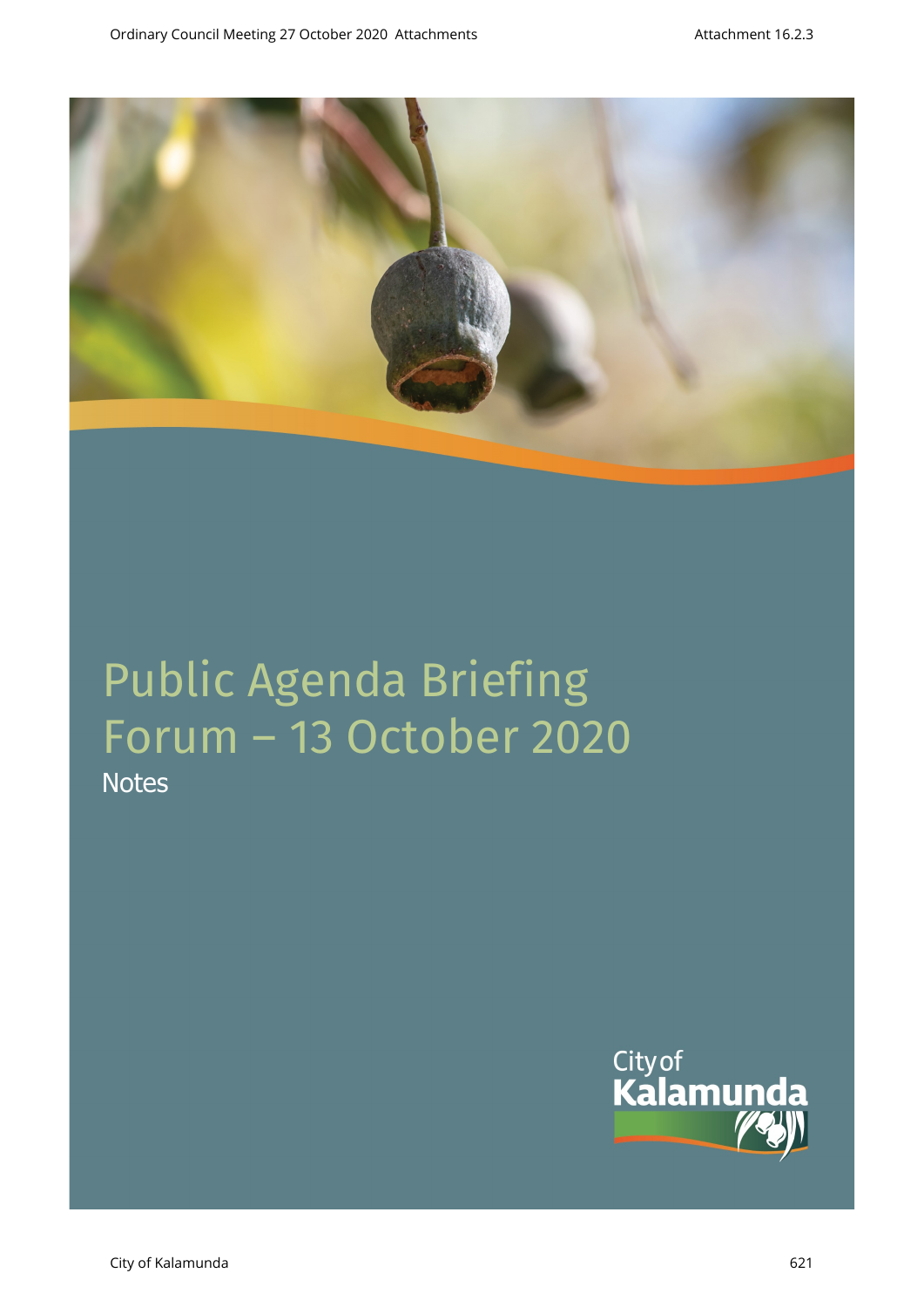# **INDEX**

| 1.       |                                                                                        |  |
|----------|----------------------------------------------------------------------------------------|--|
| 2.       |                                                                                        |  |
| 3.       |                                                                                        |  |
| 4.       |                                                                                        |  |
| 5.       |                                                                                        |  |
| 6.<br>7. |                                                                                        |  |
| 8.       |                                                                                        |  |
| 9.       |                                                                                        |  |
|          |                                                                                        |  |
|          |                                                                                        |  |
|          | 10.1.1. Adoption of the City of Kalamunda - Community Safety & Crime Prevention Plan   |  |
|          |                                                                                        |  |
|          | 10.1.2. City of Kalamunda - Fire Hazard Assessment Plan - Season 2020 / 2021 11        |  |
|          |                                                                                        |  |
|          |                                                                                        |  |
|          | 10.2.2. Kalamunda Waste Plan: Food Organics and Garden Organics Processing21           |  |
|          |                                                                                        |  |
|          | 10.2.4. Parking Concerns for Whistlepipe Gully and Mundy Regional Park31               |  |
|          |                                                                                        |  |
|          | 10.2.6. Community Appointment to Kalamunda Environmental Advisory Committee 53         |  |
|          |                                                                                        |  |
|          | 10.3.1. Proposed Membership of the City's Economic Development Advisory Committee.57   |  |
|          |                                                                                        |  |
|          | 10.3.3. City of Kalamunda - Public Art Masterplan - Adoption for Public Advertising 68 |  |
|          |                                                                                        |  |
|          |                                                                                        |  |
|          |                                                                                        |  |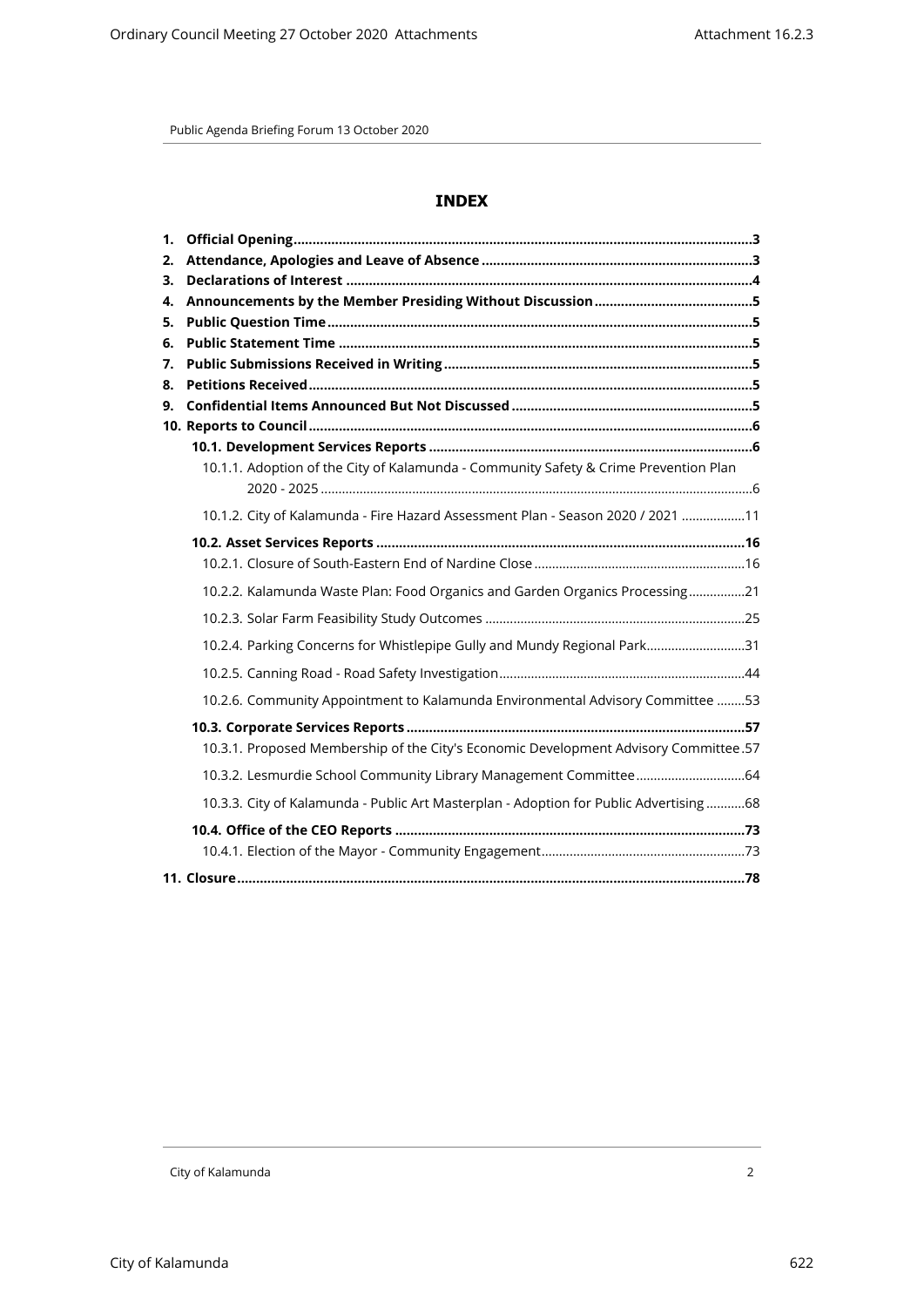# <span id="page-2-0"></span>**1. Official Opening**

The Presiding Member opened the meeting at 6:30pm and welcomed Councillors, Staff and Members of the Public Gallery. The Presiding Member also acknowledged the Traditional Owners of the land on which we meet the Whadjuk Noongar people.

## <span id="page-2-1"></span>**2. Attendance, Apologies and Leave of Absence**

**Councillors South East Ward**  Janelle Sewell (Presiding Member) Geoff Stallard **South West Ward** Lesley Boyd Brooke O'Donnell **North West Ward** Sue Bilich Lisa Cooper Dylan O'Connor **North Ward** Cameron Blair Kathy Ritchie Margaret Thomas JP (Mayor)

#### **Members of Staff**

**Chief Executive Officer** Rhonda Hardy **Executive Team** Gary Ticehurst - Director Corporate Services Brett Jackson - Director Asset Services Peter Varelis - Director Development Services **Management Team** James Wickens - Manager Environmental Health & Community Safety Doug Bartlett - Manager Asset Projects Nicole O'Neill - Manager Customer & Public Relations **Administration Support** Darrell Forrest - Governance Advisor Cam Jones - IT Coordinator Donna McPherson - Executive Assistant to the CEO

#### **Members of the Public** 5

#### **Members of the Press** Nil.

#### **Apologies**

Cr John Giardina Cr Mary Cannon

## **Leave of Absence Previously Approved** Nil.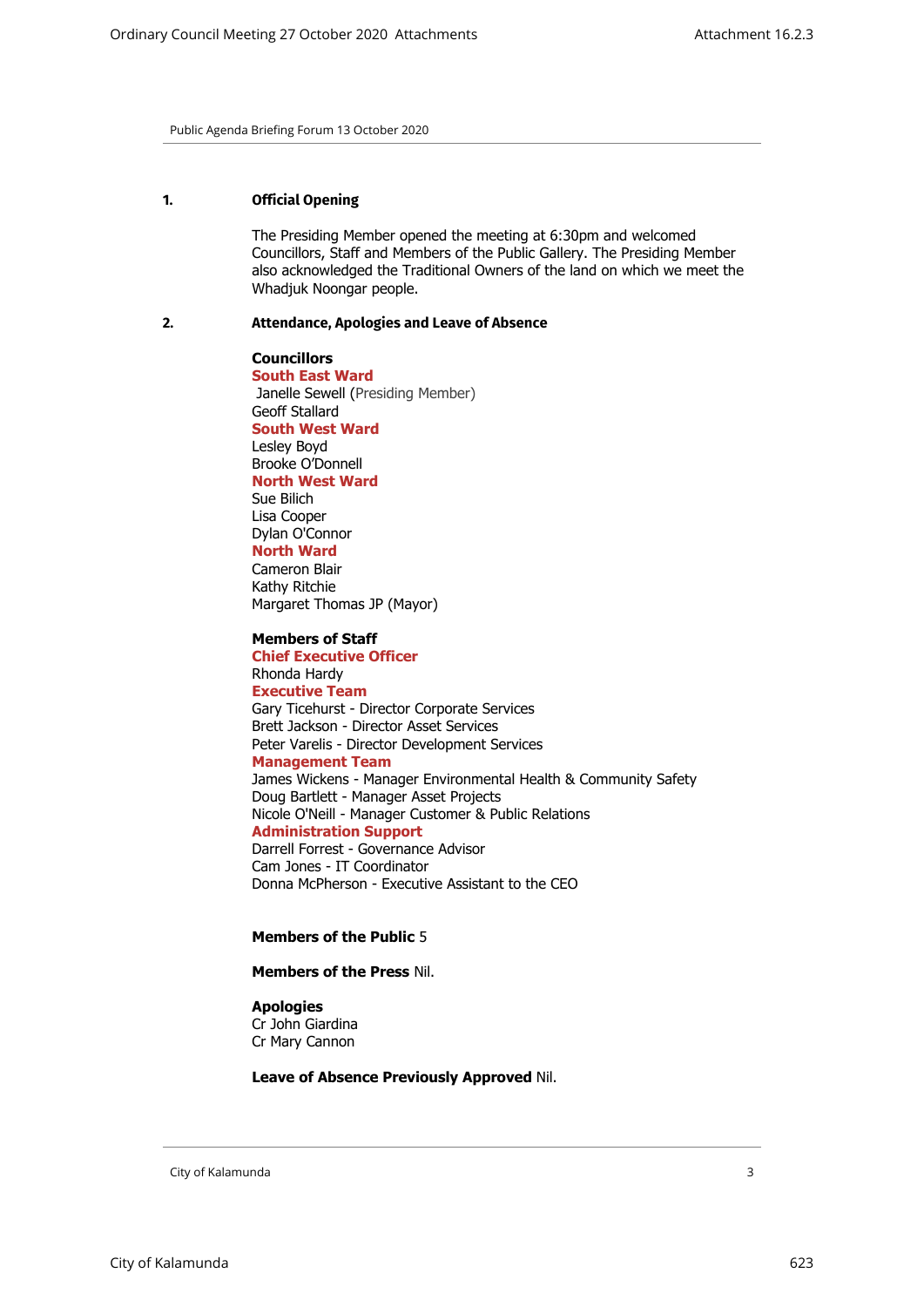## <span id="page-3-0"></span>**3. Declarations of Interest**

#### **3.1. Disclosure of Financial and Proximity Interests**

- a. Members must disclose the nature of their interest in matter to be discussed at the meeting. (Section 5.56 of the *Local Government Act 1995*.)
- b. Employees must disclose the nature of their interest in reports or advice when giving the report or advice to the meeting. (Section 5.70 of the *Local Government Act 1995*.)

# 3.1.1 Nil.

# **3.2. Disclosure of Interest Affecting Impartiality**

- a. Members and staff must disclose their interest in matters to be discussed at the meeting in respect of which the member or employee had given or will give advice.
- 3.2.1 Nil.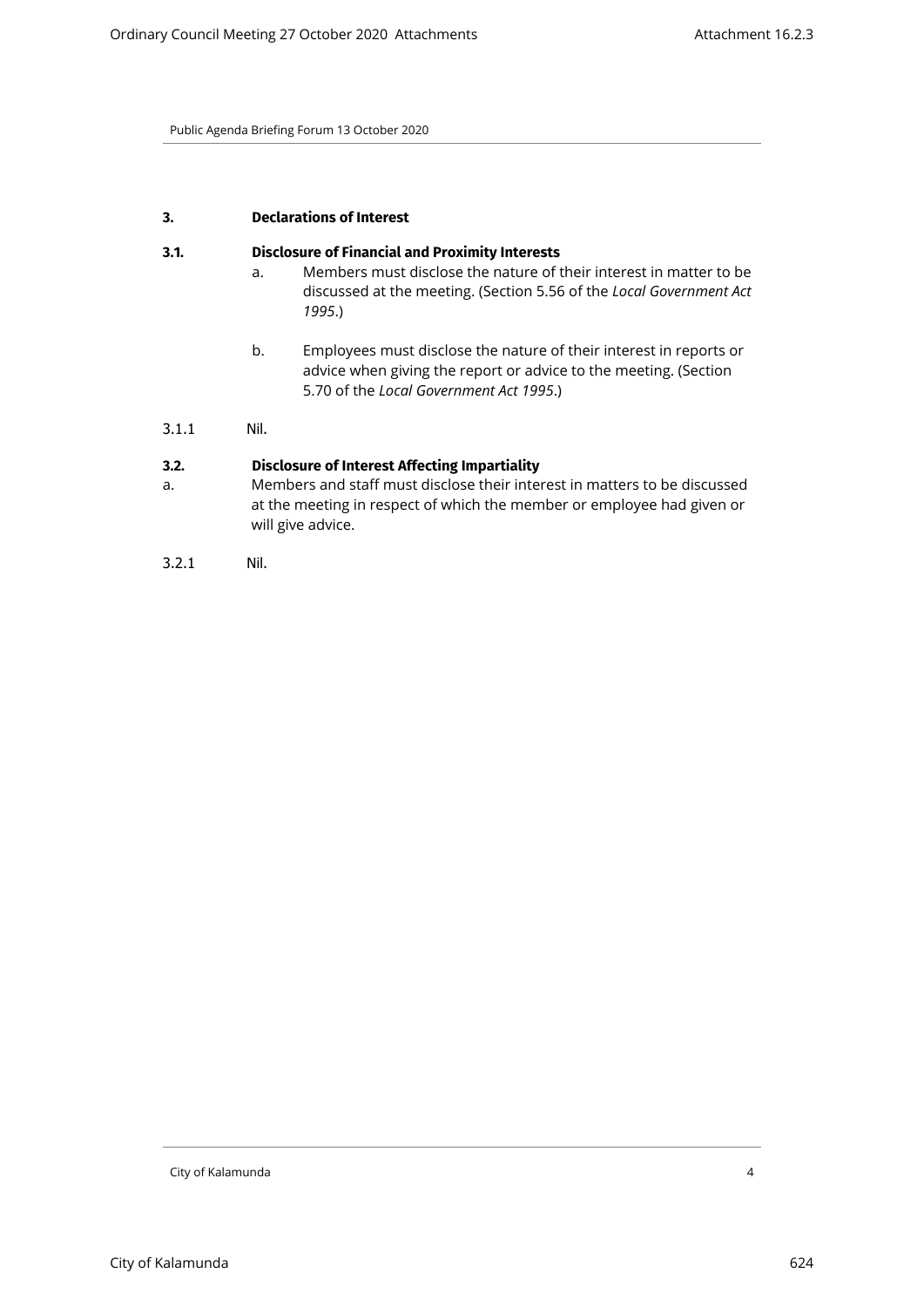#### <span id="page-4-1"></span><span id="page-4-0"></span>**4. Announcements by the Member Presiding Without Discussion**

4.1 Nil.

#### **5. Public Question Time**

*Public question time will be allocated a maximum of 10 minutes and will be limited to two (2) minutes per member of the public, with a limit of two (2) verbal questions per member of the public.*

*Statements are not to precede the asking of a question during public question time. Statements should be made during public submissions.*

*For the purposes of Minuting, these questions and answers will be summarised.*

<span id="page-4-2"></span>5.1 Nil.

#### **6. Public Statement Time**

*A period of maximum 10 minutes is provided to allow public statements from the gallery on matters relating to a matter contained on the agenda or the functions of Council. Public Statement Time will be limited to two (2) minutes per member of the public.*

*Public Statement Time is declared closed following the 10 minute allocated time period, or earlier if there are no further statements.* 

*For the purposes of Minuting, these statements will be summarised.*

6.1 Nil.

#### <span id="page-4-3"></span>**7. Public Submissions Received in Writing**

- 7.1 Nil.
- **8. Petitions Received**
- <span id="page-4-4"></span>8.1 Nil.

#### **9. Confidential Items Announced But Not Discussed**

<span id="page-4-5"></span>9.1 Item 10.2.6 Community Appointment to Kalamunda Environmental Advisory Committee – Confidential Attachment – Kalamunda Environmental Advisory Committee Community Member Nomination Reason for Confidentiality: *Local Government Act 1995 (WA) Section 5.23 (2) (b) - "the personal affairs of any person."*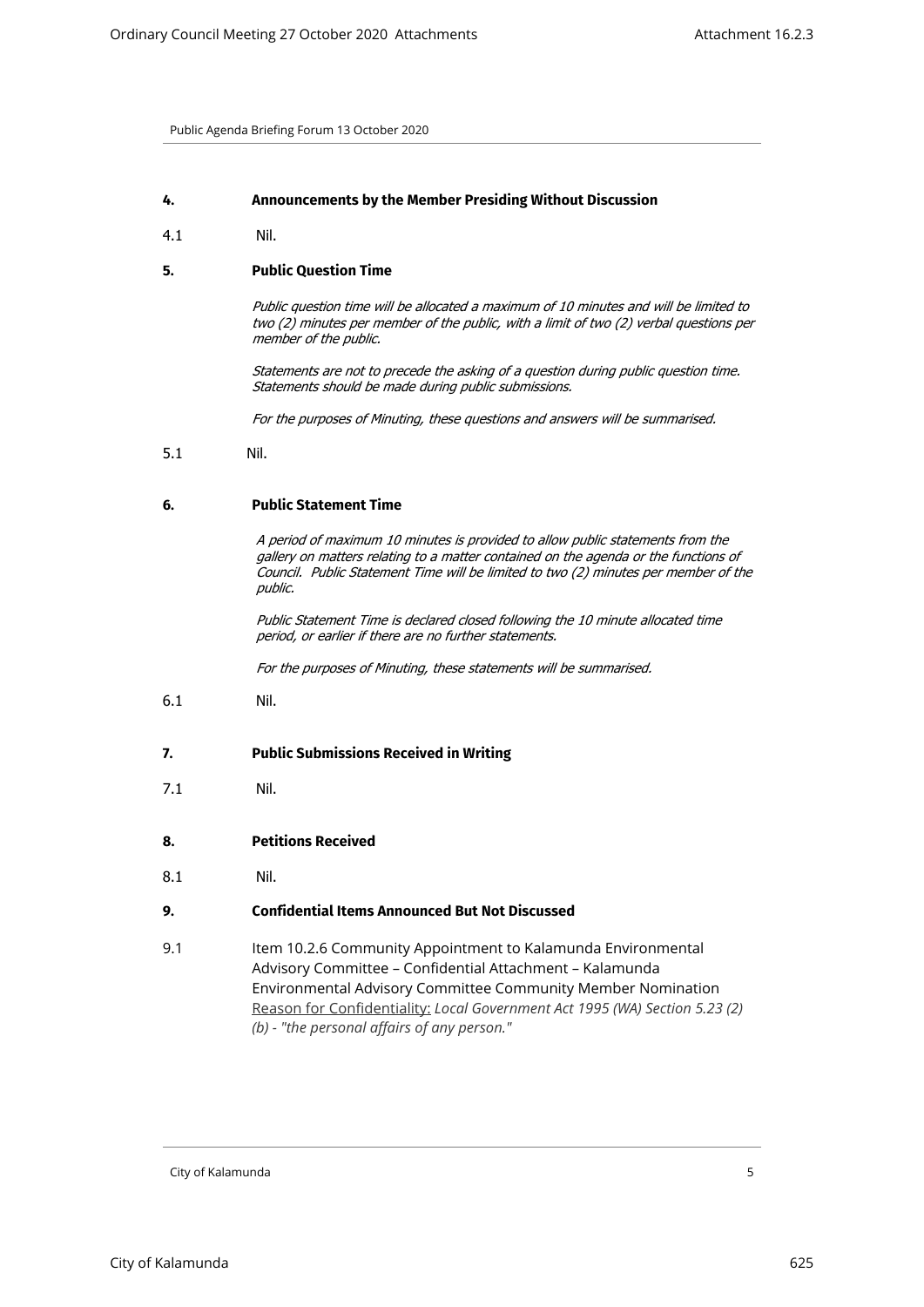9.2 Item 10.3.1 Proposed Membership of the City's Economic Development Advisory Committee – Confidential Attachment – 1. KEDAC Nomination & Assessments and 2. KEDAC Recommended Appointments *Reason for Confidentiality: Local Government Act 1995 (WA) Section 5.23 (2) (b) - "the personal affairs of any person."*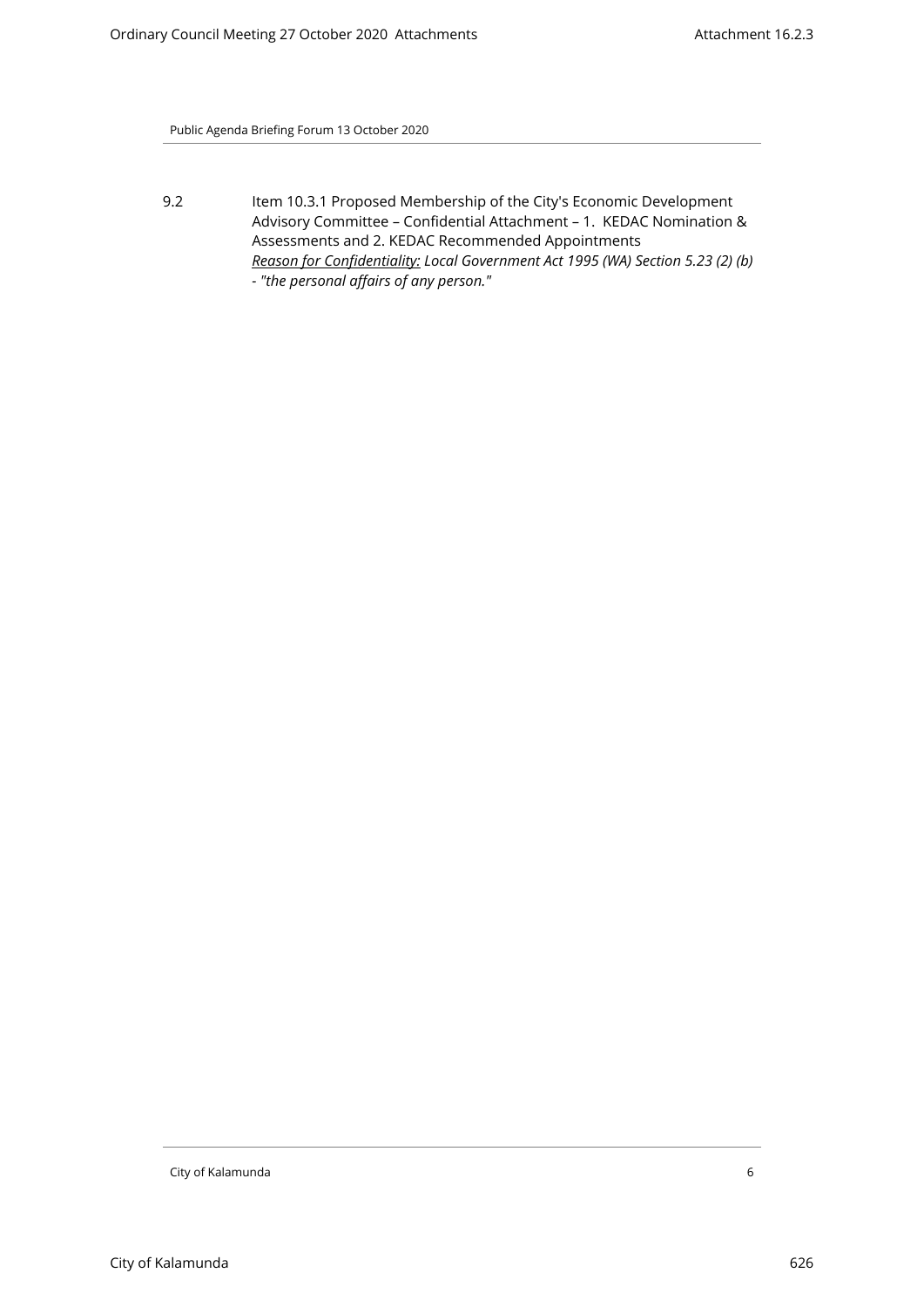#### <span id="page-6-2"></span><span id="page-6-1"></span><span id="page-6-0"></span>**10. Reports to Council**

## **10.1. Development Services Reports**

## **10.1.1. Adoption of the City of Kalamunda - Community Safety & Crime Prevention Plan 2020 - 2025**

# *Declaration of financial / conflict of interests to be recorded prior to dealing with each item.*

The Manager Environmental Health & Community Safety Provided a presentation on this item. Cr Boyd sought clarification on a matter raised in the presentation. This matter was clarified by the Director Developments Services.

| Previous Items       |                                         | OCM51/2013                                       |  |
|----------------------|-----------------------------------------|--------------------------------------------------|--|
| <b>Directorate</b>   | <b>Development Services</b>             |                                                  |  |
| <b>Business Unit</b> | Environmental Health & Community Safety |                                                  |  |
| File Reference       | $CS$ -CCS-073                           |                                                  |  |
| Applicant            | N/A                                     |                                                  |  |
| Owner                | N/A                                     |                                                  |  |
|                      |                                         |                                                  |  |
| Attachments          | 1.                                      | Community Safety Crime Prevention Plan 2020-2025 |  |
|                      |                                         | $[10.1.1.1 - 17$ pages]                          |  |
|                      | 2.                                      | Safety and Crime Prevention Survey Outcomes      |  |
|                      |                                         | Summary Report [10.1.1.2 - 90 pages]             |  |
|                      |                                         |                                                  |  |

# **TYPE OF REPORT**

| 囟 | Advocacy           | When Council is advocating on behalf of the community to<br>another level of government/body/agency                                                                                                                                                                                                                                                                                                                                |
|---|--------------------|------------------------------------------------------------------------------------------------------------------------------------------------------------------------------------------------------------------------------------------------------------------------------------------------------------------------------------------------------------------------------------------------------------------------------------|
|   | Executive          | When Council is undertaking is substantive role of direction<br>setting and oversight (e.g. accepting tenders, adopting plans and<br>budgets                                                                                                                                                                                                                                                                                       |
| 図 | <b>Information</b> | For Council to note                                                                                                                                                                                                                                                                                                                                                                                                                |
| ⊠ | Legislative        | Includes adopting Local Laws, Town Planning Schemes and<br>Policies. When Council determines a matter that directly impacts<br>a person's rights and interests where the principles of natural<br>justice apply. Examples include town planning applications,<br>building licences, other permits or licences issued under other<br>Legislation or matters that could be subject to appeal to the<br>State Administrative Tribunal |

#### **STRATEGIC PLANNING ALIGNMENT**

*Kalamunda Advancing Strategic Community Plan to 2027*

#### **Priority 1: Kalamunda Cares and Interacts**

**Objective 1.1** - To be a community that advocates, facilities and provides quality lifestyles choices. **Strategy 1.1.2** - Empower, support and engage and with young people, families and our culturally diverse community.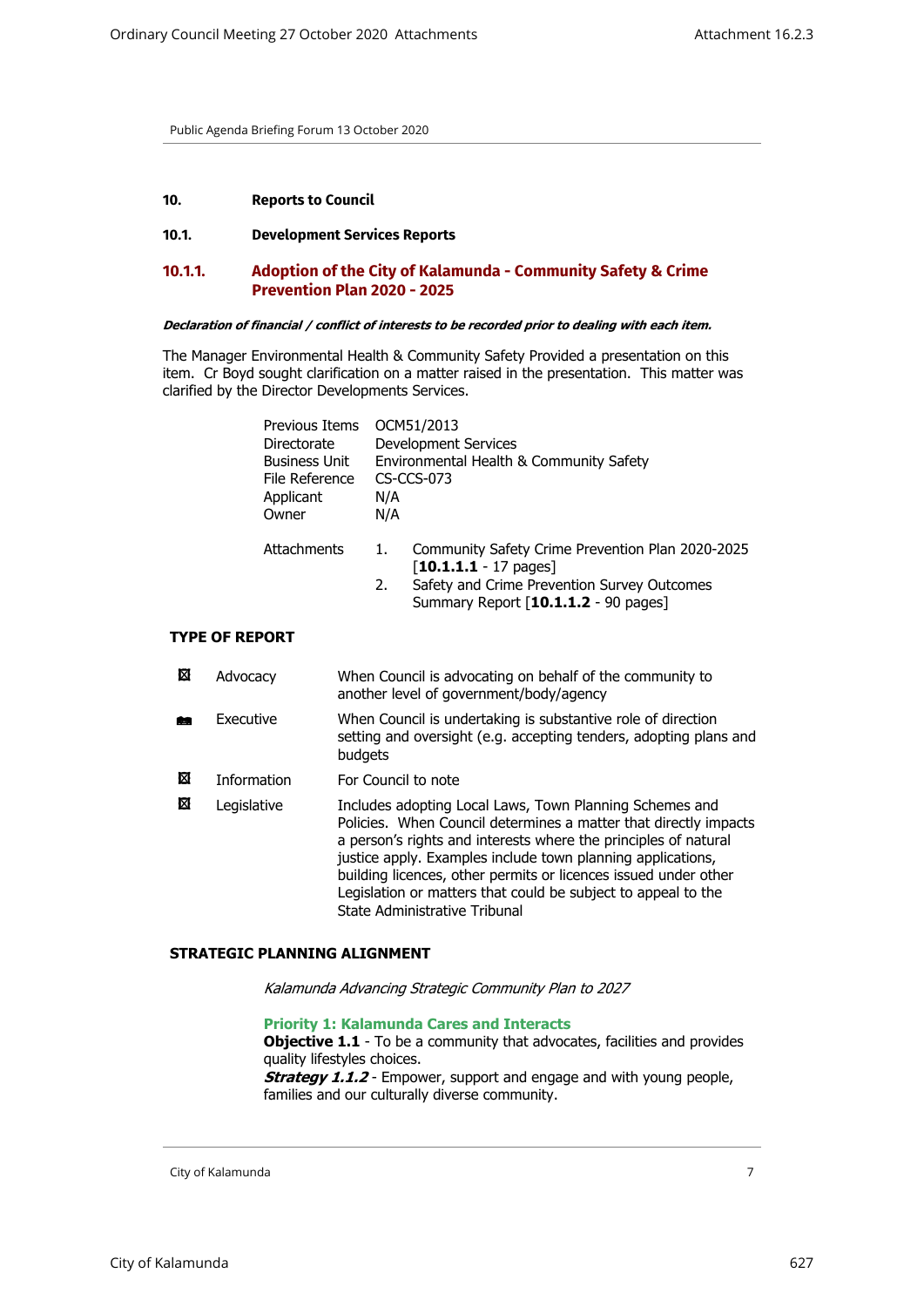**Priority 1: Kalamunda Cares and Interacts**

**Objective 1.2** - To provide a safe and healthy environment for community to enjoy.

**Strategy - 1.2.1** Facilitate a safe community environment.

**Priority 1: Kalamunda Cares and Interacts**

**Objective 1.3** - To support the active participation of local communities. **Strategy 1.3.1** - Support local communities to connect, grow and shape the future of Kalamunda.

#### **EXECUTIVE SUMMARY**

- 1. The purpose of this report is for Council to adopt the City of Kalamunda Community Safety & Crime Prevention Plan 2020 – 2025 (Plan) (Attachment 1) on the recommendation of the Council's Community Safety and Crime Prevention Advisory Committee (CSCPAC).
- 2. The Plan will:
	- a) Provide guidance to the City of Kalamunda (City) in the development of initiatives to enhance safety and reduce crime.
	- b) Replace the City's Community Safety & Crime Prevention Plan 2013 2018.
- 3. It is recommended Council adopt the Plan.

## **BACKGROUND**

- 4. At the CSCPAC meeting on the 12 August 2020, it was resolved to endorse the draft Plan and to submit the draft Plan to Council for adoption.
- 5. The draft Plan was advertised for public comment from 21 February 2020 to 13 March 2020.
- 6. Prior to this, a community safety and crime prevention engagement project was launched which included an integrated marketing campaign and surveys that were distributed City-wide. The campaign ran from 21 July 2019 and closed on the 20 August 2019. The community engagement helped inform the initiatives and actions within the Plan (summary report, Attachment 2).

## **DETAILS AND ANALYSIS**

- 7. The campaign included two online surveys. One aimed at households and the other at businesses. The City received, in total, 530 responses to the household survey and 35 to the business survey.
- 8. The data from the surveys informed improvements and recommendations regarding safety and crime prevention. Some examples include increased lighting, CCTV, and investigations into the possibility of security patrols.

City of Kalamunda 8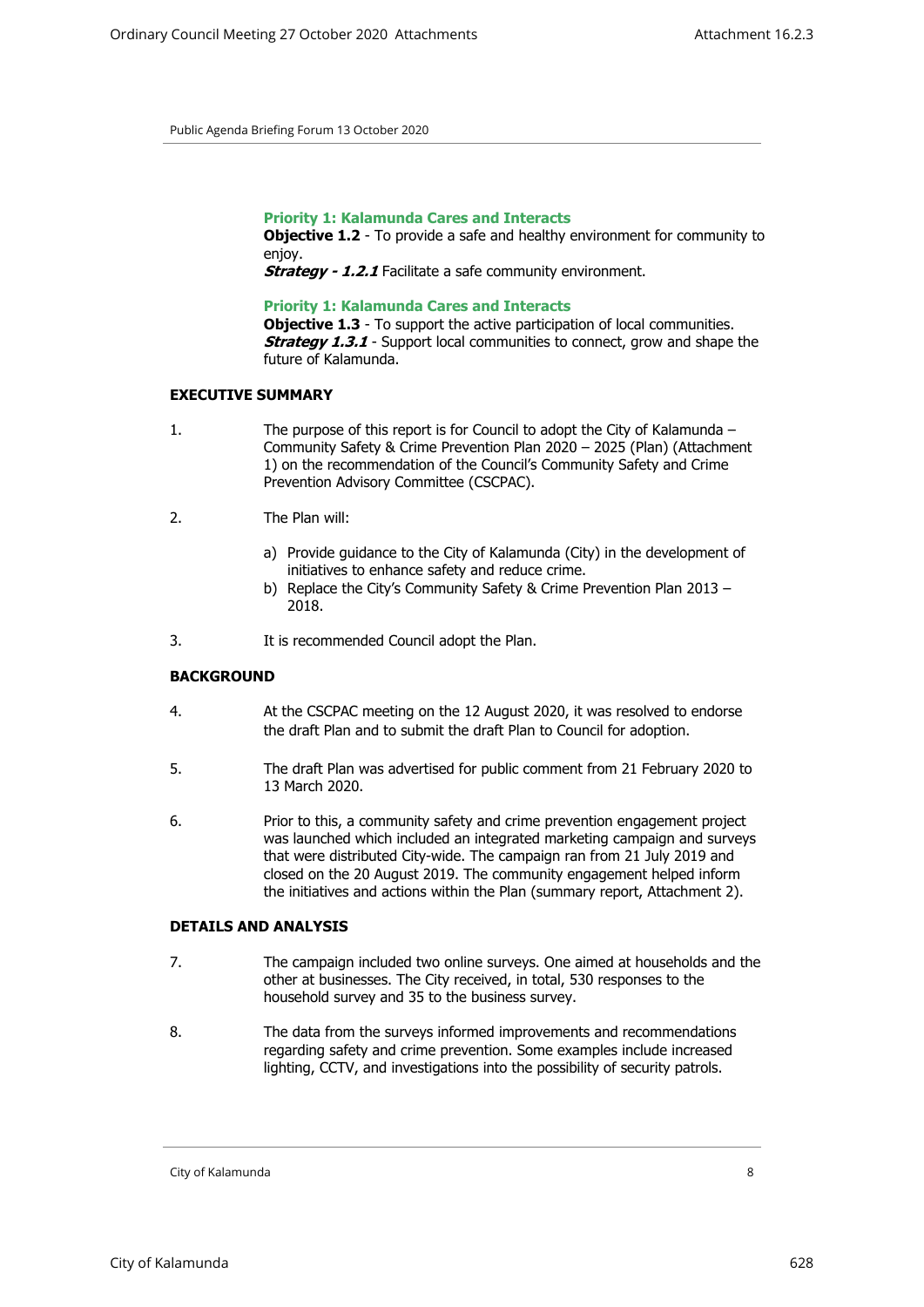| 9.  | The feedback provided by the community overwhelmingly requested a<br>greater police presence. During the development of the Plan, it was<br>acknowledged that the City has limited influence regarding Policing, except<br>for an advocacy role. Other key themes that were common throughout the<br>engagement were security patrols, CCTV, lighting, and road safety. All these<br>themes have been incorporated into the plan as key actions. |
|-----|--------------------------------------------------------------------------------------------------------------------------------------------------------------------------------------------------------------------------------------------------------------------------------------------------------------------------------------------------------------------------------------------------------------------------------------------------|
| 10. | Specifically, in relation to addressing the theme surrounding an increase in<br>policing an action to investigate and report the possibility and financial impact<br>surrounding a security service has been proposed.                                                                                                                                                                                                                           |
|     |                                                                                                                                                                                                                                                                                                                                                                                                                                                  |

- 11. A draft Plan was also advertised for public comment, which received 27 responses. The three key items raised in the responses included, early intervention youth programs, investigations into the possibility of security patrols and CCTV. These matters assisted with informing actions within the Plan.
- 12. The aim of the Plan is to provide guidance to the City in its development of initiatives to enhance safety and reduce crime within the City.
- 13. The Plan outlines a framework for implementation, which includes recommendations for the allocation of a minimum 0.5 FTE towards supporting the Plan, sources of alternative funding options and a mechanism for evaluation and review.
- 14. One of the key objectives of CSCPAC is to consider issues relevant to the implementation of the Plan and to monitor and review the relevant strategies and actions.
- 15. It is also suggested that the localised crime statistics for the City be added to the Plan on an annual basis and discussed at CSCPAC meetings to enable a current source of comparison throughout the timeframe of the Plan.

#### **APPLICABLE LAW**

16. Nil.

# **APPLICABLE POLICY**

17. Nil.

#### **STAKEHOLDER ENGAGEMENT**

- 18. In the 2020 community scorecard, safety was identified as a top priority with community recommendations to address this being increased police presence, the potential for security patrols, establishing a local police station, more CCTV, improved street lighting and more traffic calming initiatives.
- 19. A community safety and crime prevention campaign which included an online survey was open between 21 July 2019 to 20 August 2019 which resulted in 565 responses.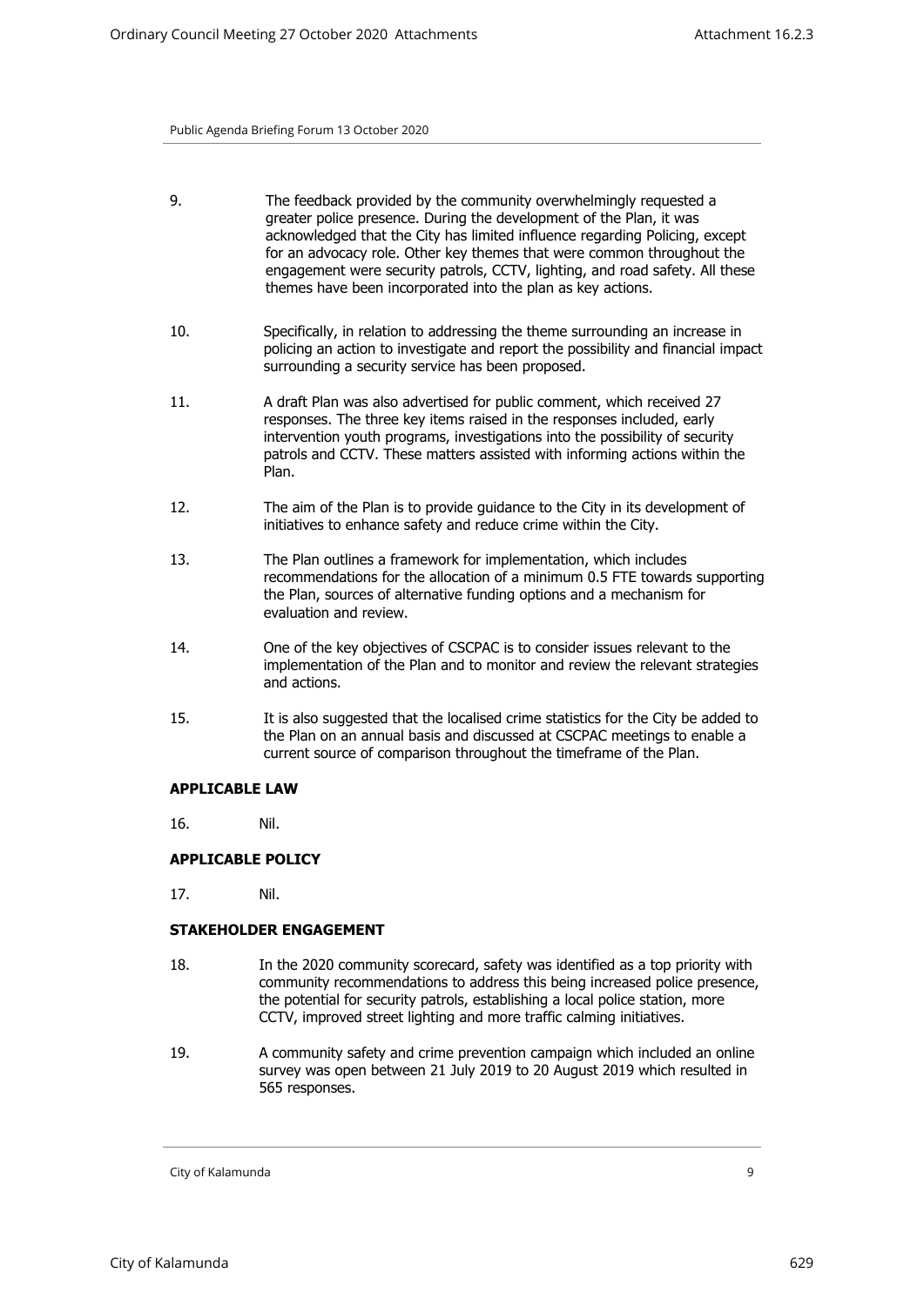- 20. Following this, the Plan was advertised for public comment between 21 February 2020 to 13 March 2020 and received 27 responses.
- 21. The Plan has had extensive consultation with the CSCPAC and was endorsed by the Committee on 12 August 2020.

## **FINANCIAL CONSIDERATIONS**

22.. Future budget reviews will consider allocation of funds in conjunction with external funding opportunities to carry out new initiatives within the life of the Plan.

## **SUSTAINABILITY**

#### **Social Implications**

23.. All members of our community can enjoy a safe and secure environment in which to live, work and play.

#### **Economic Implications**

24. A safer community will allow businesses greater confidence in investing in the City of Kalamunda.

#### **Environmental Implications**

25.. Nil.

#### **RISK MANAGEMENT**

| 26. | <b>Risk:</b> Without a Community Safety & Crime Prevention Plan providing<br>direction and guidance, there's an increase in risks regarding the perception<br>of crime and safety in the community. |                   |        |  |  |
|-----|-----------------------------------------------------------------------------------------------------------------------------------------------------------------------------------------------------|-------------------|--------|--|--|
|     | <b>Consequence</b>                                                                                                                                                                                  | <b>Likelihood</b> | Rating |  |  |
|     | Significant                                                                                                                                                                                         | Possible          | High   |  |  |
|     | <b>Action/Strategy</b>                                                                                                                                                                              |                   |        |  |  |
|     | Council adopt a Community Safety & Crime Prevention Plan to guide<br>initiatives to enhance safety and reduce crime within the City.                                                                |                   |        |  |  |

## **CONCLUSION**

- 27. The purpose of this report is for Council to adopt the Community Safety and Crime Prevention Plan which was endorsed by CSCPAC on the 12 August 2020.
- 28. The CSCPAC will provide oversight and guide the implementation of the Plan.
- 29. The Plan will be subject to annual review to ensure it remains current and relevant for the community.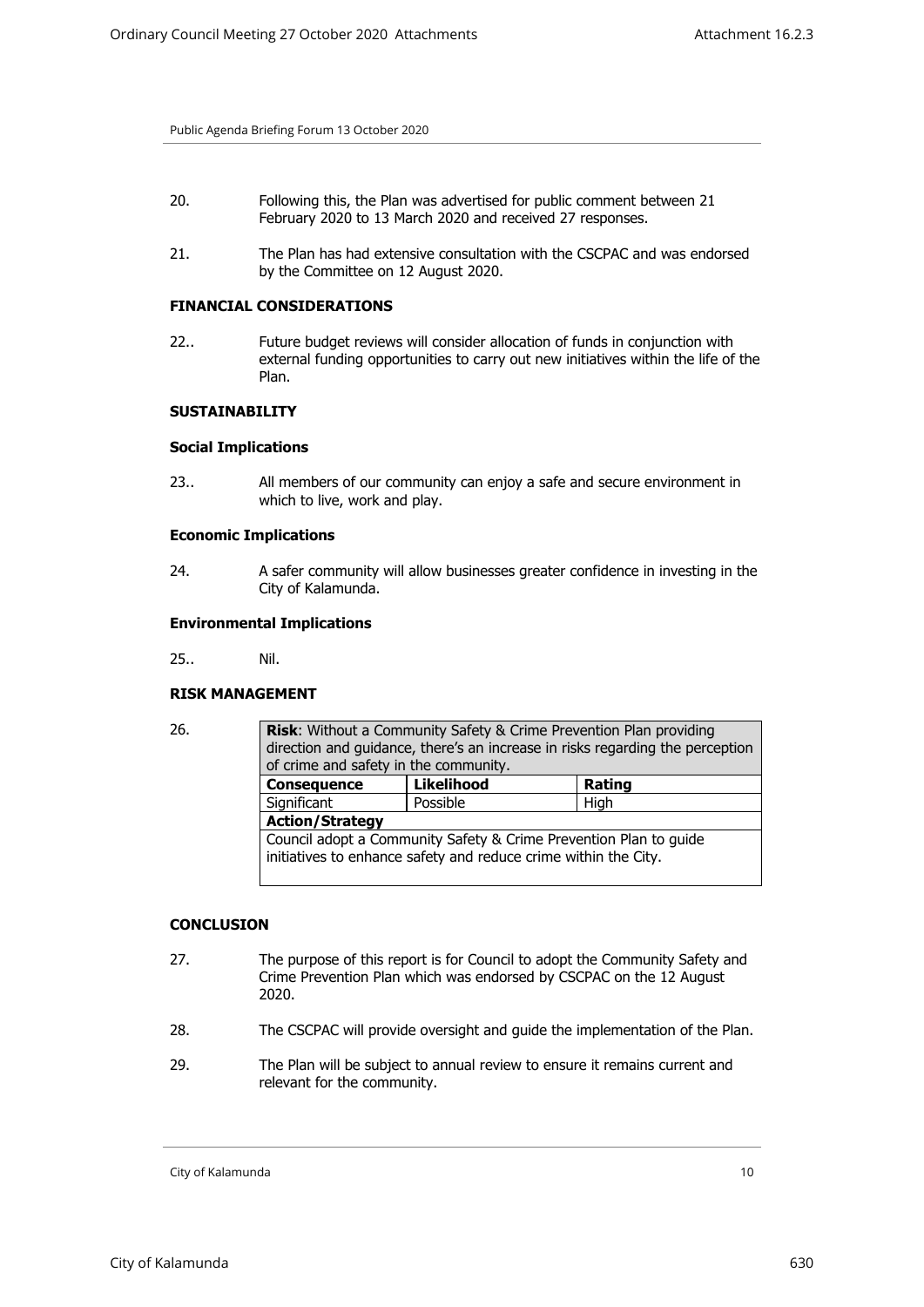# **Voting Requirements: Simple Majority**

# **RECOMMENDATION**

That Council ADOPTS the Community Safety & Crime Prevention Plan 2020 – 2025.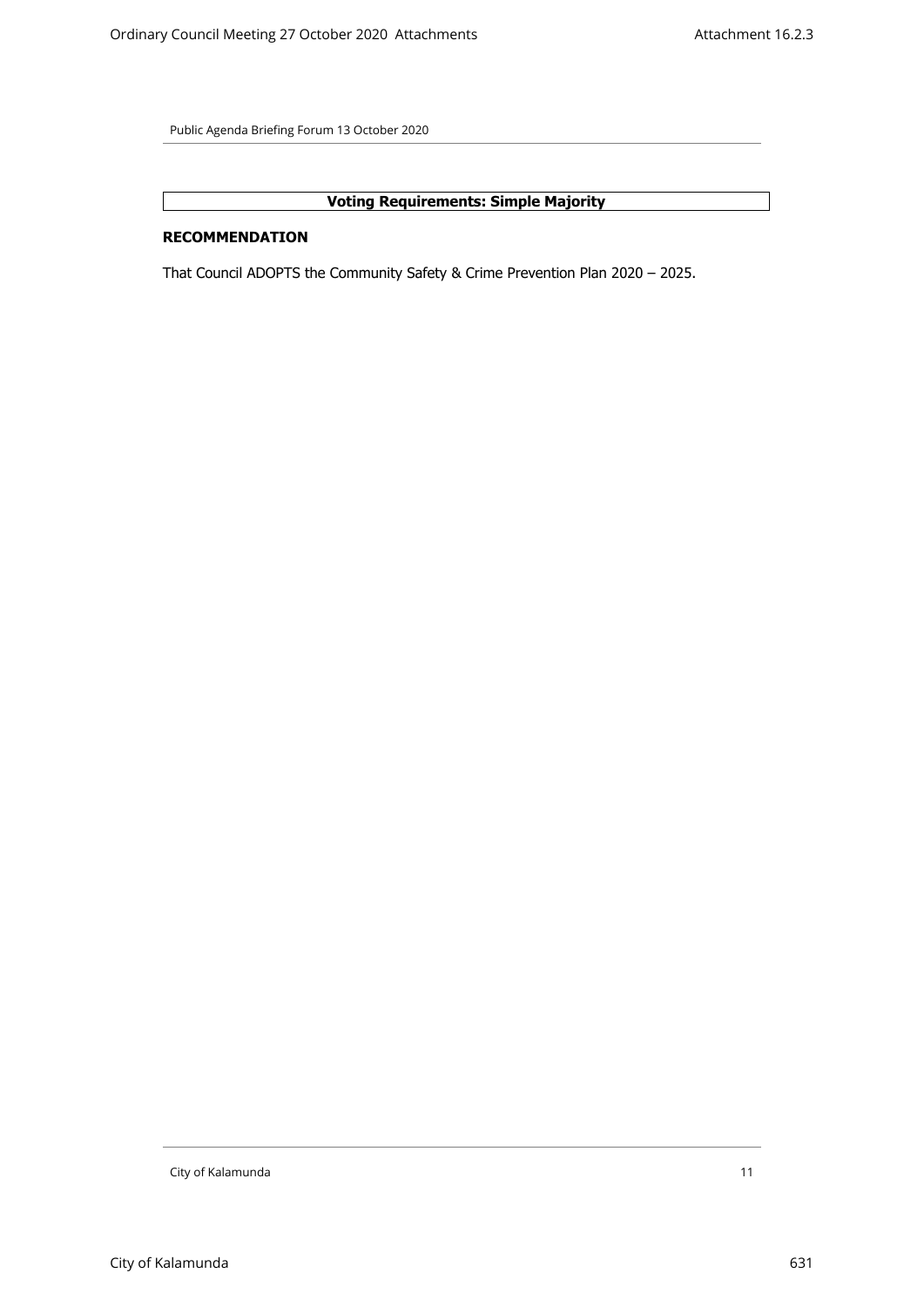## <span id="page-11-0"></span>**10.1.2. City of Kalamunda - Fire Hazard Assessment Plan - Season 2020 / 2021**

#### *Declaration of financial / conflict of interests to be recorded prior to dealing with each item.*

The Manager Environmental Health & Community Safety Provided a presentation on this item. Councillors sought clarification on matters raised in the presentation and the report. These matters were clarified.

Mr Peter Forrest asked a question in relation to the insurance implications of noncompliance with Fire Notices. The Director Development Services advised issues of insurance and queries around cover should be referred directly to the resident's insurance provider.

| Previous Items<br>Directorate<br><b>Business Unit</b><br>File Reference<br>Applicant<br>Owner | OCM /2019<br><b>Development Services</b><br>Environmental Health & Community Safety<br><b>RA-BFC-002</b><br>N/A<br>N/A |                                                                |
|-----------------------------------------------------------------------------------------------|------------------------------------------------------------------------------------------------------------------------|----------------------------------------------------------------|
| Attachments                                                                                   | 1.                                                                                                                     | Fire Hazard Assessment Plan 2020/2021 [10.1.2.1 -<br>50 pages] |
|                                                                                               | 2.                                                                                                                     | Fire Hazard Reduction Notice 2020/2021 [10.1.2.2 - 2<br>pages] |

## **TYPE OF REPORT**

| ⊠ | Advocacy                   | When Council is advocating on behalf of the community to<br>another level of government/body/agency                                                                                                                                                                                                                                                                                                                                                       |
|---|----------------------------|-----------------------------------------------------------------------------------------------------------------------------------------------------------------------------------------------------------------------------------------------------------------------------------------------------------------------------------------------------------------------------------------------------------------------------------------------------------|
| ⊠ | Executive                  | When Council is undertaking is substantive role of direction<br>setting and oversight (e.g. accepting tenders, adopting plans and<br>budgets                                                                                                                                                                                                                                                                                                              |
| 囚 | Information<br>Legislative | For Council to note<br>Includes adopting Local Laws, Town Planning Schemes and<br>Policies. When Council determines a matter that directly impacts<br>a person's rights and interests where the principles of natural<br>justice apply. Examples include town planning applications,<br>building licences, other permits or licences issued under other<br>Legislation or matters that could be subject to appeal to the<br>State Administrative Tribunal |

## **STRATEGIC PLANNING ALIGNMENT**

*Kalamunda Advancing Strategic Community Plan to 2027*

#### **Priority 1: Kalamunda Cares and Interacts**

**Objective 1.2** - To provide a safe and healthy environment for community to enjoy.

**Strategy - 1.2.1** Facilitate a safe community environment.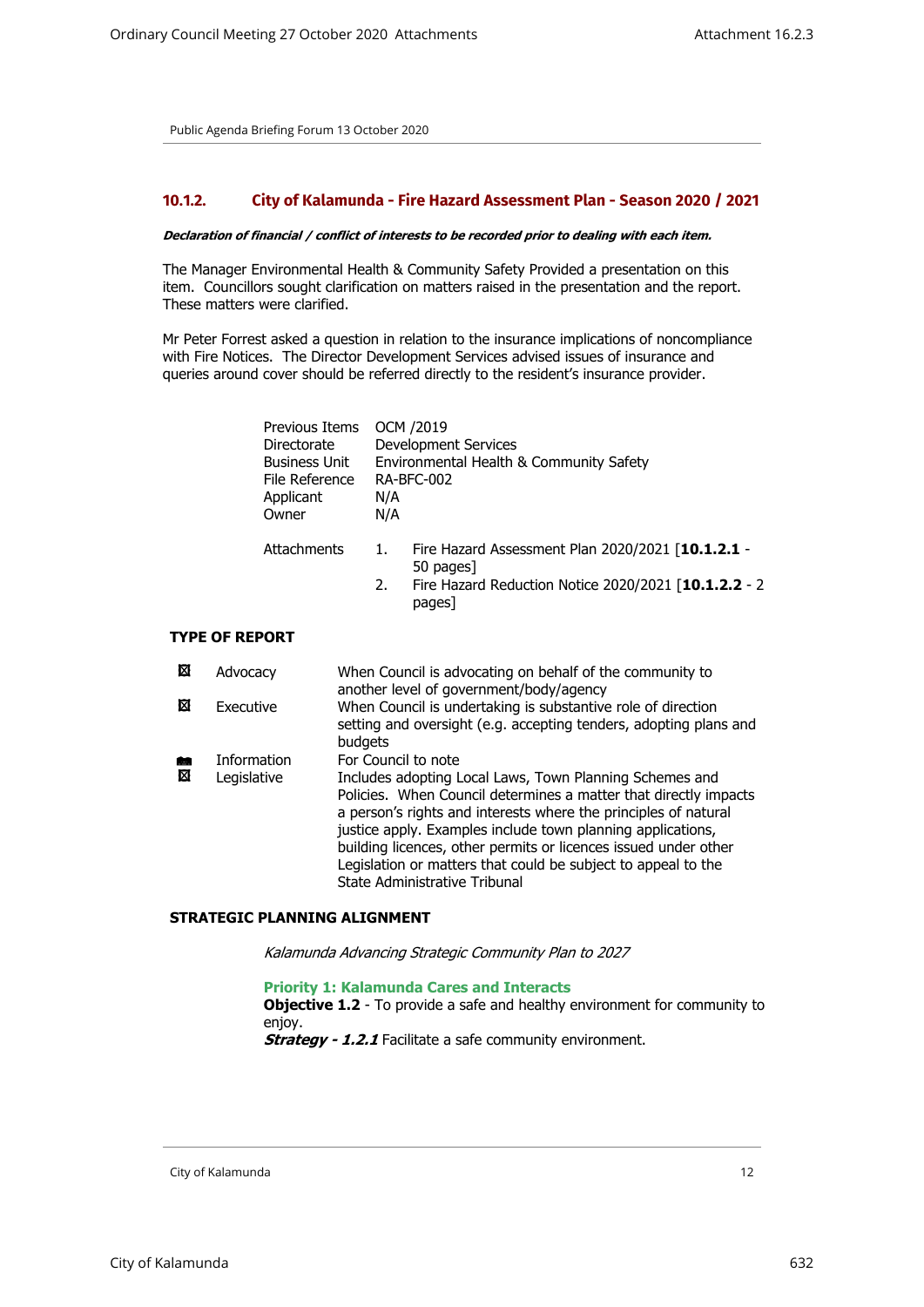**Priority 2: Kalamunda Clean and Green Objective 2.1** - To protect and enhance the environmental values of the City. **Strategy 2.1.1** - Enhance our bushland, natural areas, waterways and reserves. *Strategy 2.1.2* - Support the conservation and enhancement of our biodiversity. *Strategy 2.1.3* - Community engagement and education in environmental management.

#### **EXECUTIVE SUMMARY**

- 1. The purpose of this report is to advise Council of the City of Kalamunda's (City) approach to fire hazard management and assessment through the implementation of the 'Fire Hazard Assessment Plan 2020-21 Season' (Attachment 1).
- 2. The Plan will:
	- a) Support the requirements of the City's Fire Hazard Reduction Notice 2020/2021 (Notice) (Attachment 2), gazetted on 7 July 2020.
	- b) Replace the City's Fire Hazard Assessment Plan 2019/20, providing a riskbased approach to fire hazard assessments, while increasing the City's engagement focus to build a more resilient community.
- 3. It is recommended Council notes the implementation of the Plan and Notice.

## **BACKGROUND**

- 4. The Plan utilises previous non-compliance, complaints, and a comprehensive risk assessment to determine the priority of assessments throughout the City. The purpose is to reduce the overall risk profile of the City by ensuring all very high and extreme private properties are assessed before moving onto lower risk properties.
- 5. The Plan also utilises a combination of community engagement programs to support the assessments, which are focused on empowering residents to be fire ready before the 1 November 2020 assessment program (Engagement Programs). The focus of the Engagement Programs is to increase fire safe practices, asset preparedness and community resilience, while giving residents information on how to comply with the Notice.

#### **DETAILS AND ANALYSIS**

6. The Engagement Program has already commenced with pre-season assessments, community workshops, social media infomercials, updated City website, static displays, variable message boards, letterbox drops of information booklets and the Notice.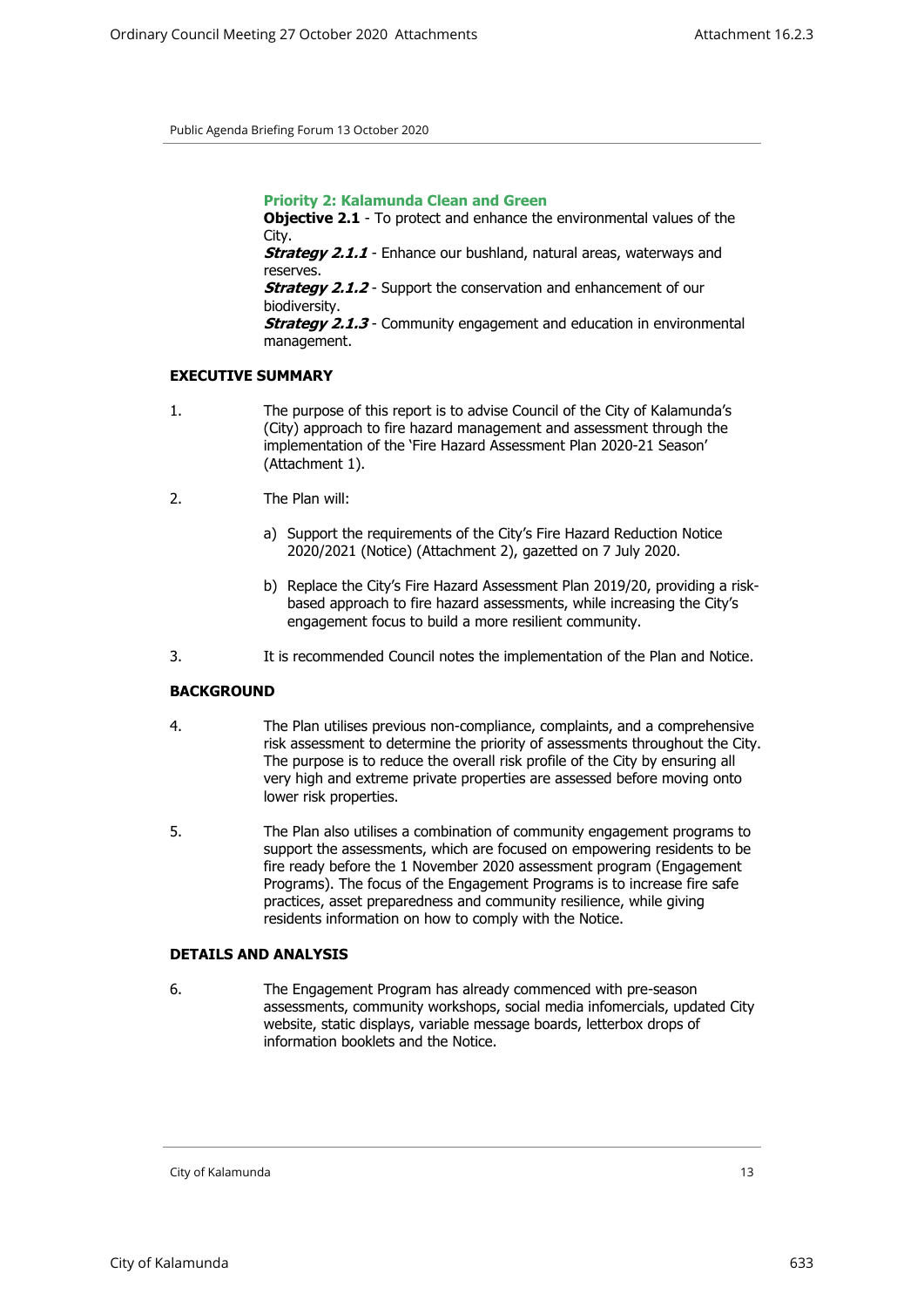- 7. The City is using the Department of Fire and Emergency Service's (DFES) 'Bushfire Risk Management System' (BRMS), which is a digital database enabling DFES in collaboration with local government to log bushfire risks throughout Western Australia. The BRMS allows the City to capture data specific risk ratings for all assets within its district. The assets are divided into four categories, Cultural, Economic, Environmental and Human Settlement. Although most assets will be one or the other, the BRMS provides the ability to rate multiple risks against the one asset. Once all the risk data has been logged into the BRMS, the BRMS will automatically provide the rating category, which the assessment program is based around.
- 8. The City's Fire Control Officers (FCOs) will drive all fire breaks on the properties they assess. The purpose of driving the fire breaks is to ensure they comply with the 3m wide by 4m high clearance. This is a critical safety requirement to ensure our Volunteer Bush Fire Brigade and Fire and Rescue Services can safely drive a fire appliance along a fire break in times of an emergency.
- 9. The City is encouraging those residents that consider the physical characteristics of their property make it impossible to comply with the Notice, to have applied for a variation (pursuant to the mechanism for this as set out in the Notice) before 1 October 2020. Late variation applications may incur an administration fee of \$150.

## **APPLICABLE LAW**

10. Section 33 and 39, Bush Fires Act 1954.

#### **APPLICABLE POLICY**

11. Nil.

## **STAKEHOLDER ENGAGEMENT**

12. The Plan was presented at the 27 August 2020 Local Emergency Management Committee meeting.

#### **FINANCIAL CONSIDERATIONS**

13. Provision for the proposed Plan was costed in the 2020/21 operational budget. No additional funding is being requested as part of this report.

#### **SUSTAINABILITY**

#### **Social Implications**

14. The Plan empowers the City's residents, recognising their autonomy, to comply with the Notice thereby building a more resilient community. The Plan achieves this by providing residents with the information they need to not only comply with the Notice before 1 November, but to ensure they are bushfire ready.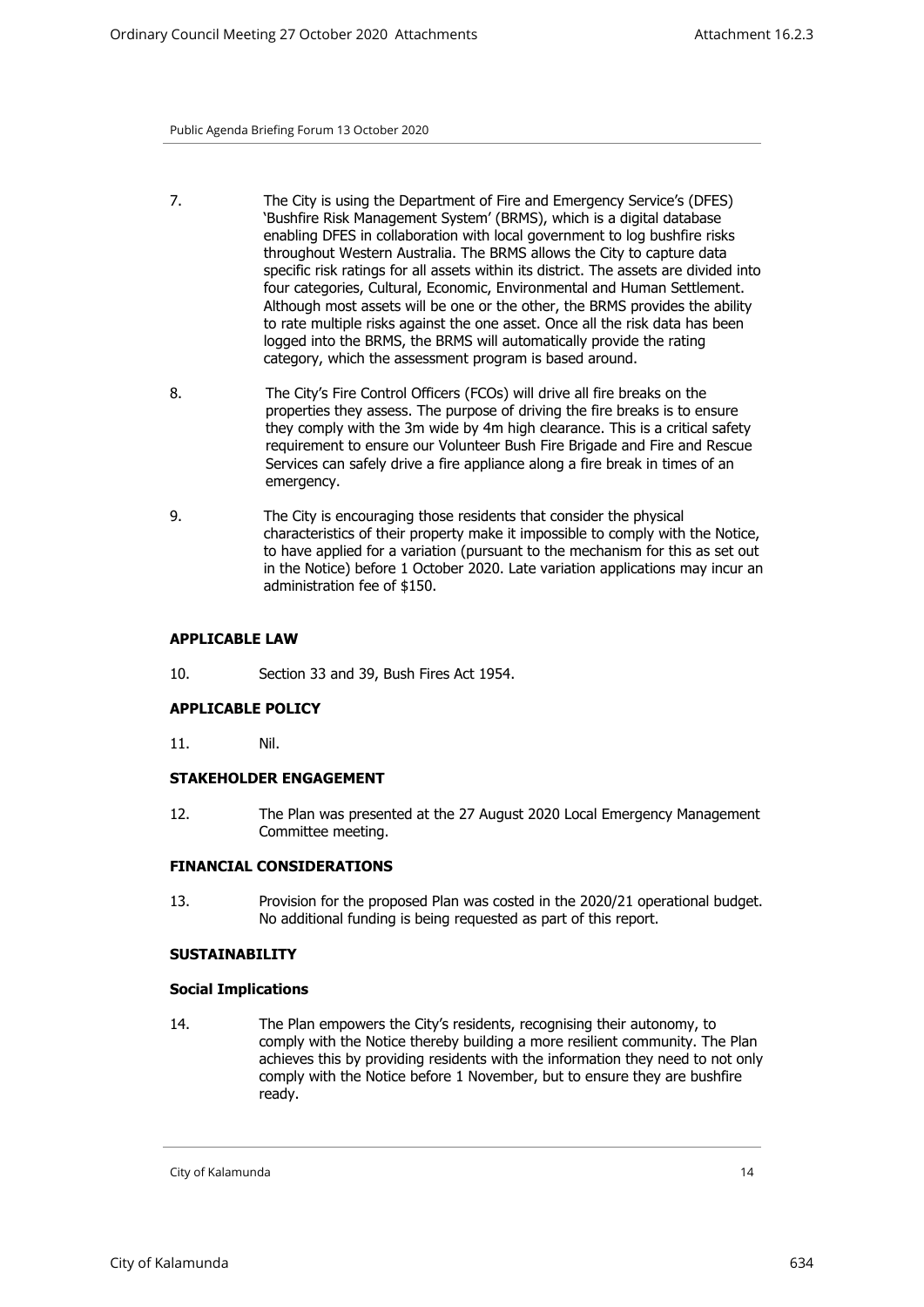#### **Economic Implications**

15. Empowering our residents to become resilient will reduce the economic impact during times of emergency.

#### **Environmental Implications**

- 16. Compliance with the Notice reduces the risk of fire spreading and increases the ability to contain and control fire, thereby increasing the level of protection to the local environment.
- 17. The implementation of the Plan assists with the City's response to a changing and drying climate.

## **RISK MANAGEMENT**

| 18. |                                                                                                     | <b>Risk:</b> The City does not implement the Plan and there is a significant<br>increase in fuel loads and bushfire risks throughout the City's district. |         |  |
|-----|-----------------------------------------------------------------------------------------------------|-----------------------------------------------------------------------------------------------------------------------------------------------------------|---------|--|
|     | <b>Consequence</b>                                                                                  | <b>Likelihood</b>                                                                                                                                         | Rating  |  |
|     | Critical                                                                                            | Almost certain                                                                                                                                            | Extreme |  |
|     | <b>Action/Strategy</b>                                                                              |                                                                                                                                                           |         |  |
|     | Through implementation of the Notice, the Plan will reduce the risk in the<br>most high-risk areas. |                                                                                                                                                           |         |  |

19. **Risk**: There is a reputational risk, if the City is impacted by a fire event resulting in loss of property and/or life.

| <b>Consequence</b>                                                          | <b>Likelihood</b> | Rating |
|-----------------------------------------------------------------------------|-------------------|--------|
| Critical                                                                    | Unlikely          | Hiah   |
| <b>Action/Strategy</b>                                                      |                   |        |
| The processes contained in the Plan, if followed correctly, will reduce the |                   |        |
| impact of incidents and will also assist with answering enquiries from      |                   |        |
| external sources.                                                           |                   |        |

20. **Risk:** There is a Health and Safety risk if the City is impacted by a fire event resulting in loss of property and/or life.

| <b>Consequence</b>                                                           | <b>Likelihood</b> | Rating |  |
|------------------------------------------------------------------------------|-------------------|--------|--|
| Unlikely<br>Critical                                                         |                   | High   |  |
| <b>Action/Strategy</b>                                                       |                   |        |  |
| The Plan will increase community awareness and preparedness through a        |                   |        |  |
| better approach to engaging with residents. This will assist to mitigate the |                   |        |  |
| risk by making residents fire ready and build the overall resilience of the  |                   |        |  |
| community.                                                                   |                   |        |  |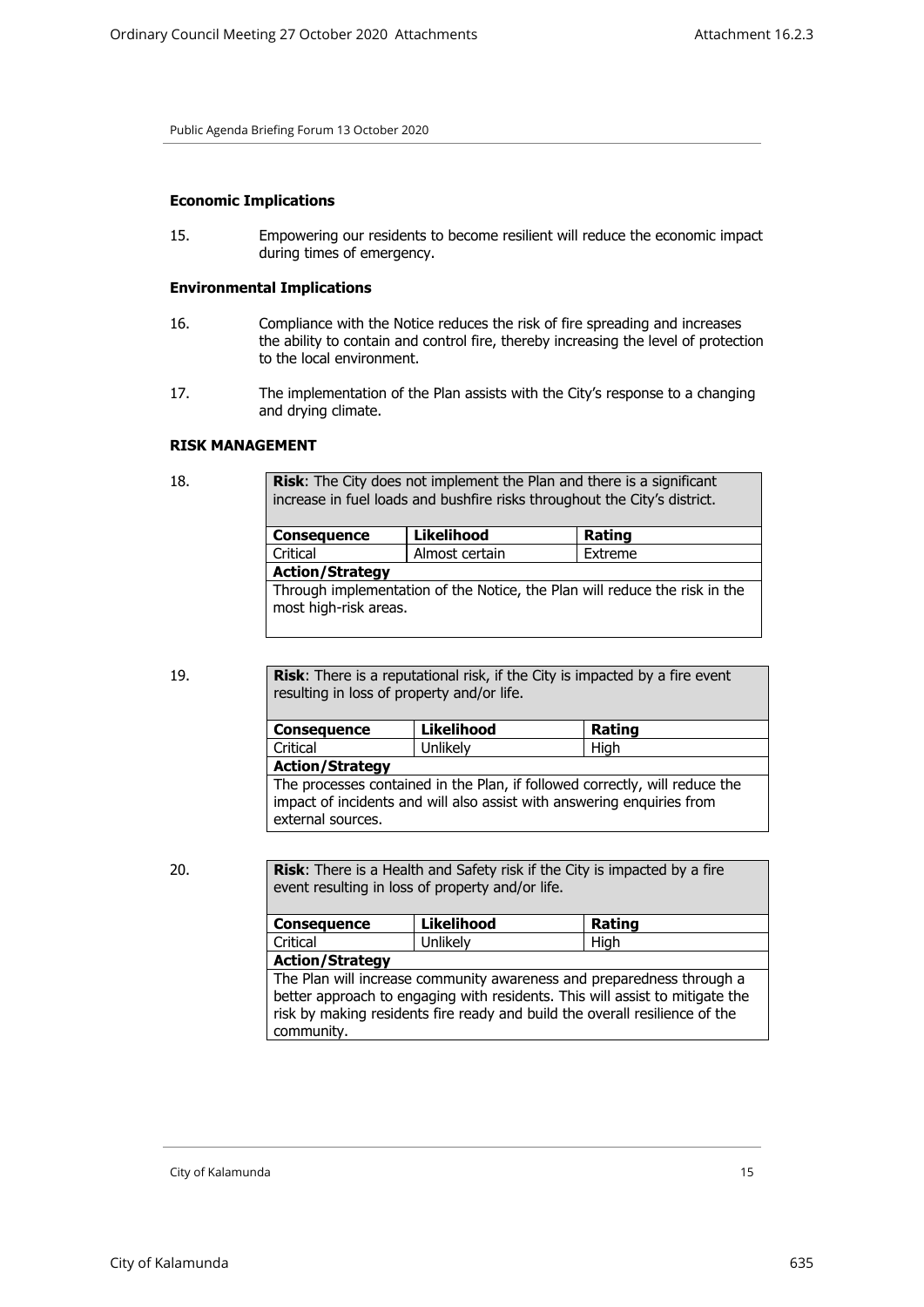21. **Risk:** There is an environmental risk if the City is impacted by a large fire which damages the local environment and/or asbestos cement clad/roofed buildings or other like structures. **Consequence** Likelihood **Rating** Critical | Unlikely | High **Action/Strategy** The Notice was gazetted on 7 July 2020. The Plan will reduce this risk through increased education and a risk-based assessment program.

## **CONCLUSION**

- 22. The City is using the Notice and Plan as an opportunity to engage with the community and educate residents on how to prepare and protect their properties.
- 23. The City also recognises that not all residents will be at home when they arrive to undertake an assessment. The City will leave a small door hanger filled with promotional items advertising the "Are you Ready" Bushfire season message, so residents know FCOs have attended their premise.
- 24. The City will issue written work orders to homeowners who are assessed as non-complaint. The City will only issue infringement notices to homeowners after they have been given 14 days to complete the works identified in their respective work order.

#### **Voting Requirements: Simple Majority**

#### **RECOMMENDATION**

That Council NOTES the implementation of the City of Kalamunda – Fire Hazard Assessment Plan 2020/21 and City of Kalamunda – Fire Hazard Reduction Notice 2020/21.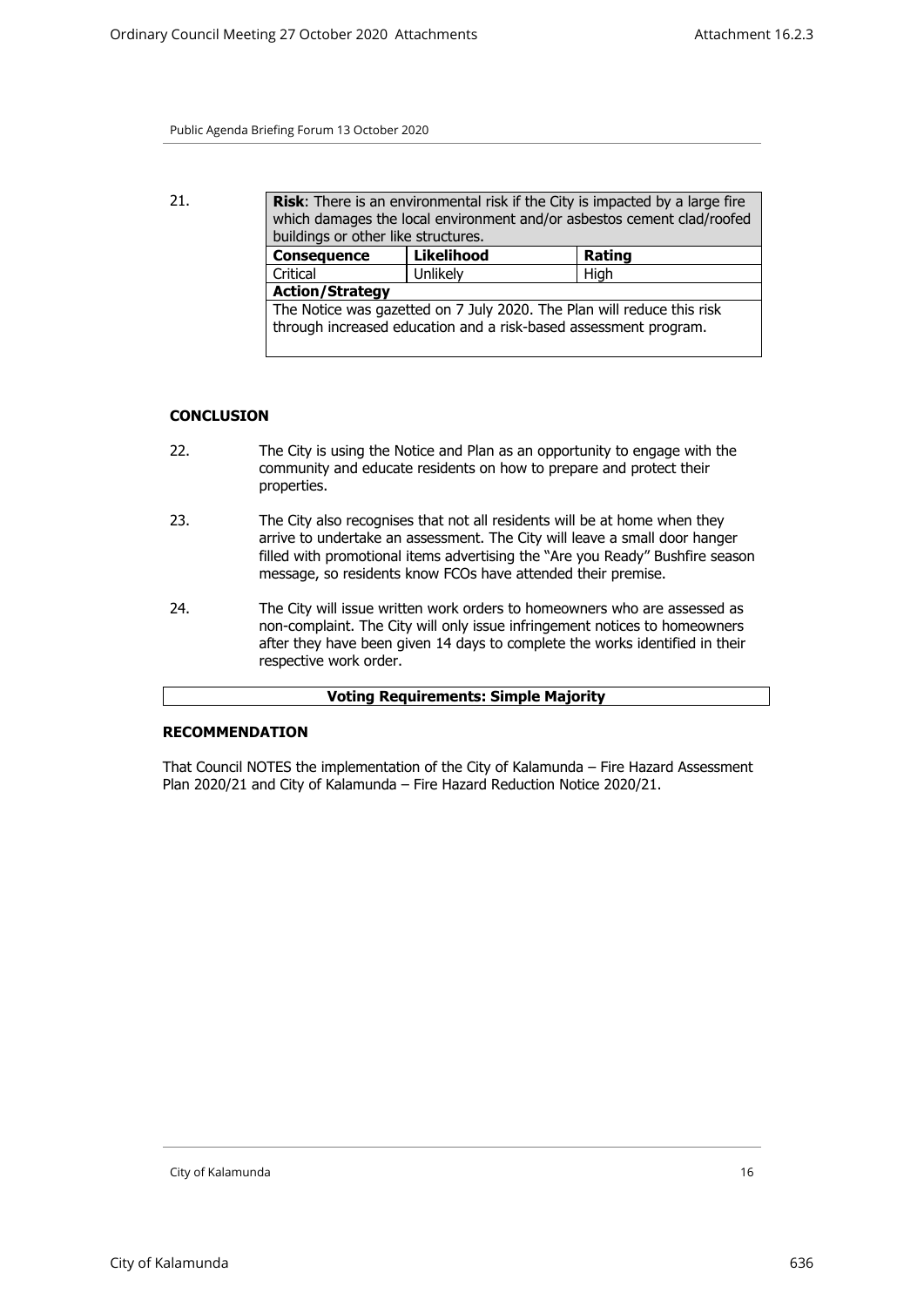# <span id="page-16-1"></span><span id="page-16-0"></span>**10.2. Asset Services Reports**

# **10.2.1. Closure of South-Eastern End of Nardine Close**

#### *Declaration of financial / conflict of interests to be recorded prior to dealing with each item.*

The Manager of Asset Planning provided a presentation on this report. Councillors sought clarification as to access of the nearby resident. The issue of access was clarified.

| Previous Items<br>Directorate<br><b>Business Unit</b><br>File Reference<br>Applicant<br>Owner | Nil<br>N/A<br>N/A | <b>Asset Services</b><br>Asset Planning<br><b>NR-10/GEN</b> |
|-----------------------------------------------------------------------------------------------|-------------------|-------------------------------------------------------------|
| Attachments                                                                                   | 1.                | Nardine Road Closure - ECHO 17 July [10.2.1.1 - 1<br>page]  |

## **TYPE OF REPORT**

| ⊠ | Advocacy           | When Council is advocating on behalf of the community to<br>another level of government/body/agency                                                                                                                                                                                                                                                                                                                                |
|---|--------------------|------------------------------------------------------------------------------------------------------------------------------------------------------------------------------------------------------------------------------------------------------------------------------------------------------------------------------------------------------------------------------------------------------------------------------------|
| 囨 | Executive          | When Council is undertaking is substantive role of direction<br>setting and oversight (e.g. accepting tenders, adopting plans and<br>budgets                                                                                                                                                                                                                                                                                       |
| ⊠ | <b>Information</b> | For Council to note                                                                                                                                                                                                                                                                                                                                                                                                                |
|   | Legislative        | Includes adopting Local Laws, Town Planning Schemes and<br>Policies. When Council determines a matter that directly impacts<br>a person's rights and interests where the principles of natural<br>justice apply. Examples include town planning applications,<br>building licences, other permits or licences issued under other<br>Legislation or matters that could be subject to appeal to the<br>State Administrative Tribunal |

#### **STRATEGIC PLANNING ALIGNMENT**

*Kalamunda Advancing Strategic Community Plan to 2027*

## **Priority 3: Kalamunda Develops**

**Objective 3.1** - To plan for sustainable population growth. **Strategy 3.1.1** - Plan for diverse and sustainable housing, community facilities and industrial development to meet changing social and economic needs.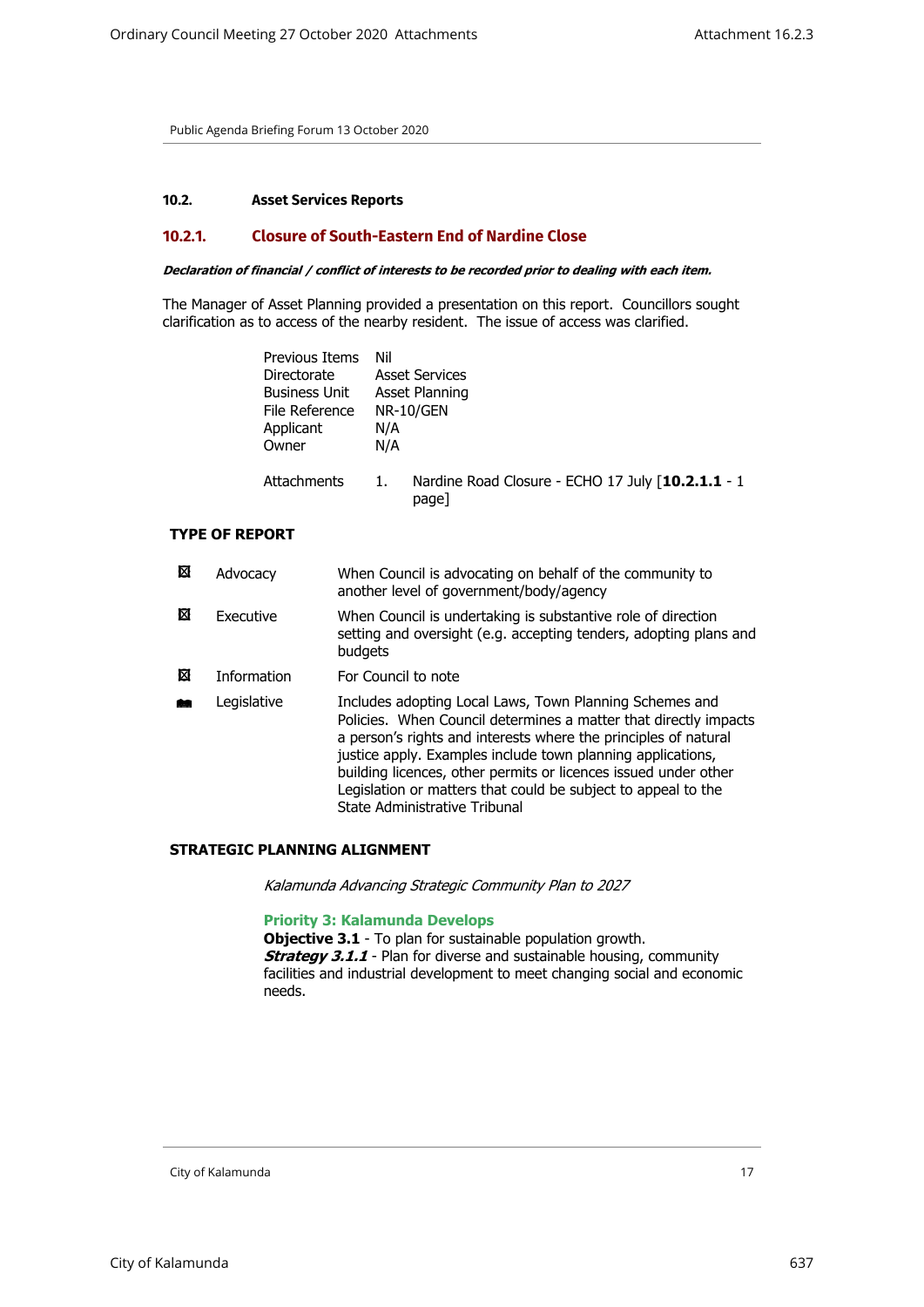## **EXECUTIVE SUMMARY**

- 1. The purpose of this report is to seek Council approval to implement a permanent closure in accordance with s3.50 of the *Local Government Act 1995* of part of Nardine Close in Forrestfield. The closure is for the southeastern end of the road only.
- 2. A temporary closure using plastic barriers has been in place since May 2020 to reduce hooning and antisocial behaviour that has been occurring at the end of the road. The closure will continue to be enforced by retaining the plastic barriers. No change to the road construction is intended.
- 3. It is recommended Council determines to close part of Nardine Close in accordance with s3.50 of the *Local Government Act 1995* (the Act).

#### **BACKGROUND**

4. Nardine Close was extended in 2019 as part of the Forrestfield High Wycombe Industrial Area Stage 1 development contribution plan. Designated Road 2A, the road was constructed to Restricted Access Vehicle (RAV) level 4 standard. This provided a 10-metre-wide carriageway and a large 31.5 metre diameter cul-de-sac.

## **DETAILS AND ANALYSIS**

5. It is proposed to close the south-eastern end of Nardine Close, from 1,185 metres from the start, to the end being approximately 125 metres, as indicated in this diagram:



6. The wide-open asphalt spaces required for the RAVs, being next to undeveloped land, have attracted hooning behaviour that affects the remaining residents.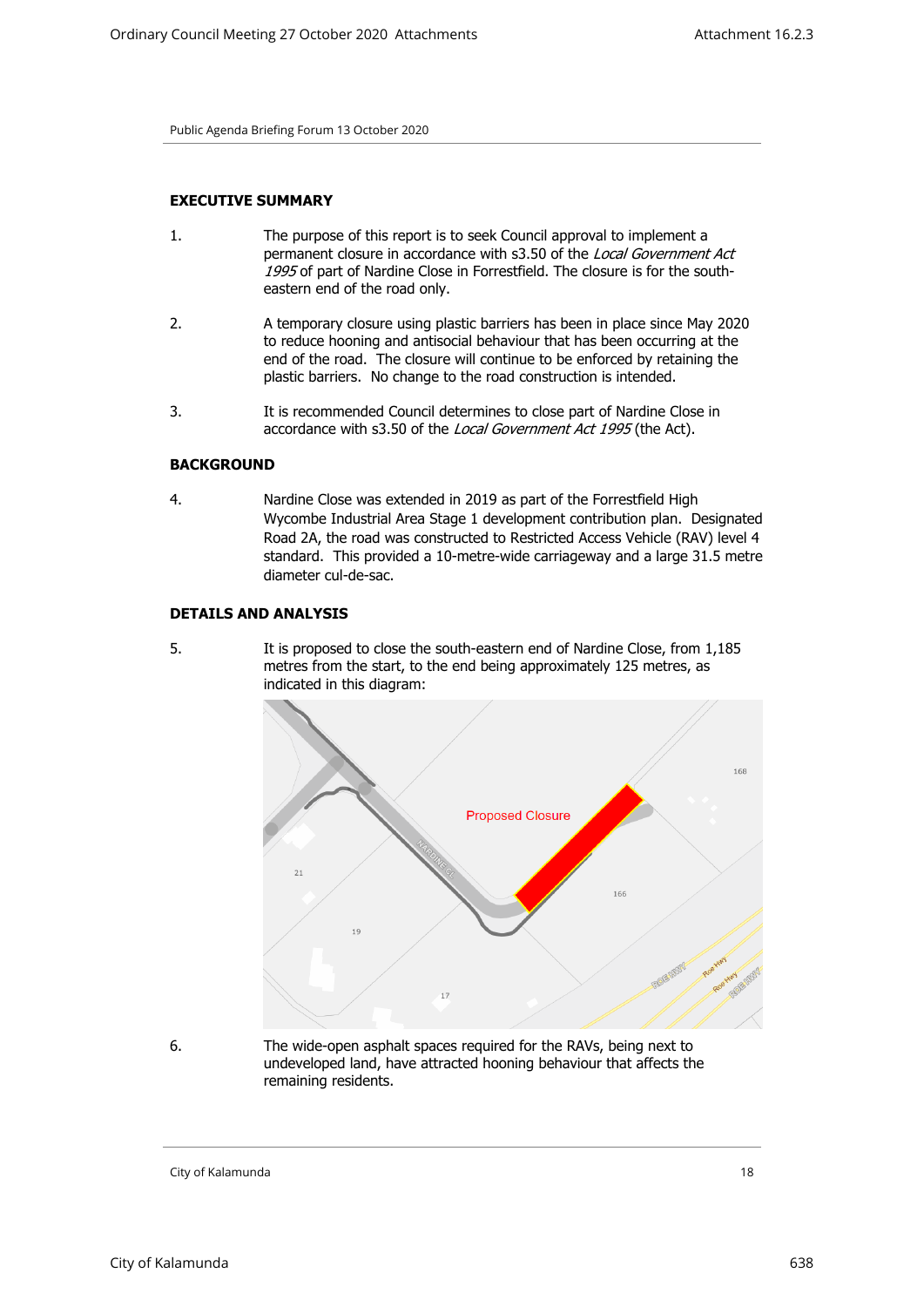- 7. In response to a complaint regarding the hooning behaviour, the City of Kalamunda installed plastic barriers across the northern side of the southeastern corner.
- 8. Under the *Local Government Act 1995* Section 3.50, the City can close a road temporarily for up to four weeks, however must then implement a permanent closure.
- 9. The section of road is not currently in use. The properties at 166 and 168 Sultana Road West abutting Nardine Close, have an existing access to Sultana Road West.
- 10. The City must give local notice of the proposed closure and seek comments (s3.50 (4)(a)). This was undertaken in The Echo local newspaper on 17 July 2020 and the City's engagement site. Comments were invited up to 18 September 2020. Only one submission has been received.
- 11. The owners of numbers 166 and 168 Sultana Road West sought clarification that the closure was only intended to be temporary, and their property would be accessible to Nardine Close for development. This is confirmed, noting the terminology in the Act is prescriptive, so we must call the closure "permanent" even if there is an intention to later reopen the road.
- 12. The Act (s3.50 (4)(b)) also requires the City to seek comment from "prescribed persons". These include fire services, ambulance services and utility service providers that may be affected. Information was sent to these agencies on 3 September 2020 with no objections received at the time of this report.
- 13. The physical nature of the closure will consist of plastic water-filled construction barriers placed at the corner where Nardine Close changes direction from southeast to northeast. These barriers are already in place as mentioned previously. The position of the barriers will permit RAVs to turn, if needed. No other change to the road surface or construction is intended.
- 14. The driveway of number 166 Sultana Road West, being a separate block of land, adjoins the end of Nardine Close. Therefore, permission will be given for residents and visitors of number 166 Sultana Road West to cross the closed section of Nardine Close between their driveway and the connecting driveway to Sultana Road West.
- 15. It is anticipated within the next 12 months the owners of number 166 or 168 Sultana Road West will submit a development application and seek to have the road re-opened. A subsequent Council report will be provided to seek this re-opening.

## **APPLICABLE LAW**

16. S3.50 of the *Local Government Act 1995* covers the closing of certain thoroughfares to vehicles. This is supported by section 4 of the *Local Government (Functions and General) Regulations 1996*.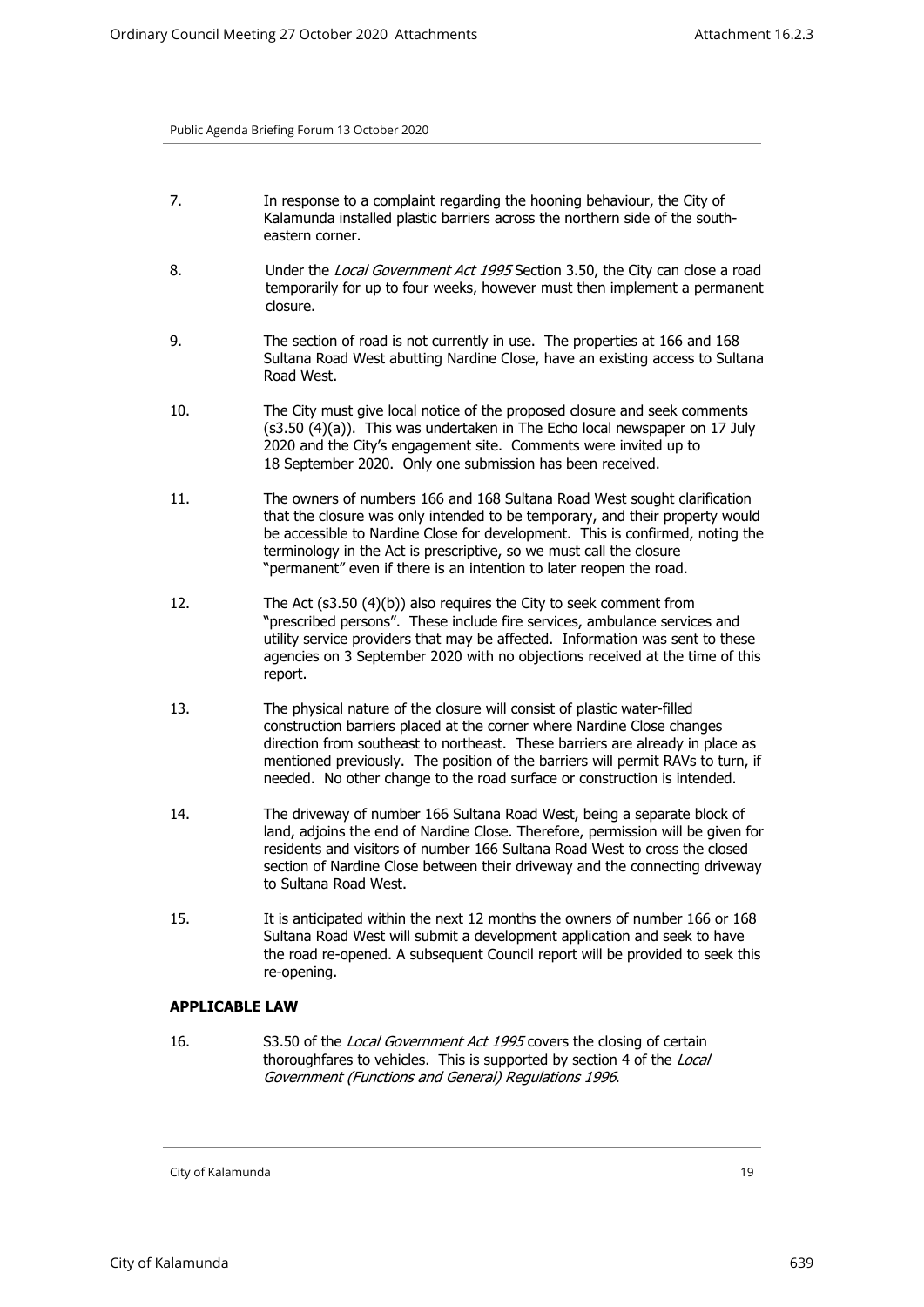## **APPLICABLE POLICY**

17. Nil.

## **STAKEHOLDER ENGAGEMENT**

18. The matter has been referred to the community and agencies as set out above.

## **FINANCIAL CONSIDERATIONS**

19. A small amount of operating funds are required to place and monitor the plastic water-filled barriers. This expenditure is being covered under the City's operating budget.

#### **SUSTAINABILITY**

#### **Social Implications**

20. This proposal will mitigate against concerns regarding hooning behaviour in the road.

#### **Economic Implications**

21. No notable implications.

#### **Environmental Implications**

22. No notable implications.

#### **RISK MANAGEMENT**

23. **Risk:** That hooning behaviour continues to occur in the road leading to risks of injury to the public.

| <b>Consequence</b>                                           | Likelihood | Rating |  |
|--------------------------------------------------------------|------------|--------|--|
| Fatality                                                     | Rare       | Medium |  |
| <b>Action/Strategy</b>                                       |            |        |  |
| Monitor the barriers and seek assistance from the WA Police. |            |        |  |
|                                                              |            |        |  |
|                                                              |            |        |  |

#### **CONCLUSION**

24. A closure is proposed at the end of Nardine Close to resolve a local hooning concern. The closure has already been implemented with plastic barriers and this is a low-cost solution with medium risk. Relevant agencies have been notified and the closure can proceed in accordance with the Act.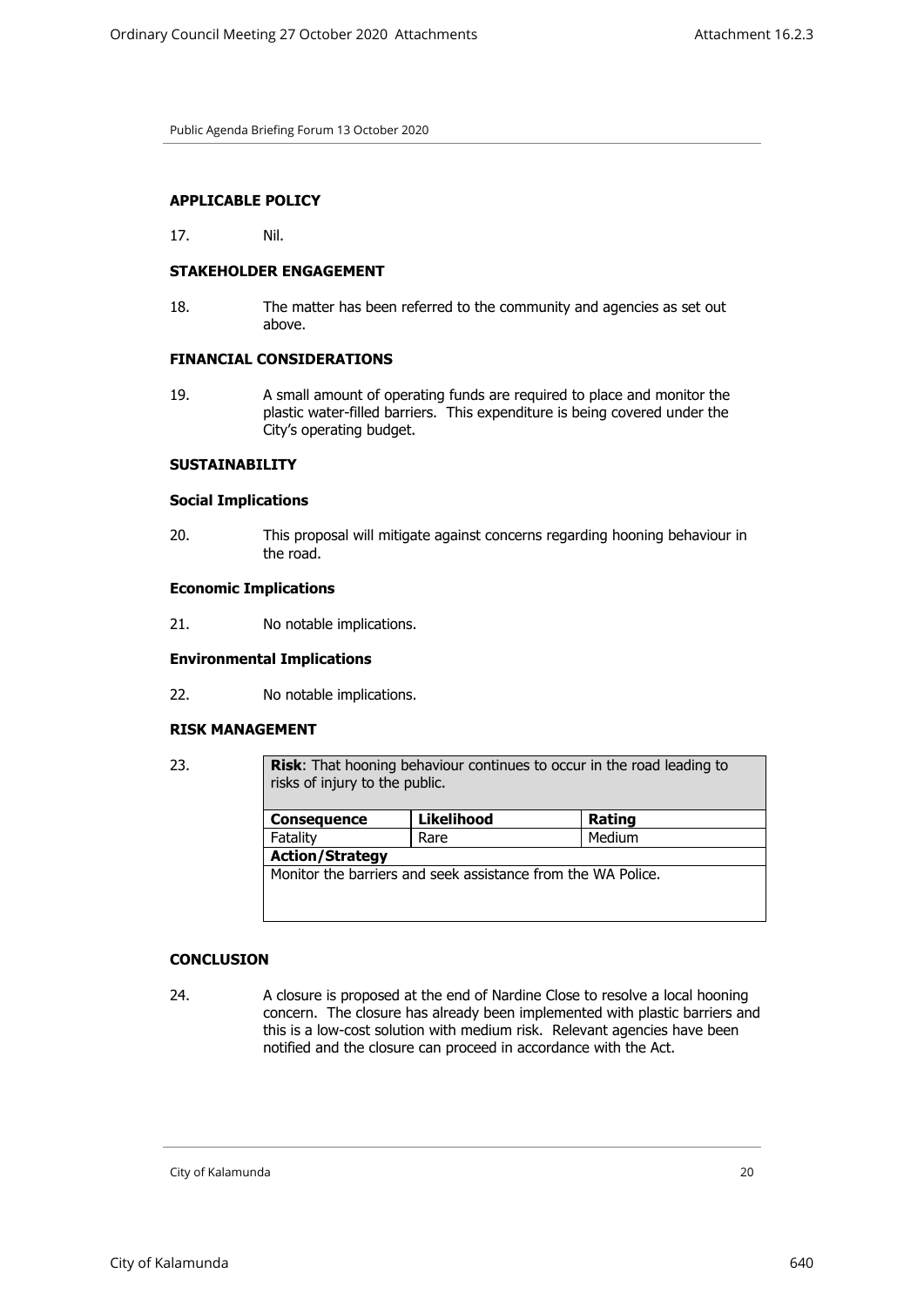# **Voting Requirements: Simple Majority**

#### **RECOMMENDATION**

That Council MAKE an order in accordance with s3.50 of the *Local Government Act 1995* to close Nardine Close starting at 1,185 metres and terminating at the end of the road, to all classes of vehicles and pedestrians except where authorised by the City of Kalamunda.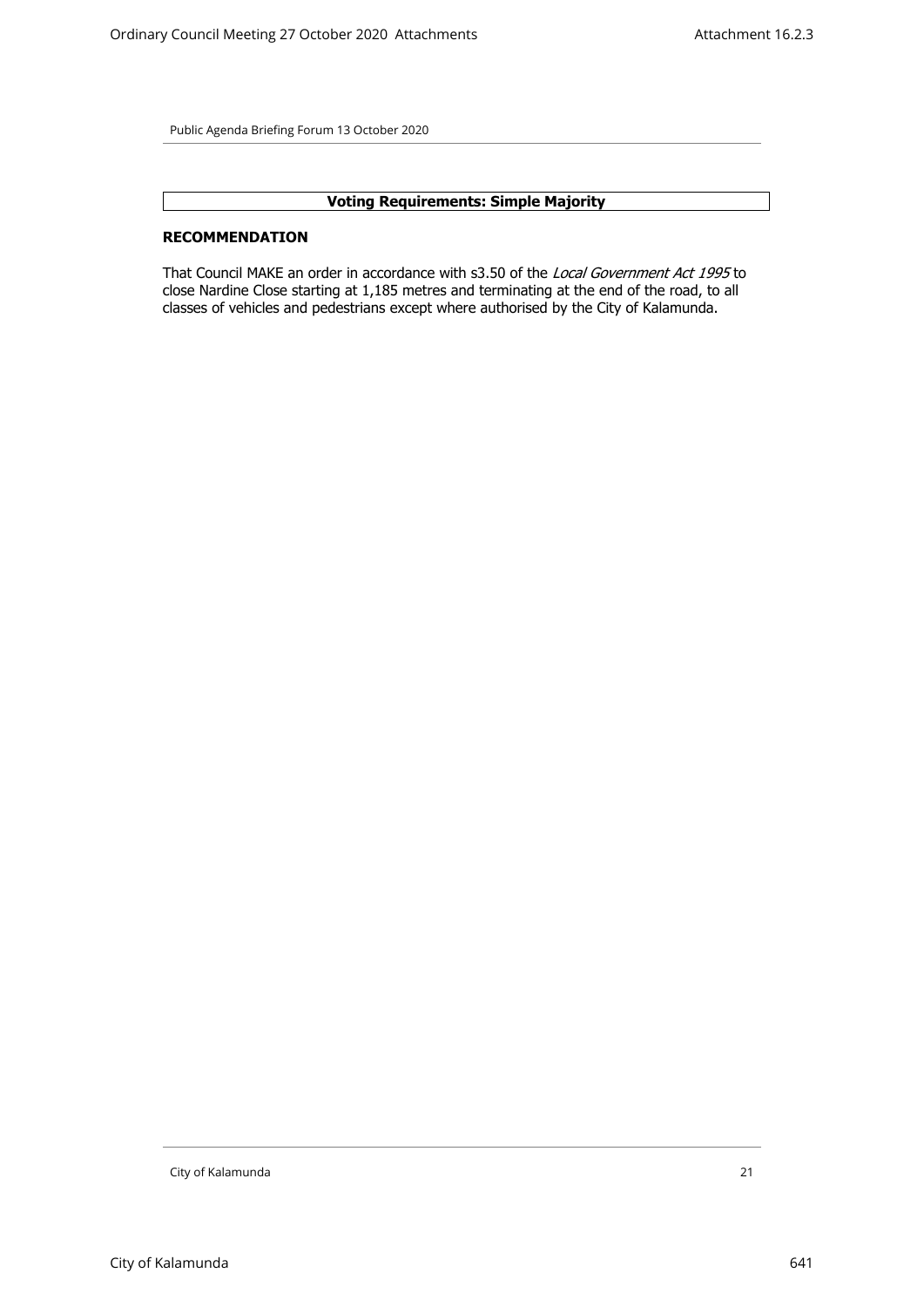# <span id="page-21-0"></span>**10.2.2. Kalamunda Waste Plan: Food Organics and Garden Organics Processing**

#### *Declaration of financial / conflict of interests to be recorded prior to dealing with each item.*

The Director Asset Services provided a presentation on this report.

A Councillor sought clarification as to reference to what a "suitable gate fee" might be. Clarification on this was provided.

| Previous Items       | OCM 67/2011; OCM 20/2013; OCM 146/2019; |
|----------------------|-----------------------------------------|
|                      | OCM 294/2019; OCM 95/2020               |
| Directorate          | <b>Asset Services</b>                   |
| <b>Business Unit</b> | Asset Waste & Operations                |
| File Reference       | <b>EG-RLW-006</b>                       |
| Applicant            | N/A                                     |
| Owner                | N/A                                     |
|                      |                                         |

Attachments Nil

# **TYPE OF REPORT**

| 図 | Advocacy           | When Council is advocating on behalf of the community to<br>another level of government/body/agency                                                                                                                                                                                                                                                                                                                                |
|---|--------------------|------------------------------------------------------------------------------------------------------------------------------------------------------------------------------------------------------------------------------------------------------------------------------------------------------------------------------------------------------------------------------------------------------------------------------------|
|   | Executive          | When Council is undertaking is substantive role of direction<br>setting and oversight (e.g. accepting tenders, adopting plans and<br>budgets                                                                                                                                                                                                                                                                                       |
| ⊠ | <b>Information</b> | For Council to note                                                                                                                                                                                                                                                                                                                                                                                                                |
| 図 | Legislative        | Includes adopting Local Laws, Town Planning Schemes and<br>Policies. When Council determines a matter that directly impacts<br>a person's rights and interests where the principles of natural<br>justice apply. Examples include town planning applications,<br>building licences, other permits or licences issued under other<br>Legislation or matters that could be subject to appeal to the<br>State Administrative Tribunal |

#### **STRATEGIC PLANNING ALIGNMENT**

*Kalamunda Advancing Strategic Community Plan to 2027*

**Priority 2: Kalamunda Clean and Green**

**Objective 2.3** - To reduce the amount of waste produced and increase the amount of reuse and recycling of waste. **Strategy 2.3.1** - Identify and implement strategies to reduce waste.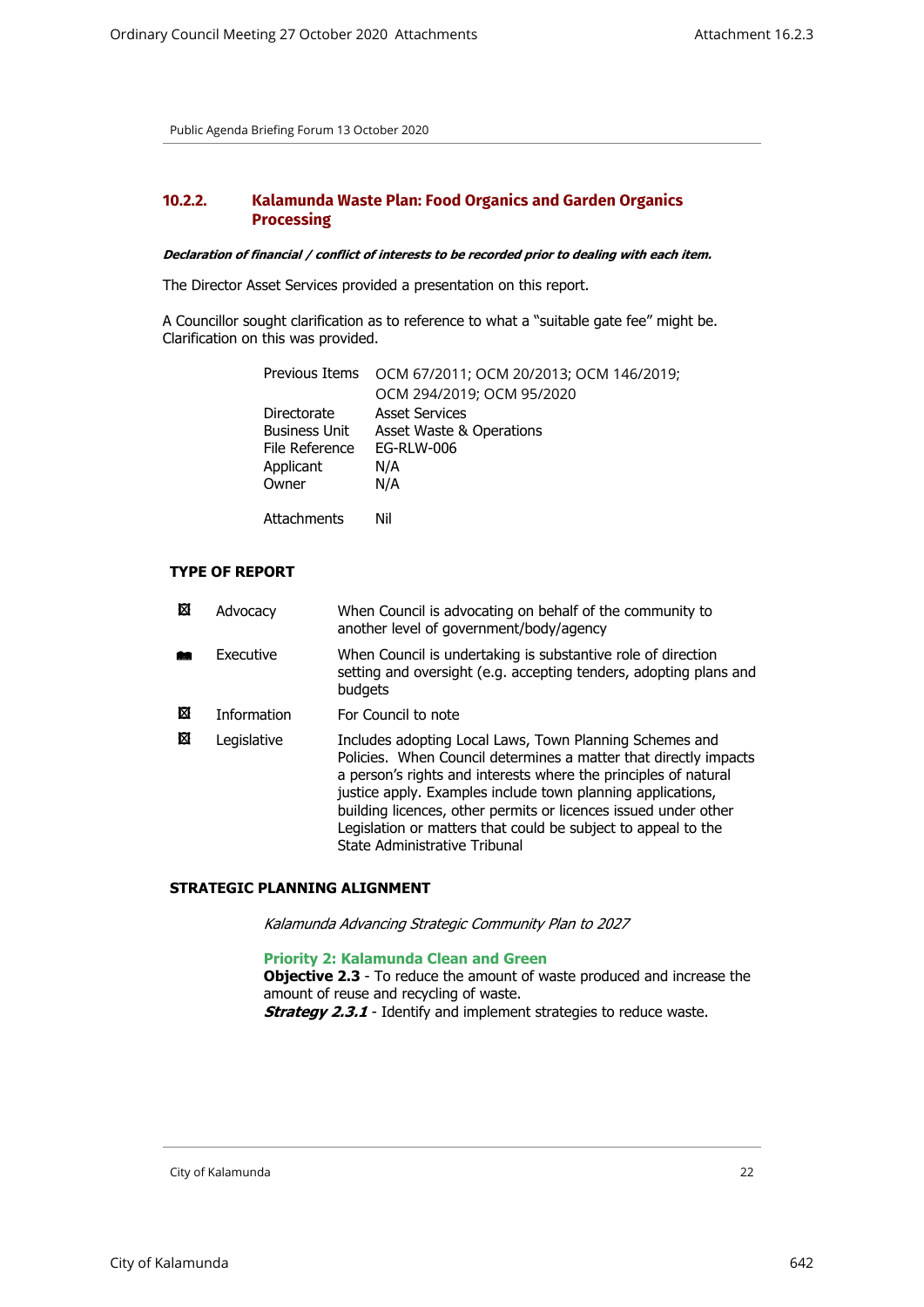#### **EXECUTIVE SUMMARY**

- 1. The purpose of this report is to seek Council commitment that the City of Kalamunda ('City') will supply its Food Organic / Garden Organic ('FOGO') waste to a suitable facility provided by the Eastern Metropolitan Regional Council ('EMRC') proposed to be tendered by EMRC.
- 2. Along with the five other member Councils of EMRC, this determination will provide sufficient certainty to potential bidders of a FOGO processing facility that there is a viable supply of FOGO material for a plant to be constructed.
- 3. It is recommended that the City determines that EMRC will provide the FOGO processing facility for its FOGO waste subject to acceptable outcomes of the EMRC FOGO tender.

#### **BACKGROUND**

- 4. At the June 2020 Ordinary Council Meeting, it was resolved (OCM 95/2020) that (in part) that Council:
	- *1. ADOPT the City of Kalamunda Waste Plan (Attachment 2) and forward to Department of Water and Environmental Regulation for approval.*
	- *2. ADOPT a three-bin residential waste service subject to acceptable FOGO processing costs.*
	- 3. *RECEIVE a subsequent report confirming the costs of the FOGO waste management process once these are known*.
- 5. Subsequent to this decision, investigations have progressed in regard to the FOGO processing matter.
- 6. EMRC at their Ordinary Council Meeting of 17 September 2020 considered a report from the Waste Advisory Committee of EMRC and determined that (in part): *"Council request its member Councils to confirm their commitment to supply their FOGO waste, at an indicative cost in the range as referred to in the confidential attachment to this report, to the Permanent FOGO Processing Facility for a 20-year period from the commencement of operations*."

#### **DETAILS AND ANALYSIS**

- 7. Currently there isn't sufficient FOGO processing plant capacity in the Perth & Peel region that will cater for the anticipated tonnage of FOGO waste generated from each Council. This leads to the conclusion that new processing capacity needs to be developed.
- 8. The City, as a member of EMRC, has endorsed the EMRC FOGO strategy in that EMRC will provide a FOGO processing facility for its member councils. The City, of course, would only commit to any contract to provide FOGO waste to EMRC once the terms and costs are acceptable.

City of Kalamunda 23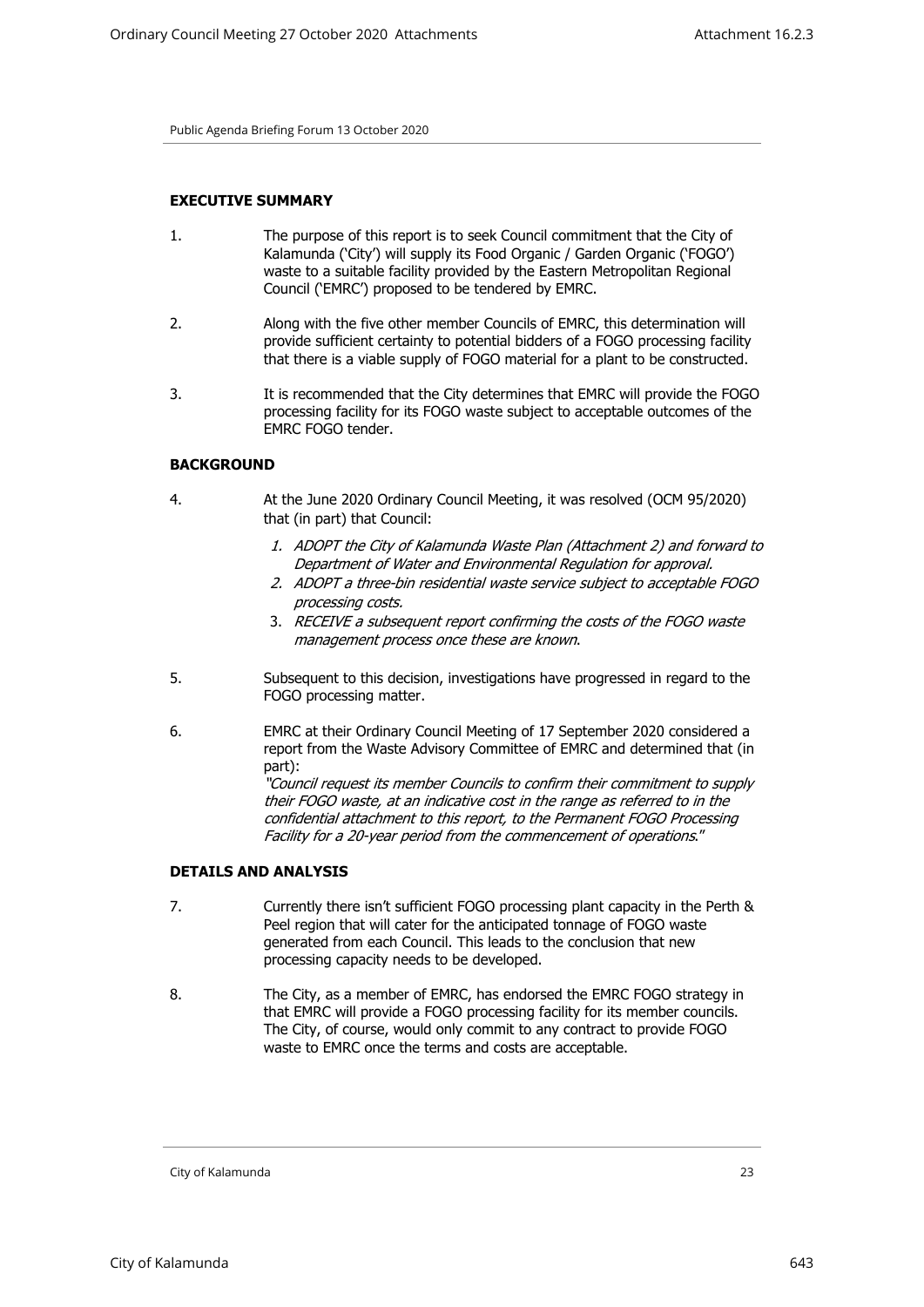- 9. The EMRC have progressed an Expression of Interest with the market to determine potential suppliers of FOGO from which a short list of five suppliers have been identified for tender.
- 10. As requested by member Councils, EMRC also have conducted a feasibility study to determine the most optimal FOGO processing technology and delivery contract model for FOGO processing. This study concluded that it would be best to seek tenders from the five suppliers on a small list of selected technologies and two primary contract models along with a simple waste supply agreement model, allowing EMRC and member Councils then to ascertain which is the 'best fit' solutions.
- 11. The three main construction models within this tender (setting aside maintenance) will be:

| <b>Type of Contract</b> | Who takes risk that<br>sufficient volume of<br><b>FOGO will be produced</b><br>for the plant | <b>Assurance needed in</b><br>tender document |
|-------------------------|----------------------------------------------------------------------------------------------|-----------------------------------------------|
| Contractor to Design,   | <b>EMRC</b>                                                                                  | Nil - although EMRC                           |
| Build, (Operate and     |                                                                                              | would need assurances                         |
| Maintain for defined    |                                                                                              | that Councils are                             |
| period) (DBOM)          |                                                                                              | participating                                 |
| Contractor to Design,   | Contractor                                                                                   | Would need assurance                          |
| Build, Own, Operate     |                                                                                              | in tender that Councils                       |
| and Transfer (DBOOT)    |                                                                                              | are providing FOGO                            |
| Contractor to build     | Contractor                                                                                   | Nil - although provision                      |
| their own facility at   |                                                                                              | of commitment to                              |
| Red Hill under a site   |                                                                                              | supply would aid in the                       |
| lease                   |                                                                                              | contractor's risk analysis                    |

- 12. Whilst the City may be agnostic to the technologies on offer, the predominant issue to be resolved in this report, is providing EMRC with advice of the City's intent to provide its FOGO waste to EMRC for processing.
- 13. The modelling by EMRC at this stage suggests that the six member Councils will provide 55,000 Tonnes pa of FOGO material, with Kalamunda making up 10,700 pa Tonnes pa of this.
- 14. It is concluded that the City in providing this commitment to EMRC can do so certain that if the proposed gate fee is not acceptable, there is no binding agreement between the City and EMRC.
- 15. It is also worthy to note that there is not at present many facilities that can process FOGO and that as each Council in Perth & Peel make their decisions to proceed down the FOGO path, the market will need to provide sufficient facilities at acceptable costs. The State has recognised this issue; whilst EMRC is well placed to undertake FOGO processing for member councils and grow their capacity for other Councils (at new revenue for EMRC and its members).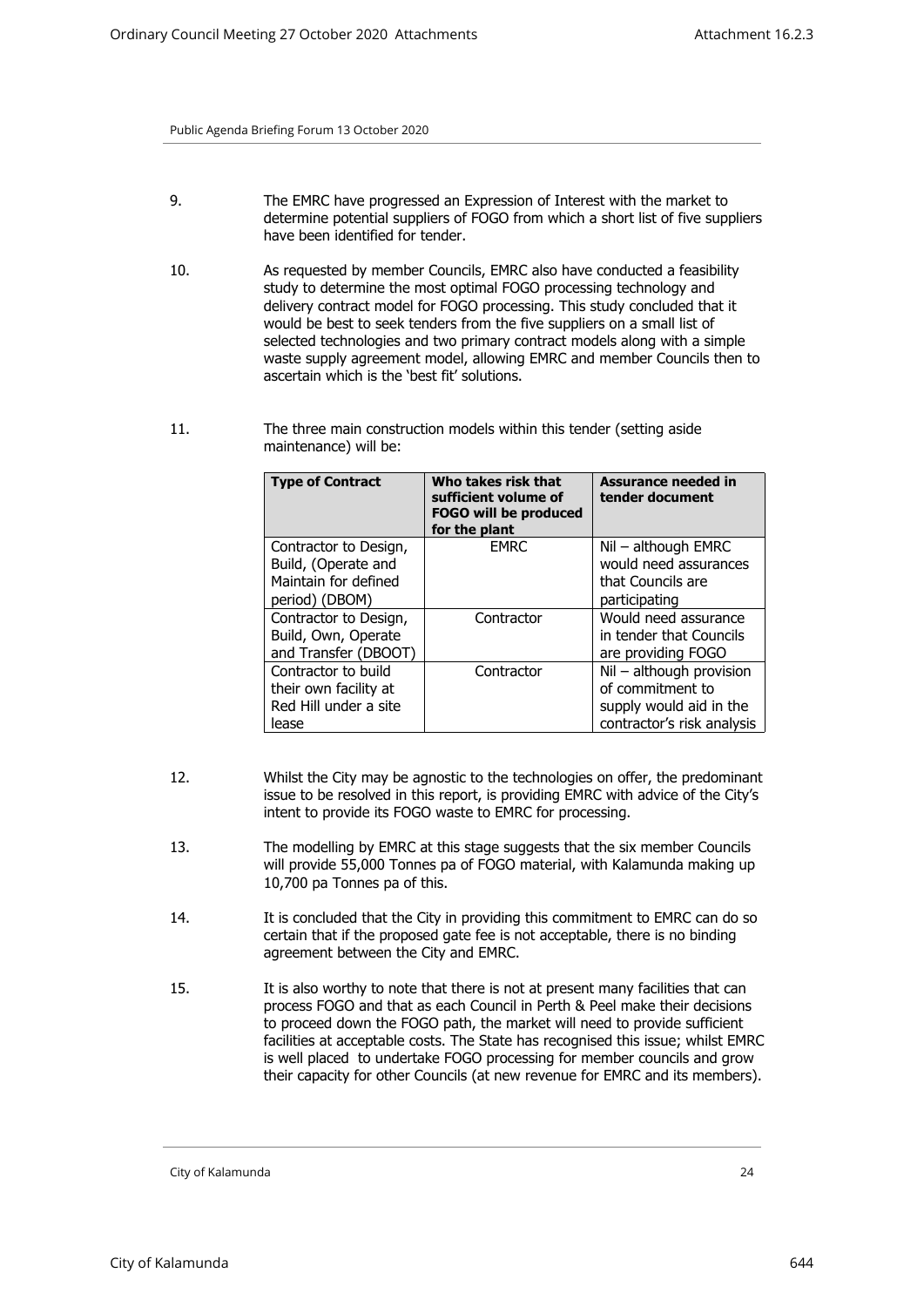## **APPLICABLE LAW**

16. *Local Government Act 1995* in relation to entering into agreements for goods or services with Regional Councils.

## **APPLICABLE POLICY**

17. CEO Instruction CEO-17 Purchasing.

# **STAKEHOLDER ENGAGEMENT**

18. N/A.

# **FINANCIAL CONSIDERATIONS**

19. Nil, until such time that FOGO costs are known and recommended for adoption.

## **SUSTAINABILITY**

## **Environmental Implications**

20. FOGO has environmental benefits in reducing waste to landfill and converting waste to useable by-products (including compost, mulch or gas).

## **RISK MANAGEMENT**

| 21. | <b>Risk:</b> That the proposed gate fee for FOGO is too high to be acceptable to<br>the City delaying the ability to implement a three-bin system until a more<br>acceptable outcome can be sourced. |            |        |  |
|-----|------------------------------------------------------------------------------------------------------------------------------------------------------------------------------------------------------|------------|--------|--|
|     | <b>Consequence</b>                                                                                                                                                                                   | Likelihood | Rating |  |
|     | Significant                                                                                                                                                                                          | Unlikely   | Medium |  |
|     | <b>Action/Strategy</b>                                                                                                                                                                               |            |        |  |
|     | City officers (along with other member council officers) will be participating<br>in assessing EMRC FOGO tenders and will be seeking a gate fee that is<br>within expectations.                      |            |        |  |
|     |                                                                                                                                                                                                      |            |        |  |

#### **CONCLUSION**

22. Providing this commitment with the rider of an acceptable gate fee allows the EMRC Tender to provide bidders with some certainty and reduce their risks which may be built into the tender outcome.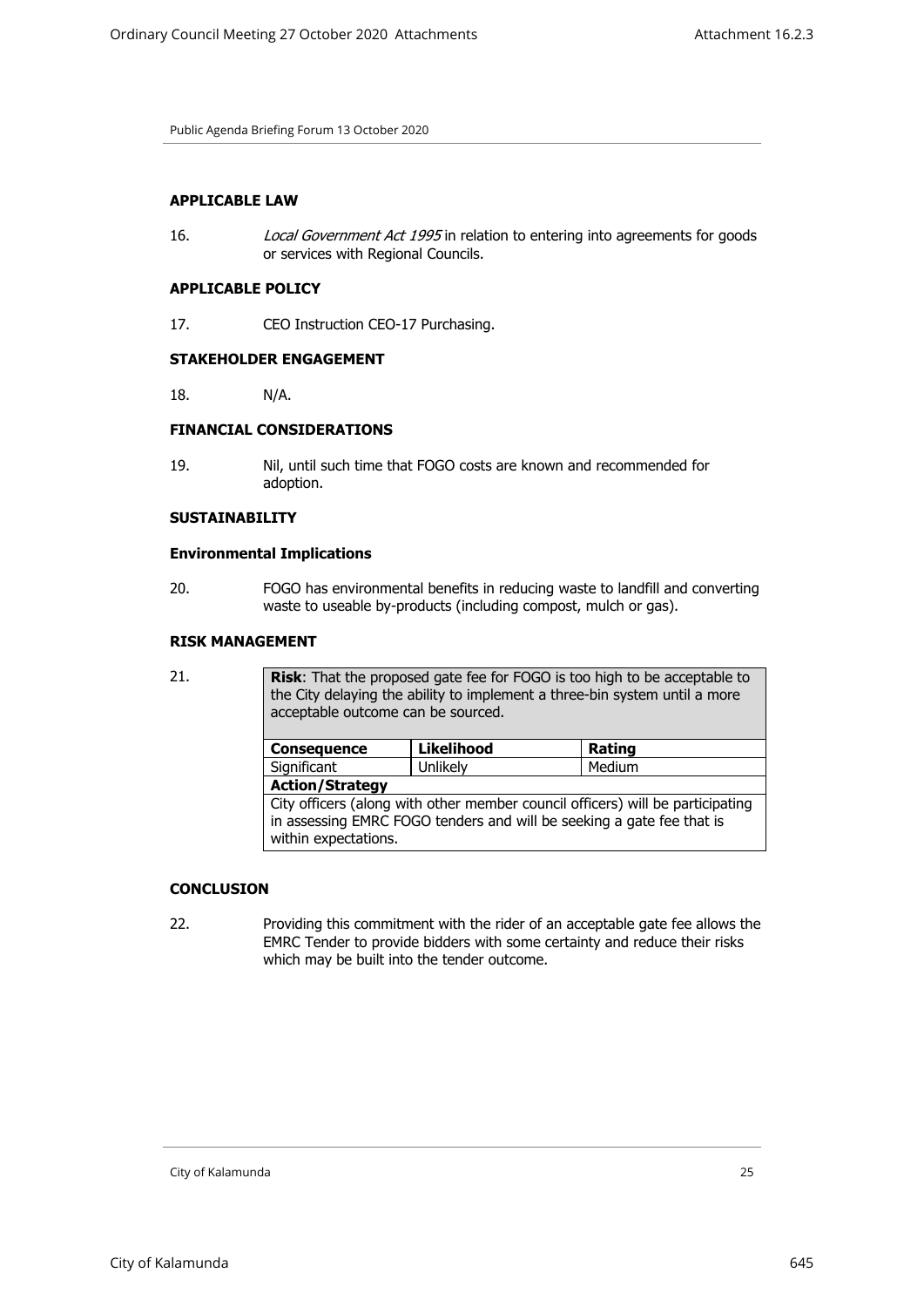# **Voting Requirements: Simple Majority**

#### **RECOMMENDATION**

That Council CONFIRM that the City of Kalamunda will provide its Food Organic / Garden Organic waste to the Eastern Metropolitan Regional Council for processing subject to an acceptable outcome to the City of Kalamunda of the Eastern Metropolitan Regional Council Food Organic / Garden Organic Tender process.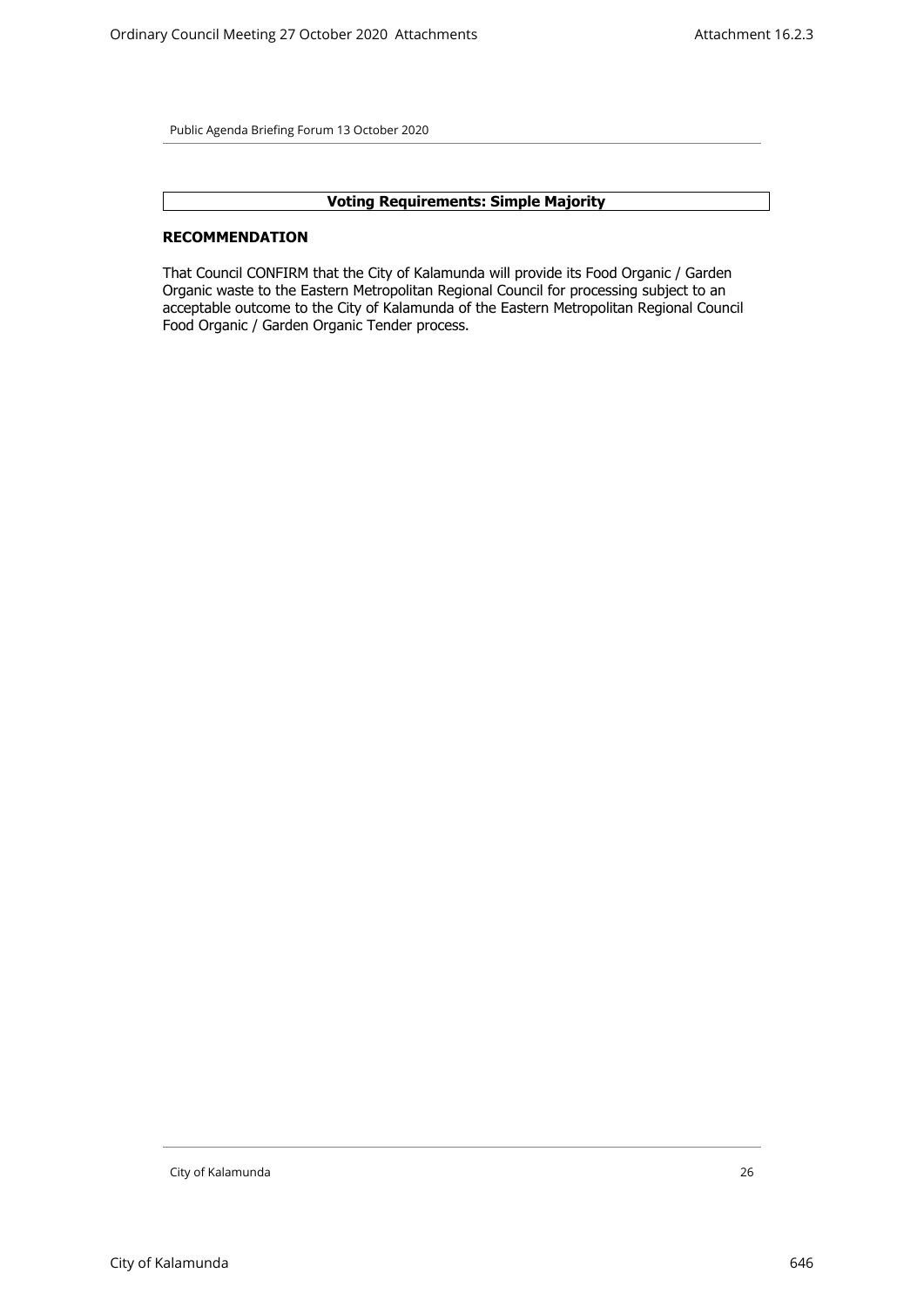## <span id="page-26-0"></span>**10.2.3. Solar Farm Feasibility Study Outcomes**

*Declaration of financial / conflict of interests to be recorded prior to dealing with each item.*

The Director Asset Services provided a presentation on this report.

Councillors sought clarification on aspects of the report. Clarification was provided.

| Previous             | OCM 262/2019        |                                                                      |
|----------------------|---------------------|----------------------------------------------------------------------|
| Items                |                     |                                                                      |
| Directorate          |                     | <b>Asset Services</b>                                                |
| <b>Business Unit</b> | Asset Services      |                                                                      |
| File Reference       | 3.009592; DW-02/120 |                                                                      |
| Applicant            | City of Kalamunda   |                                                                      |
| Owner                | City of Kalamunda   |                                                                      |
| Attachments          | 1.                  | Feasibility Study - Pioneer Park Solar Farm [10.2.3.1 -<br>60 pages] |

# **TYPE OF REPORT**

| 図 | Advocacy    | When Council is advocating on behalf of the community to<br>another level of government/body/agency                                                                                                                                                                                                                                                                                                                                |
|---|-------------|------------------------------------------------------------------------------------------------------------------------------------------------------------------------------------------------------------------------------------------------------------------------------------------------------------------------------------------------------------------------------------------------------------------------------------|
|   | Executive   | When Council is undertaking its substantive role of direction<br>setting and oversight (e.g. accepting tenders, adopting plans<br>and budgets                                                                                                                                                                                                                                                                                      |
| ⊠ | Information | For Council to note                                                                                                                                                                                                                                                                                                                                                                                                                |
| ⊠ | Legislative | Includes adopting Local Laws, Town Planning Schemes and<br>Policies. When Council determines a matter that directly<br>impacts a person's rights and interests where the principles of<br>natural justice apply. Examples include town planning<br>applications, building licences, other permits or licences<br>issued under other Legislation or matters that could be<br>subject to appeal to the State Administrative Tribunal |

# **STRATEGIC PLANNING ALIGNMENT**

*Kalamunda Advancing Strategic Community Plan to 2027*

**Priority 2: Kalamunda Clean and Green Objective 2.2** - To achieve environmental sustainability through effective natural resource management. *Strategy 2.2.1* - Facilitate the appropriate use of water and energy supplies for the City.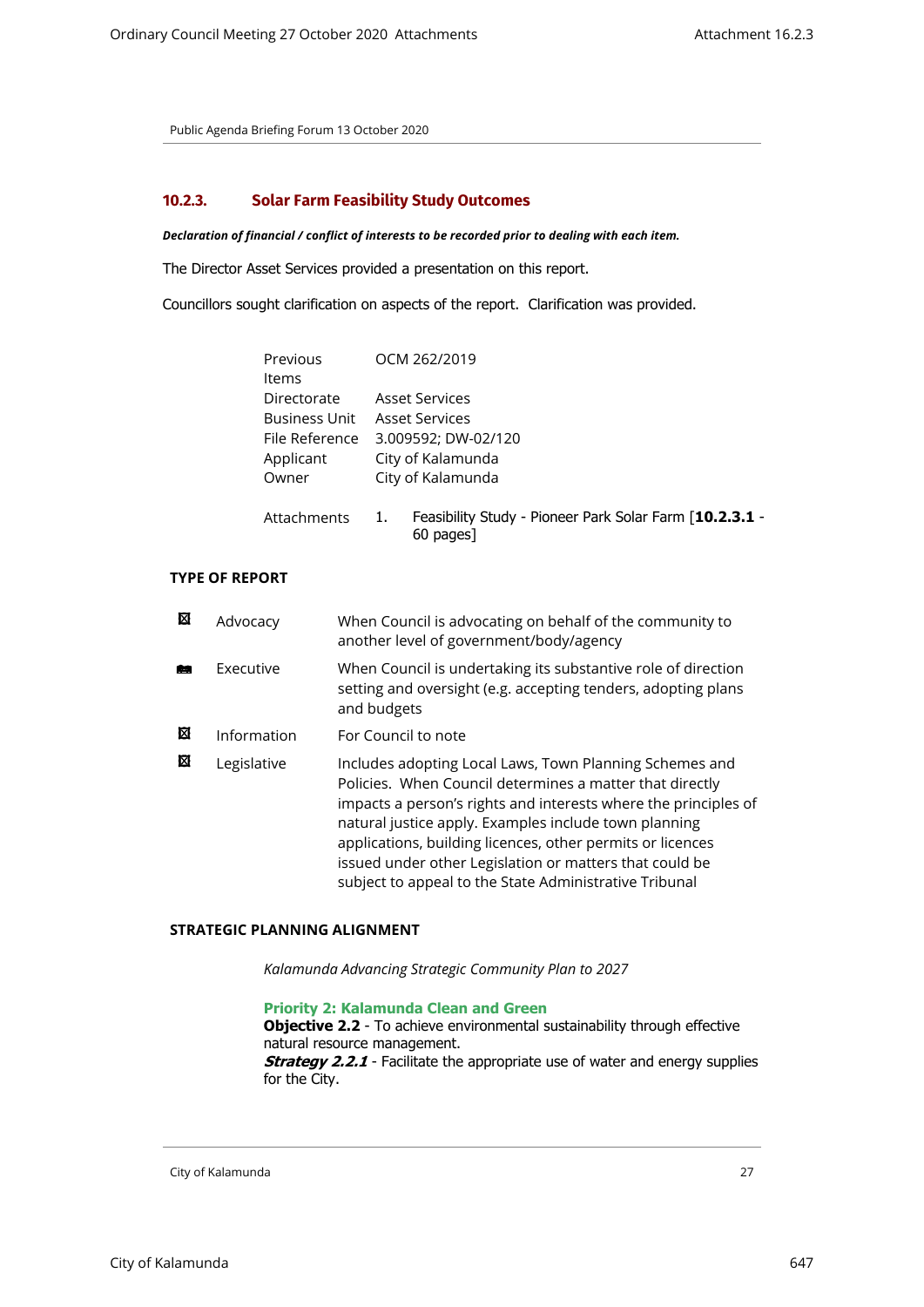**Strategy 2.2.2** - Use technology to produce innovative solutions to reduce power and water usage.

## **Priority 2: Kalamunda Clean and Green**

**Objective 2.4** - To ensure contaminated sites are safe and managed to ultimate use.

**Strategy 2.4.1** - Identify, examine and manage risk associated with contaminated sites.

#### **Priority 3: Kalamunda Develops**

**Objective 3.3** - To develop and enhance the City's economy. **Strategy 3.3.1** - Facilitate and support the success and growth of industry and businesses.

#### **Priority 4: Kalamunda Leads**

**Objective 4.2** - To proactively engage and partner for the benefit of community. **Strategy 4.2.2** - Increase advocacy activities and develop partnerships to support growth and reputation.

#### **EXECUTIVE SUMMARY**

- 1. The purpose of this report is to consider the outcomes of a study into the potential of a solar farm to be located within the City of Kalamunda (City) stemming from a pre-feasibility study undertaken in 2019.
- 2. It is concluded the old tip site at Pioneer Park is the most feasible location for a solar farm and has outlined a staged approach the City may undertake to develop this facility.
- 3. It is recommended Council endorse the next steps detailed in this report.

## **BACKGROUND**

- 4. At the November 2019 Ordinary Council Meeting, a report was provided regarding a pre-feasibility investigation into a solar farm with aims of reducing the City's carbon footprint for its owned buildings and street lighting as well as potentially developing a future revenue source. It was resolved (OCM 262/2019) that (in part) That Council:
	- *1. ACCEPT the Solar Farm Pre-feasibility Assessment report (Confidential Attachment 1) as a reference document for the potential development of a solar farm.*
	- *2. PROCEED to a feasibility phase, undertaking community engagement to determine community support.*
- 5. Consultants were appointed in April 2020 to undertake this feasibility phase works at a cost of \$20,000.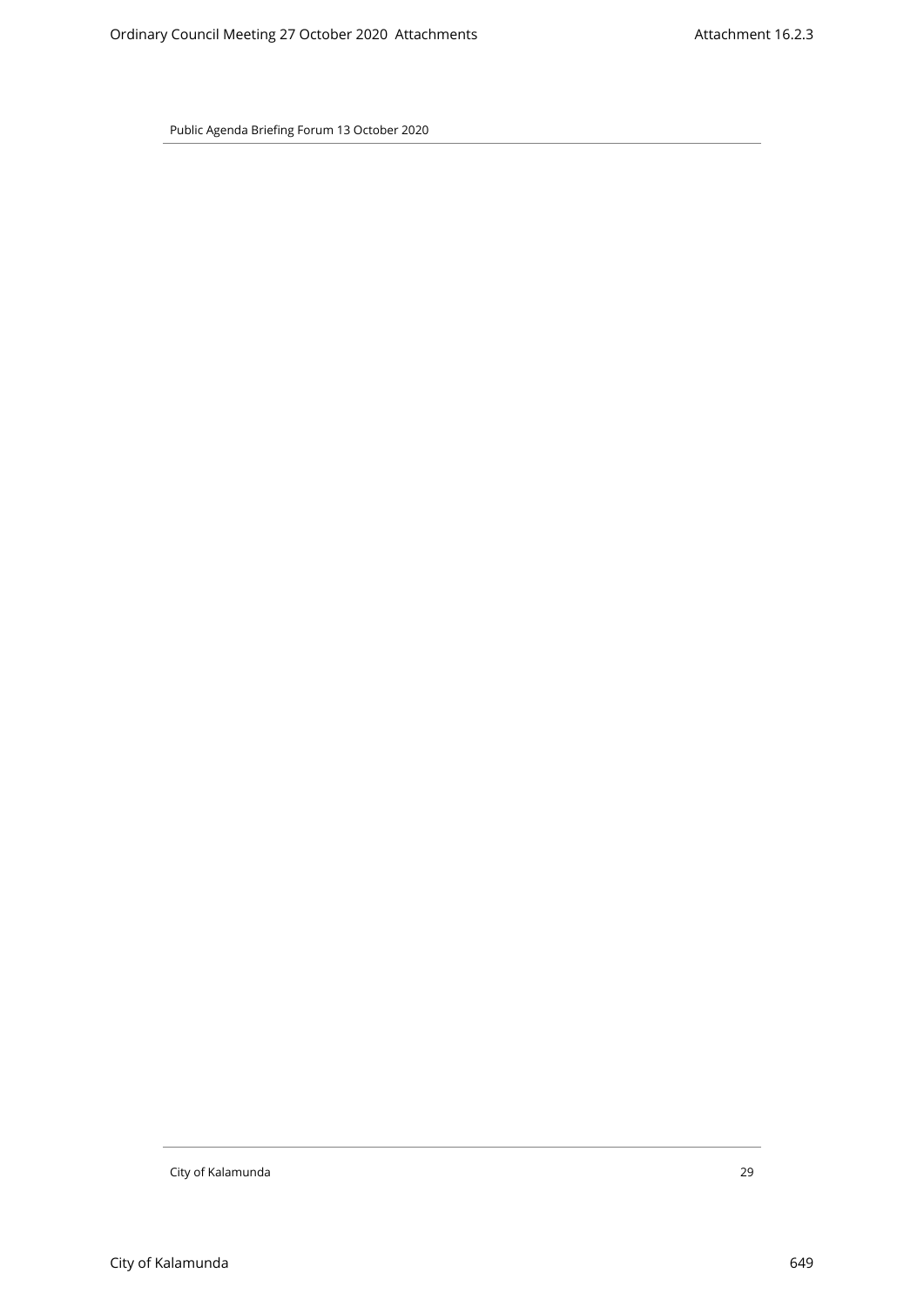## **DETAILS AND ANALYSIS**

- 6. The feasibility study is provided as Attachment 1 to this report. The study quickly concluded the most viable location for a solar farm on land owned or controlled by the City (avoiding land procurement costs) was Pioneer Park in Forrestfield. The study report reflects this in its title.
- 7. The study reviewed the initial financial analysis in regard to current and projected value of solar energy identified key risks if a large scale solar farm in excess of City internal electricity needs was developed.
- 8. The study concluded Pioneer Park is well suited to a ballasted, non penetrating solar array farm. It concluded a smaller scale (~ 800 kW size) as the initial build seemed to offer the possibility of lowest cost and risk, which matches the current contestable load of the City.
- 9. The recommended business model is the City engages a private developer via Power Purchase agreement. The developer could lease the site, build and operate the Solar Farm and sell 'green energy' to the City.
- 10. The report identified several key issues would require further investigations before the City made any commitment to the necessary funding to get a solar farm project 'off the ground'. These are discussed below.
- 11. The conclusion drawn is the northern part of Pioneer Park is well suited for a solar farm from a technical perspective. The key concern raised is that ground conditions need to be verified via geotechnical analysis to validate the suitability of the intended 'non-penetrating' solar panel array system.
- 12. The report also noted a connection to the Western Power system would require costs to be paid to Western Power. The City initiated an initial feasibility assessment request to Western Power who have noted it would be feasible to connect the solar farm to their system, however a further study at an indicative cost of \$33,860 would need to be paid by the City to Western Power for them to provide a firm position on this and final advice of any further connection fee needing to be paid by the City if construction proceeded. A connection fee of \$150,000 and beyond is not unreasonable to be assumed.
- 13. As an alternative, the report has taken account of the existing electricity network connection on site that has been established by EDL to feed in power to the Western Power Network. This connection was established when gas extraction from the site generated sufficient fuel to operate an onsite generator and provided EDL with revenue from sale of the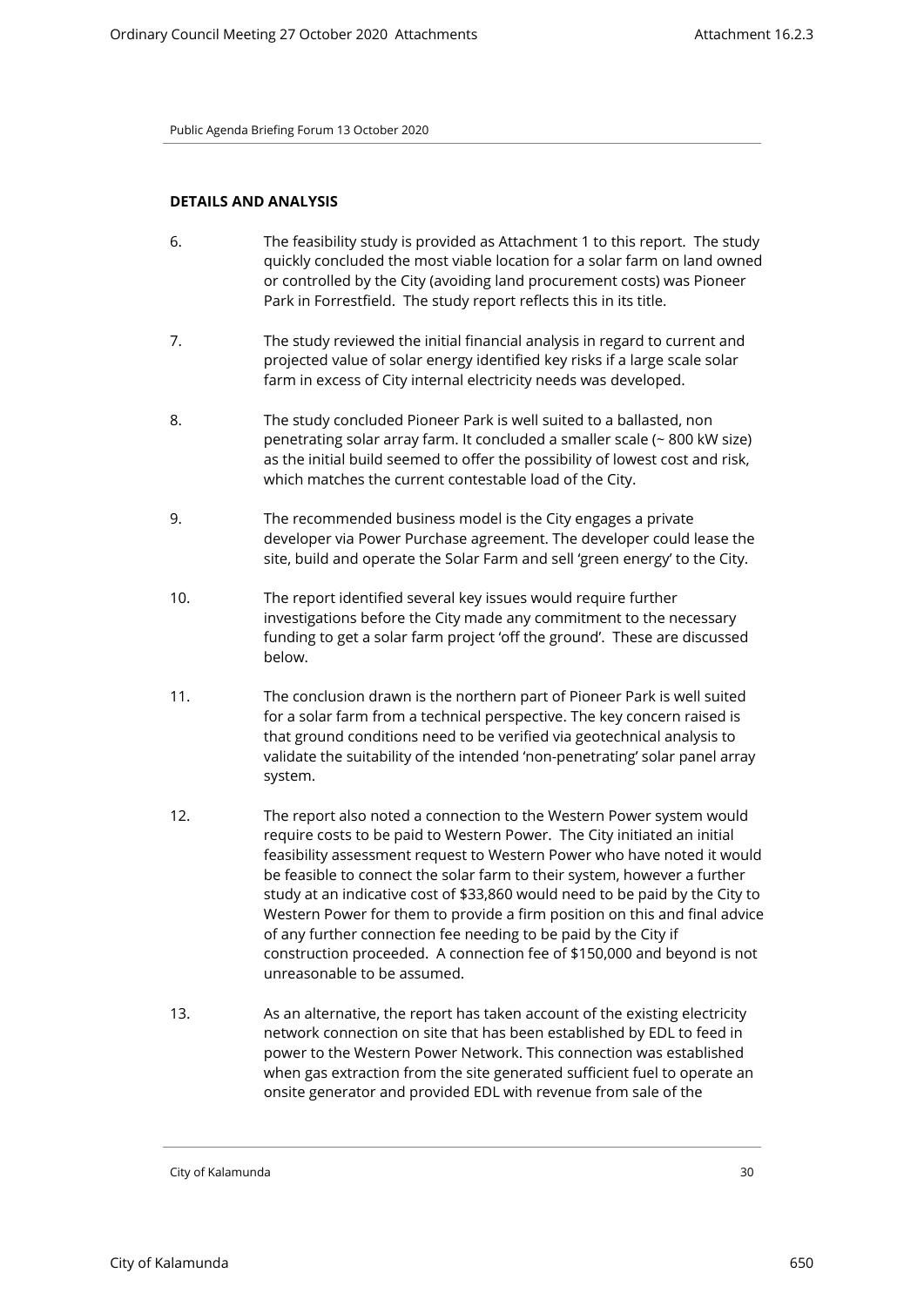electricity. This infrastructure is largely now in place to allow an onsite diesel generator to generate electricity if there is an economic business case to do so. The consultants have proposed that potential exists for the City and EDL to come to an arrangement that this network connection be used for the solar farm avoiding a large degree of the Western Power network connection fee. This would limit the size of the solar farm to about the 800 kW capacity recommended. These discussions with EDL have not yet occurred.

- 14. Pioneer Park is part of reserve 41156 which is Crown Land vested in care and control of the City. It is zoned Parks and Recreation [Reserve] under the Metropolitan Region Scheme with no specific zoning under the City's Local Planning Scheme No 3. Approval for any development, such as a solar farm, would need to be given by the Western Australian Planning Commission (WAPC).
- 15. The City has not yet been able to receive agreement in principle from the WAPC. They have advised that their process requires a Development Application from the City to be submitted at which time they would advise whether or not the intended use is suitable. In considering the development application for the site, the WAPC would have regard to the Position Statement: Renewables energy facilities.
- 16. The current classification of the site is 'Possibly Contaminated Investigation Required'. Management plans for sites such as these are typically devised once the contamination onsite is fully understood and remediation has been completed. The City is currently working towards completing comprehensive investigations to fully understand the contamination that exists on this site and to inform future remediation.
- 17. The consultants preparing the report have also discussed with the City the emerging issues surrounding larger scale (i.e. not Domestic) battery storage technologies and matters regarding the use of renewables impacting the Western Power network. They have advised that, whilst not the subject of this study, the City could be able to generate significant revenue streams from a battery system as a means of providing network stability for Western Power. A close watch on this issue is being undertaken by officers.
- 18. There is still a significant residual risk in determining the manner in which the City develops the contractual arrangements for the sale of the electricity from the solar farm. These can range from simply leasing the site through to the City becoming a licensed retailer and generator of electricity.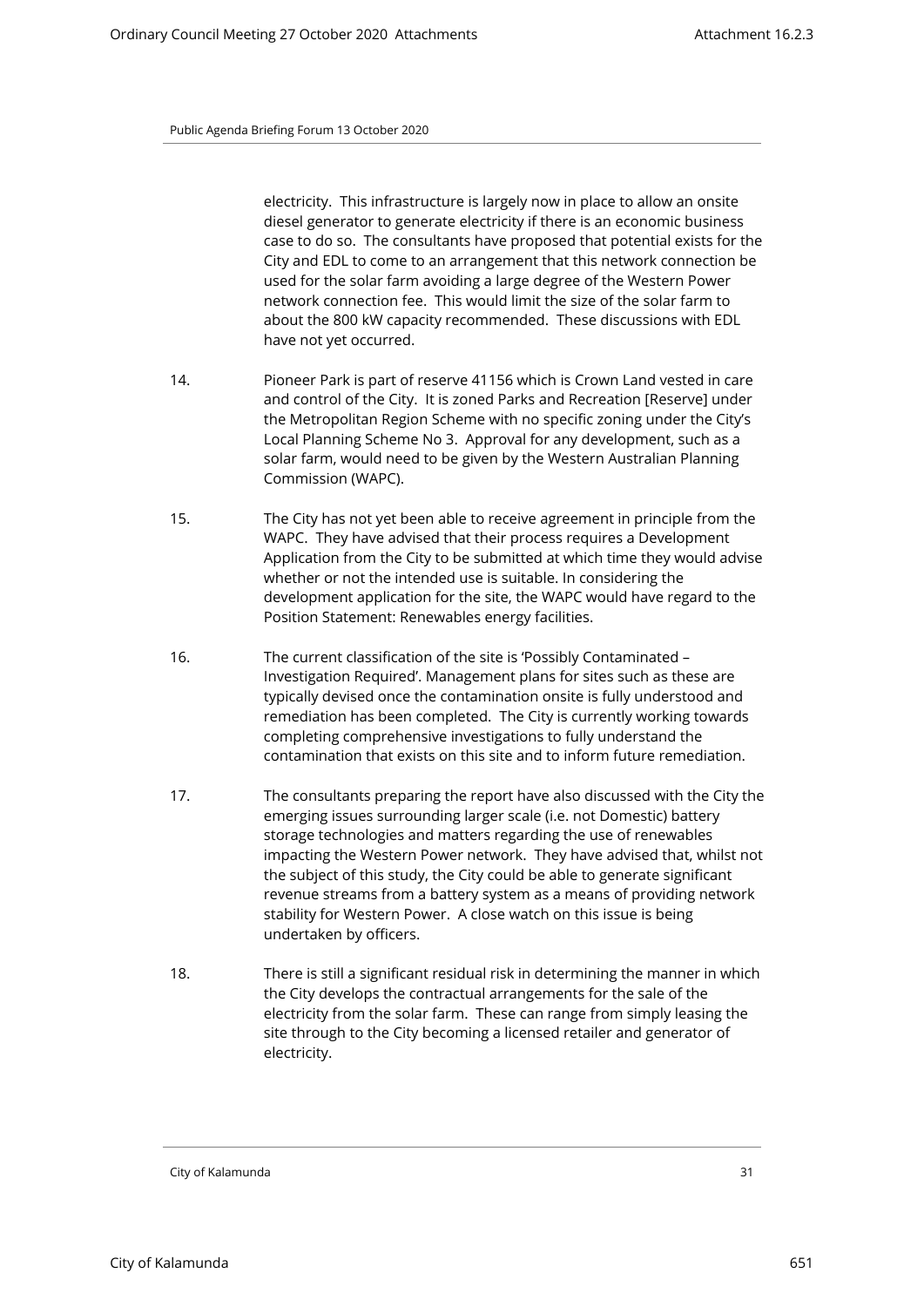- 19. The Consultant has recommended in his report the next steps for the City to proceed further on this project. These are contained in Section 9.2 of the attached study.
- 20. It is necessary that the following matters are resolved prior to committing any further funding to the project (in no particular order):
	- a) seek an Expression of Interest from the market to determine if there are external operators who would be interested in leasing the land to build, own and operate a solar farm, providing the City with lease returns and potentially energy savings;
	- b) advocate within WAPC to determine if agreement in principle can be given for the site to be partly used as a solar farm without triggering the need for a full Development Application;
	- c) develop and implement an engagement process with the community in particular to the site; and
	- d) complete the contaminated sites assessment thus determining the constraints of use of the site.
- 21. A subsequent report would then be provided to Council recommending the next steps for the project.

#### **APPLICABLE LAW**

22. *Local Government Act 1995* in regard to disposal of property.

## **APPLICABLE POLICY**

23. Not applicable.

# **STAKEHOLDER ENGAGEMENT**

24. It is recommended that community engagement is now undertaken in regard to the proposed site.

# **FINANCIAL CONSIDERATIONS**

25. There would be minimal impact upon the operational budget to undertake the recommended actions from this report.

# **SUSTAINABILITY**

26. There are obvious benefits in producing electricity for use by the City from renewable sources to reduce our carbon footprint.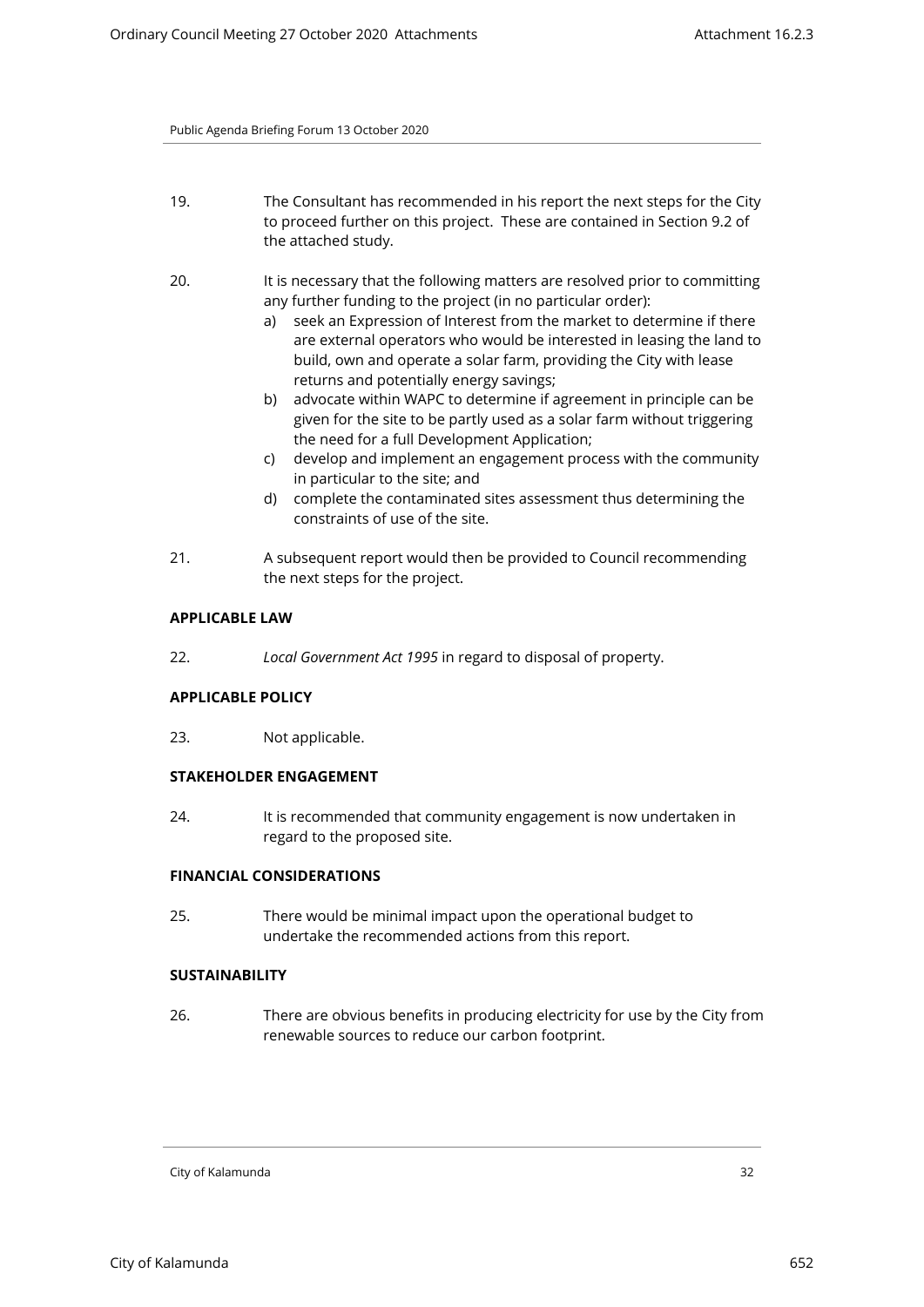# **RISK MANAGEMENT**

| 27. | <b>Risk:</b> The constraints inherent within the Pioneer Park site result in an<br>outcome that cannot allow the project to proceed. |            |               |
|-----|--------------------------------------------------------------------------------------------------------------------------------------|------------|---------------|
|     | Consequence                                                                                                                          | Likelihood | <b>Rating</b> |
|     |                                                                                                                                      |            |               |
|     | <b>Action/Strategy</b>                                                                                                               |            |               |
|     | Investigations are then undertaken regarding alternate land parcels that<br>can be procured at an acceptable cost.                   |            |               |

## **CONCLUSION**

28. The solar farm project appears not to have issues that would prevent its progression that cannot be resolved with further internal investigation. It is recommended that the City resolve the matters that can be undertaken with internal resources before committing further funds for external consultancies.

## **Voting Requirements: Simple Majority**

## **RECOMMENDATION**

That Council:

- 1. RECEIVE the report (Attachment 1) regarding the feasibility of a solar farm at Pioneer Park.
- 2. ENDORSE the following actions to be undertaken by the City:
	- a) develop and implement a community engagement plan regarding the concept of a solar farm at Pioneer Park;
	- b) consult at senior level with WAPC to seek their approval in principle or otherwise for a solar farm to be located at Pioneer Park;
	- c) complete the studies to resolve the status of the contaminated site or otherwise for Pioneer Park; and
	- d) seek Expressions of Interest from the market into the potential for development of the site at Pioneer Park for a solar farm.
- 3. RECEIVE a subsequent report on the subject at an appropriate time.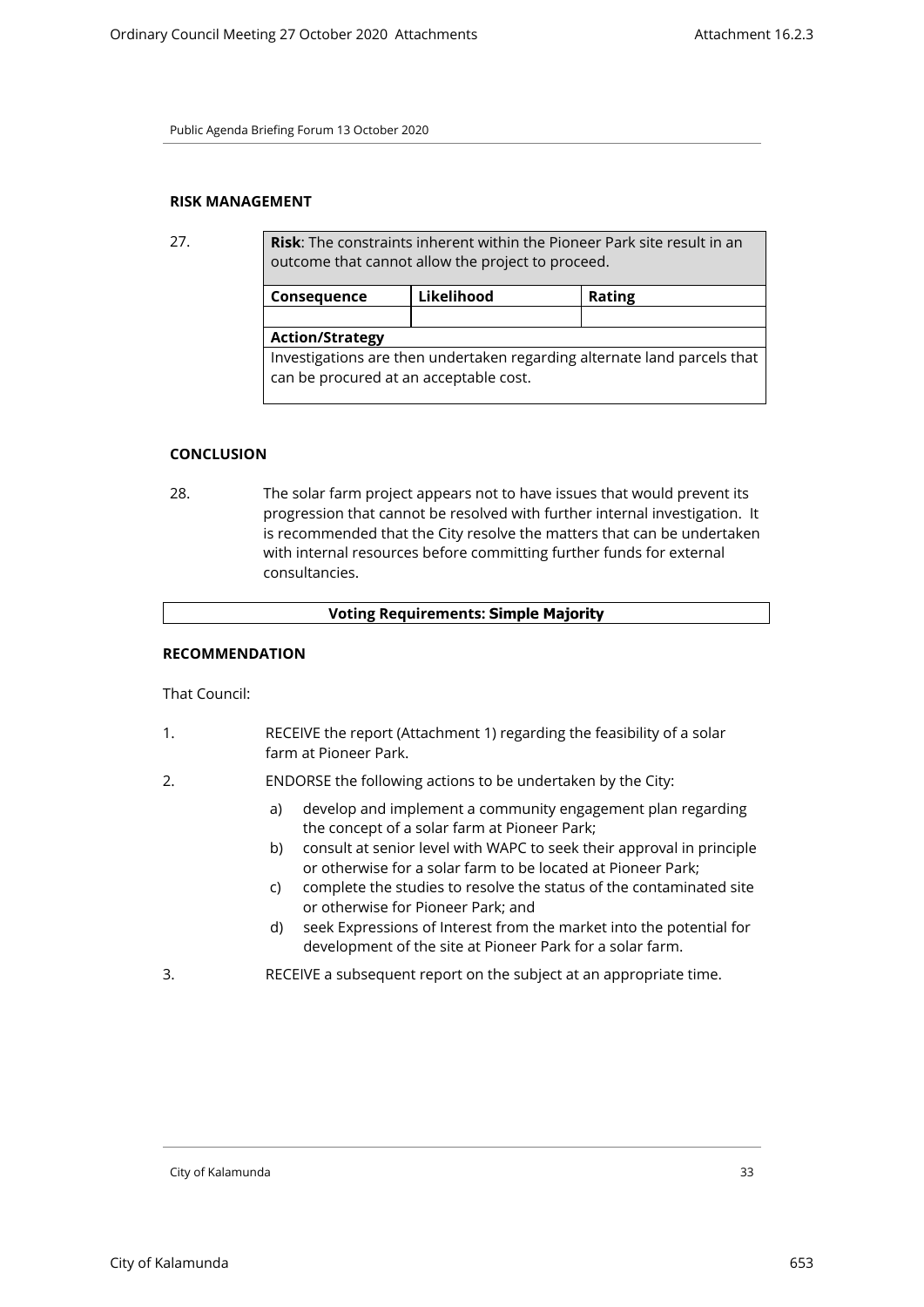## <span id="page-33-0"></span>**10.2.4. Parking Concerns for Whistlepipe Gully and Mundy Regional Park**

#### *Declaration of financial / conflict of interests to be recorded prior to dealing with each item.*

The Manager Asset Projects provided a presentation on this report.

Councillors sought clarification on various aspects of the report and recommendations.

| Previous       | N/A                                                   |  |
|----------------|-------------------------------------------------------|--|
| ltems          |                                                       |  |
| Directorate    | Asset Services                                        |  |
| Business Unit  | Asset Planning                                        |  |
| File Reference | OR-03/GEN, LW-04/GEN, FL-02/GEN                       |  |
| Applicant      | N/A                                                   |  |
| Owner          | N/A                                                   |  |
|                |                                                       |  |
| Attachments    | Orange Valley Road parking photos [10.2.4.1 - 2<br>1. |  |

| ١ts | Orange valley Road parking photos [10.2.4.1 - 2 |
|-----|-------------------------------------------------|
|     | pages]                                          |
|     |                                                 |

- 2. Falls Road parking photos [**10.2.4.2** 1 page]
- 3. COMMUNITY ENGAGEMENT REPORT Whistlepipe Gully Parking Rev 1 [**10.2.4.3** - 19 pages]
- 4. Falls Road embayed parking concept 4505-01-01 [**10.2.4.4** - 1 page]
- 5. Falls Road embayed parking concept 4505-01-02 [**10.2.4.5** - 1 page]
- 6. Lewis Road cul-de-sac concept 4500 01-01 A [**10.2.4.6** - 1 page]

# **TYPE OF REPORT**

| 図 | Advocacy    | When Council is advocating on behalf of the community to<br>another level of government/body/agency                                                                                                                                                                                                                                                                                                                                |
|---|-------------|------------------------------------------------------------------------------------------------------------------------------------------------------------------------------------------------------------------------------------------------------------------------------------------------------------------------------------------------------------------------------------------------------------------------------------|
| 鱼 | Executive   | When Council is undertaking its substantive role of direction<br>setting and oversight (e.g. accepting tenders, adopting plans<br>and budgets                                                                                                                                                                                                                                                                                      |
| 囨 | Information | For Council to note                                                                                                                                                                                                                                                                                                                                                                                                                |
| 図 | Legislative | Includes adopting Local Laws, Town Planning Schemes and<br>Policies. When Council determines a matter that directly<br>impacts a person's rights and interests where the principles of<br>natural justice apply. Examples include town planning<br>applications, building licences, other permits or licences<br>issued under other Legislation or matters that could be<br>subject to appeal to the State Administrative Tribunal |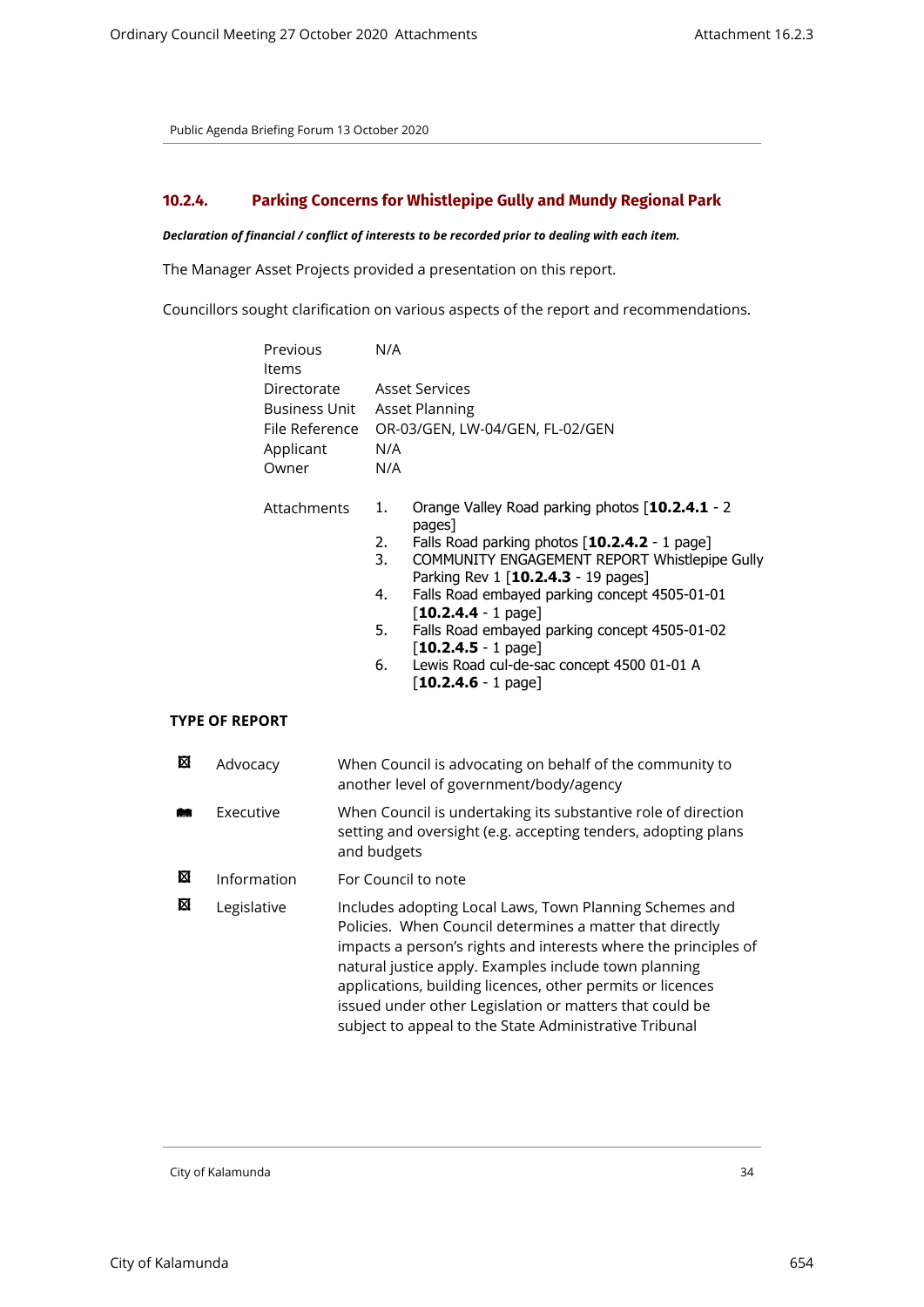## **STRATEGIC PLANNING ALIGNMENT**

*Kalamunda Advancing Strategic Community Plan to 2027* **Priority 3: Kalamunda Develops Objective 3.2** - To connect community to quality amenities. **Strategy 3.2.2** - Provide and advocate for improved transport solutions and better connectivity through integrated transport planning.

**Priority 3: Kalamunda Develops**

**Objective 3.4** - To be recognised as a preferred tourism destination. **Strategy 3.4.1** - Facilitate, support and promote, activities and places to visit.

## **EXECUTIVE SUMMARY**

- 1. The purpose of this report is to present a range of options to address the experience of residents surrounding Mundy Regional park, arising from the parking demand for the Whistlepipe Gully and Lesmurdie Falls, and the overall popularity of the surrounding regional park.
- 2. The specific areas addressed are at the end of Orange Valley Road, the end of Lewis Road (Forrestfield), and Falls Road adjacent to Mundy Regional Park.
- 3. Several measures have been implemented to date. This report sets out the proposed next steps, along with addressing some of the impacts of works to date. Broader engagement with the State Government is necessary.

# **BACKGROUND**

- 4. The City has been receiving an increasing number and intensity of complaints about the extent of vehicles parking at the end of Orange Valley Road, the end of Lewis Road Forrestfield, and also Falls Road. People are parking at Orange Valley Road and Lewis Road to access the Whistlepipe Gully Walk. The Falls Road area provides access to walks around the Lesmurdie Falls.
- 5. Across wider Perth there has been a dramatic increase in visits to parks and natural areas, partly believed to be caused by the Covid-19 pandemic and its effect on limiting people's travel and social options. In addition there is an increasing number of walking groups that connect on social media and share information about parks and trails, thus spreading the word.
- 6. In respect of the Whistlepipe Gully Walk in Mundy Regional Park, it is increasingly attractive, being dog-friendly and accessible (to some degree) at both ends, gentler gradients than Lesmurdie Falls, and very close to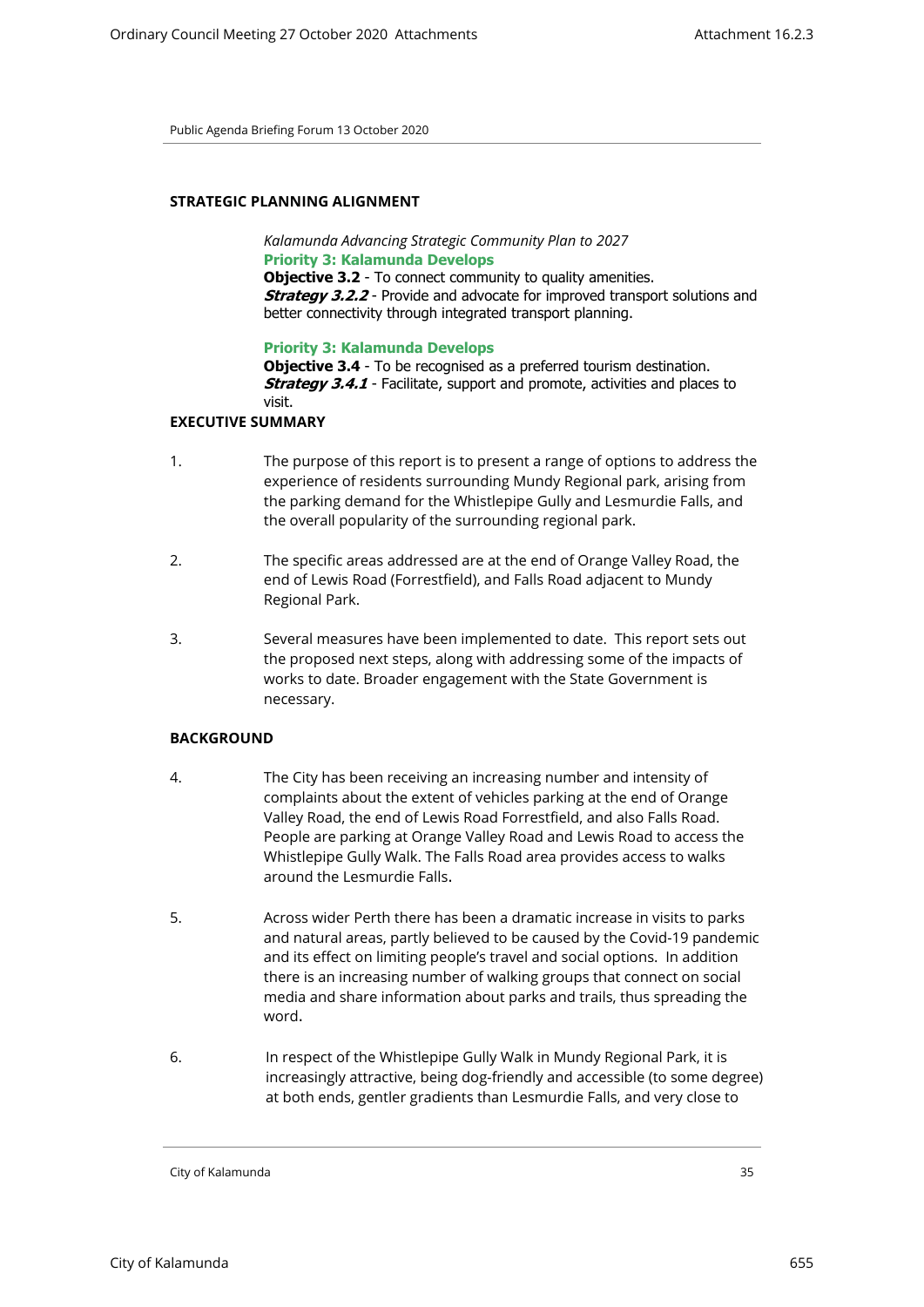Perth city. The City of Kalamunda provides maps on its web site, and in the past has promoted access via the Lewis Road end, where there is a small area for parking.

- 7. Lesmurdie Falls continues to be a popular attraction in Perth with three separate carpark areas, public toilets, and well formed walking trail leading to a lookout at the top of the falls, a walk of only 350 metres.
- 8. The City of Kalamunda Tourism Development Strategy 2019-2025 identifies a number of relevant matters:
	- a) Mundy Regional Park and Whistlepipe Gully are listed under "Our Product", being recognised tourism features.
	- b) Inadequate parking and public transport is given as a constraint to developing tourism (across the City)
	- c) Parking for Lesmurdie Falls and Whistlepipe Gully from Forrestfield is described as "easy-to-access".
	- d) There is an identified Action to: "Increase parking facilities and accessibility:
		- Review and increase parking capacity at key attractions/points of interest and ensure cost-effective options to encourage longer stays, and
		- Develop facilities for coach/bus parking to encourage day trip excursions and work with DBCA to manage parking within National Parks."
- 9. In terms of related background, the parking spaces for Lesmurdie Falls were expanded in 2015 following a period of local complaints. The two gravel carparks north east of the main sealed carpark were constructed by community volunteers with privately raised funding, by the Friends of Upper Lesmurdie Falls Inc. These areas also have revegetation programs in place.
- 10. Both the Whistlepipe Gully Walk, and Lesmurdie Falls are within the Mundy Regional Park. The park is managed by the Department for Biodiversity, Conservation and Attractions (DBCA). The existing formed parking areas off Lewis Road and Falls Road are within the park area and so are managed by DBCA. Only the carpark at the end of Palm Terrace is managed by the City.
- 11. Plans showing the location of the walk, and photos showing the extent of parking problems at each location are shown in Attachments 1 & 2.
- 12. The range of concerns that have been reported in recent times related to the increase in parked vehicles on Orange Valley Road, include: a) a need for public toilets;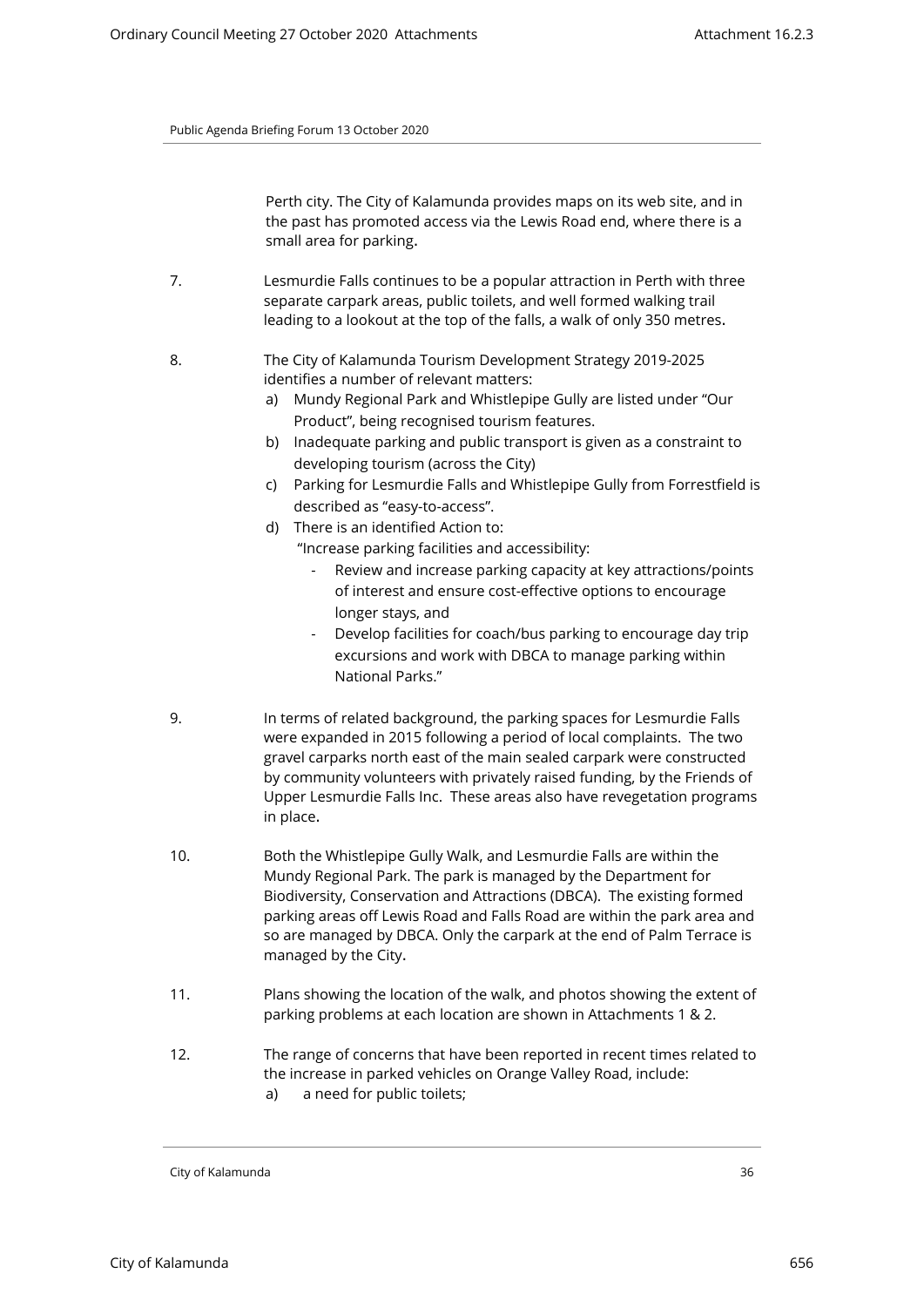- b) visibility for traffic, and road safety;
- c) loss of amenity for residents;
- d) degrading road quality;
- e) concerns over service vehicle access such as rubbish trucks and emergency vehicles if the road is blocked with parked cars; and
- f) known nesting area for blue wrens at the western end of the road.
- 13. The range of concerns for Lewis Road also arising from the increase in parked vehicles included:
	- a) people driving into private property to park;
	- b) people using crossovers to turn around in, and parking across them;
	- c) lack of public toilets;
	- d) concerns over service vehicle access such as rubbish trucks and emergency vehicles if the road is blocked with parked cars; and
	- e) the narrow road being able to support safe parking on one side only, with visibility problems for traffic, road safety, and pedestrians.
- 14. There are other areas around the Mundy Regional Park where parking problems have arisen however they are not believed to be at the scale of the above three areas.
- 15. Orange Valley Road, west of Betti Road, is a short length of sealed and kerbed road, 5.1 metres wide. A cul-de-sac at the end is undersized based on current standards, and waste trucks are known to use the park maintenance access driveway to turn around. There is no formal parking area at the end of Orange Valley Road. There is a small gravel area to the south that forms part of the firebreak and maintenance access to the park. Any people that park here will be obstructing the emergency access point. Most of the road has trees and vegetation growing along the verge, which limits parking options.
- 16. In terms of related background, the parking spaces for Lesmurdie Falls were expanded in 2015 following a period of local complaints. The two gravel carparks north east of the main sealed carpark were constructed by community volunteers with privately raised funding, by the Friends of Upper Lesmurdie Falls Inc. These areas also have revegetation programs in place.
- 17. Both the Whistlepipe Gully Walk, and Lesmurdie Falls are within the Mundy Regional Park. The park is managed by the Department for Biodiversity, Conservation and Attractions (DBCA). The existing formed parking areas off Lewis Road and Falls Road are within the park area and so are managed by DBCA. Only the carpark at the end of Palm Terrace is managed by the City.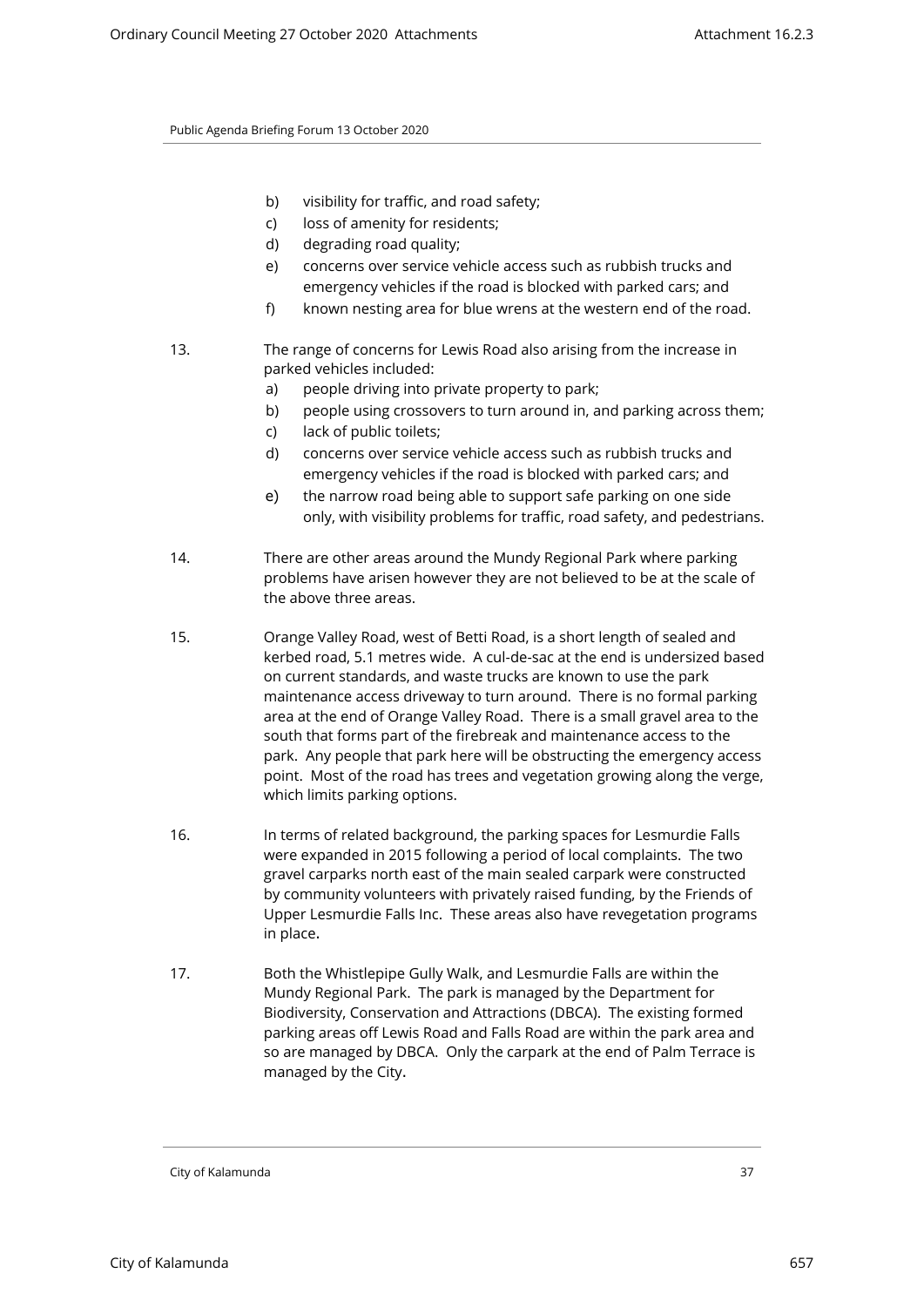- 18. Plans showing the location of the walk, and photos showing the extent of parking problems at each location are shown in Attachments 1 & 2.
- 19. Orange Valley Road provides access to the east, top end of the Whistlepipe Gully Walk, which is perhaps the prettier end of the walk with larger trees providing shade. The track here gradually slopes to the west, and a bridge crosses the gully a little further down, providing a convenient loop for walkers.
- 20. In May 2019, the City installed no stopping signs in the cul-de-sac at the western end of Orange Valley Road. In August this year further parking control signs were installed. They set 'No parking on road or verge' on the northern side, and 'No parking on verge' on the southern side, thus permitted parking is only along the kerb on the south side of the road and not where it conflicts with the intersection of Betti Road or residents' driveways.
- 21. Lewis Road, Forrestfield, is a long sealed and unkerbed road, 6.1 metres wide. There is no formed cul-de-sac at the end, as the road seal turns to the east and becomes a small parking area within the Mundy Regional Park. When parking demand is high, people use private crossovers to turn around in, and may even drive into private property. The road has trees and vegetation that limit parking on the west side, while a deep drainage gully on the east side limits the extent of road shoulder that can be parked on.
- 22. Lewis Road provides the preferred access point to the bottom, western end of the Whistlepipe Gully Walk. The walk from here however is not appealing as initially walkers must traverse up a long exposed maintenance track before reaching the rocky features and larger trees.
- 23. In August this year, no parking signs were installed on the west side of Lewis Road, Forrestfield. The 'No parking on the road or verge' controls run approximately 400 metres from the north end of Lewis Road. Thus permitted parking will only exist along the east side of Lewis Road, and within the Mundy Regional Park at the small existing sealed carpark.
- 24. Falls Road, adjacent to the parking areas for Lesmurdie Falls, has also seen an increase in parking demand. The highest parking demand is demonstrated in the photos in Attachment 2. Falls Road is a 6.8 metre wide sealed road with solid white centreline along most of its length (within the area of the Mundy Regional Park). There is also a concrete footpath on the north side, connecting to the main sealed carpark in the park.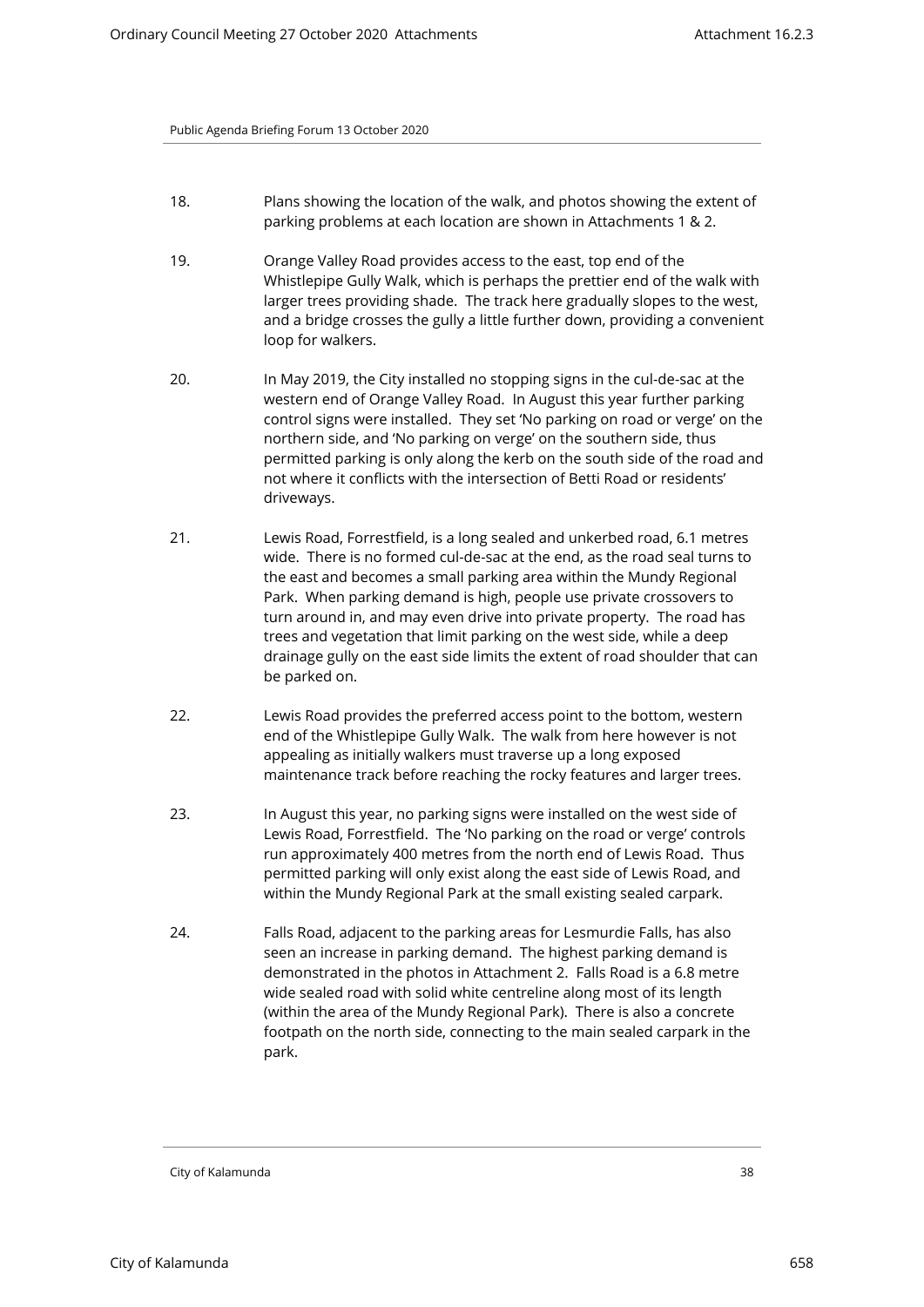- 25. At Falls Road, the solid white centreline prevents vehicles from legally passing along the sloped and curving road. This line also prevents legally parking in the road as under the Road Traffic Code a parked vehicle must provide a minimum of three metres of space for legal passing. The solid centreline prevents this legal passing.
- 26. In response to the parking concerns, the City's Rangers have been undertaking many additional patrols to the end of Orange Valley Road and Lewis Road:
	- a) on Falls Road, 10 complaints have been received regarding parking in 2019 and 2020. During 2019 the City issued 3 infringements. In 2020 to date, the City has issued 11 cautions and 18 infringements
	- b) on Lewis Road, 11 complaints have been received regarding parking in 2019 and 2020. During 2019 the City issued 1 infringement. In 2020 to date, the City has issued 11 cautions and 4 infringements. The infringements have only been issued following the installation of the new signs in August; and
	- c) on Orange Valley Road, 25 complaints have been received regarding parking in 2019 and 2020. During 2019 the City issued 23 cautions and 97 infringements. In 2020 to date, the City has issued 28 cautions and 127 infringements.
- 27. On 8 June 2020 the City wrote formally to the Hon. Stephen Dawson (Minister for the Environment), the Hon. Paul Papalia (Minister for Tourism), and Mr Matthew Hughes, Member for Kalamunda, requesting assistance in the provision of improved parking facilities.
- 28. The Hon. Stephen Dawson responded that "DBCA recommends the promotion of the trail by the City of Kalamunda be reduced particularly for the upcoming busy spring period, and that any promotion of walking trails in Mundy Regional Park focus on trails with adequate car parking and visitor facilities."
- 29. The City is yet to receive any commitments offered by the Honourable members to improve parking facilities or make other changes.
- 30. The City also enquired with the Public Transport Authority (PTA) on the possibility of re-routing a bus service to include Falls Road near the Lesmurdie Falls carparks. This may alleviate local parking problems if people are able to take public transport. The PTA advice was that this is not viable as the popular times for visiting the park is in the off peak so there are less bus services. Priority for new routes is given to new subdivision areas with higher populations.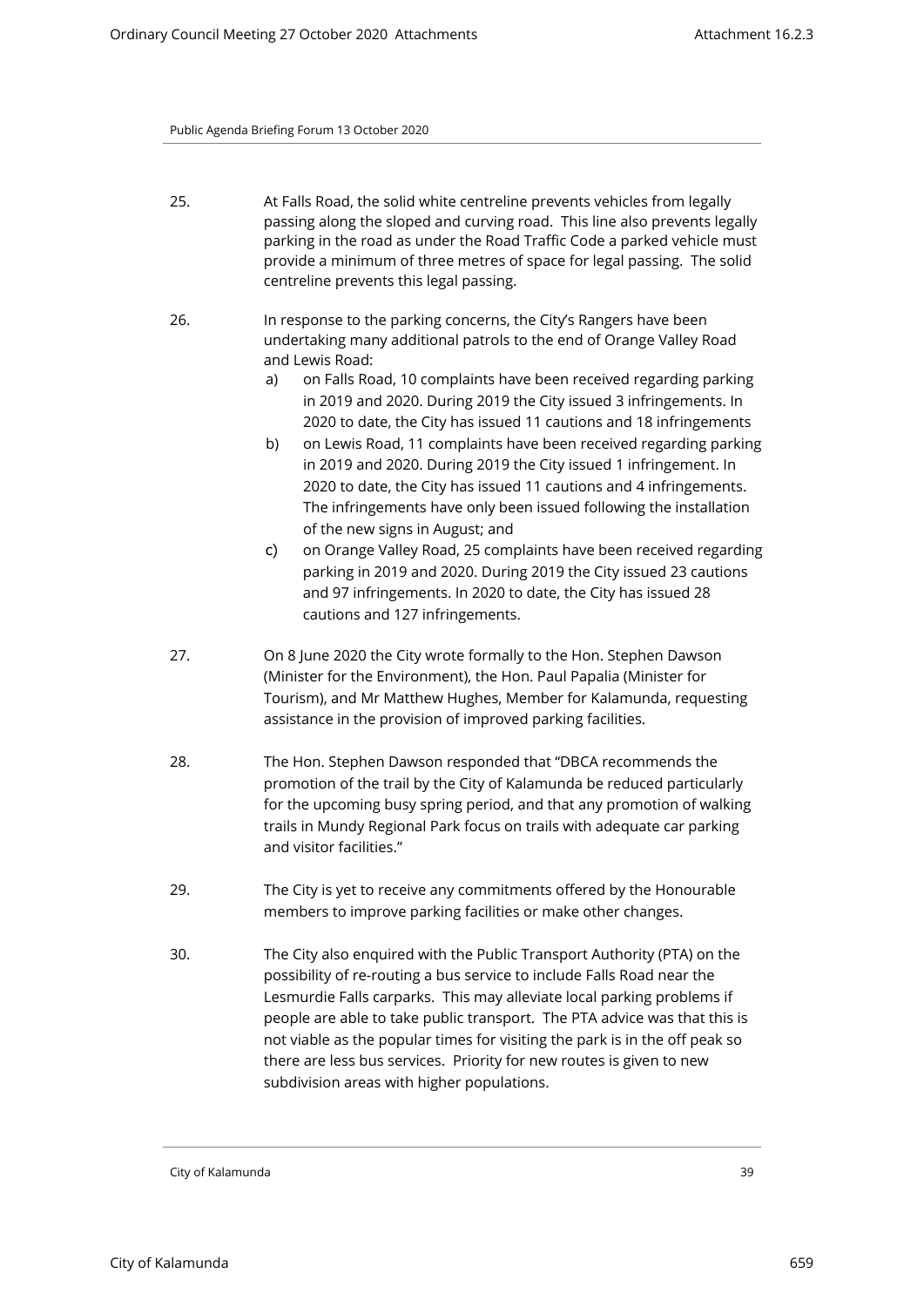- 31. In 2020 the City undertook community engagement to clearly understand the position of the community and the extent of the impacts in regards to Whistlepipe.
- 32. Over a number of years improvements have been made to the falls Road area, including the addition of two 'overflow' car parks as a part of the Friends of Upper Lesmurdie Falls rehabilitation project, of which the City was a partner.

## **DETAILS AND ANALYSIS**

- 33. A further series of 'No stopping' yellow lines are planned to be installed in Orange Valley Road to reinforce that parking in front of crossovers and on the corners is not permitted.
- 34. The allowance of parking on one side of the road recognises that for both Orange Valley Road and Lewis Road the sealed road is narrow. Controlling parking to one side ensures drivers only park (legally) on that one side. Parking on the one side will still reduce the passing space to between three and four metres, allowing only one-way traffic in places.
- 35. Any introduction of parking controls in locations such as this will create flow-on effects as visitors seek to park nearby, or at other locations to access the park.
- 36. Parking options have been discussed with DBCA, whom manage the Mundy Regional Park. Some results of that are:
	- a) Although there is a separately owned lot of land at the end of the Orange Valley Road cul-de-sac, the State Governments position is that it will not suit additional parking due to its isolation. There needs to be passive surveillance to prevent illicit activities (drug use, drinking etc).
	- b) Additional parking could be provided on the verge of Alpine Road, if the DBCA were able to provide improved trail signs connecting that location to the Whistlepipe Gully. This would require a small scale of funding to formalise the parking. It is not known if this would reduce the impact on OVR.
	- c) There is limited space to improve parking at the Lewis Road end.
	- d) The State Government agencies have asked that any interested parties promote access to Whistlepipe Gully from Lewis Road (which the City does).
	- e) A consultant will be appointed by them later this year (anticipate October-November) to design improvements to the Lewis Road and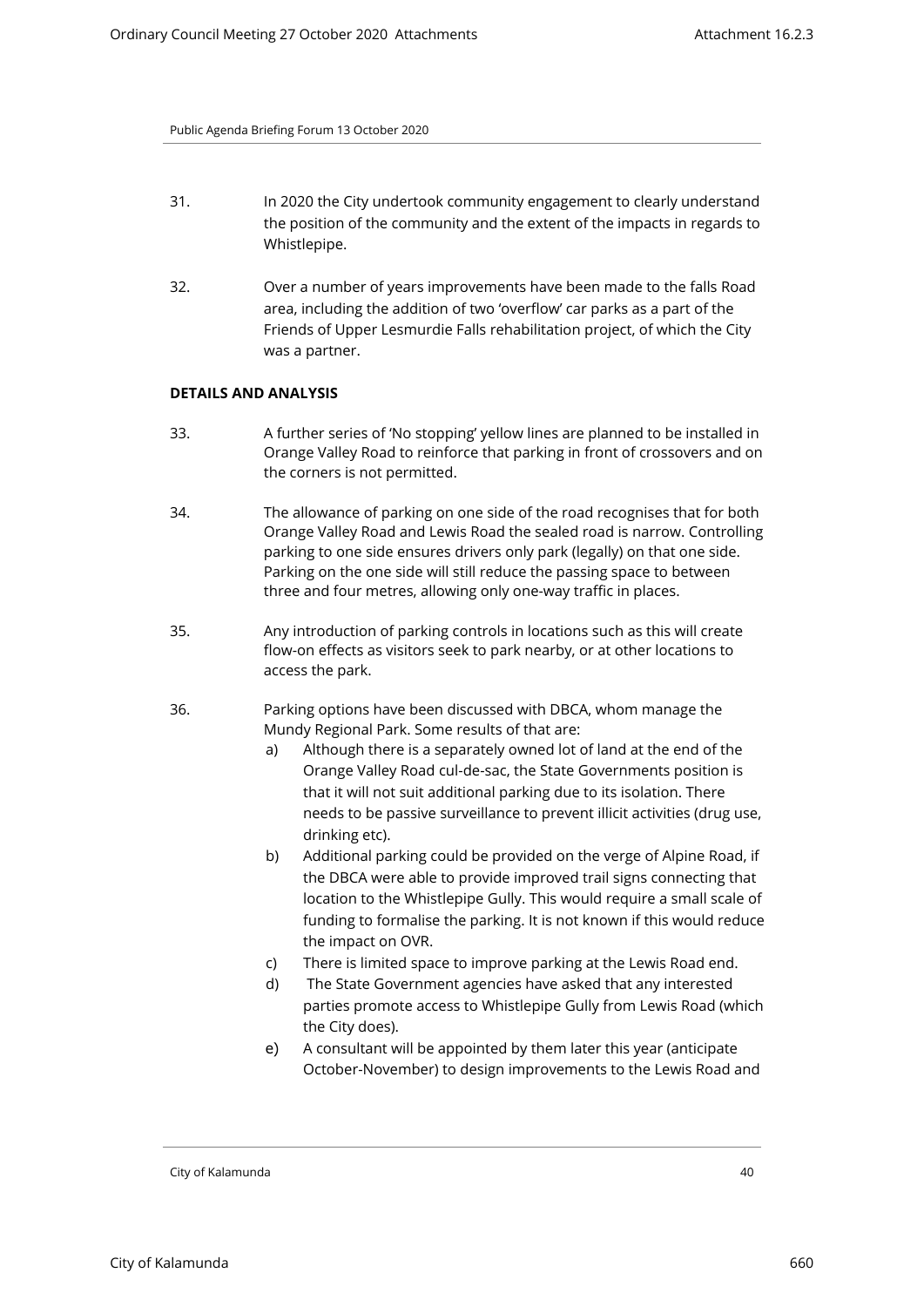Falls Road parking. It is unlikely that this will significantly increase the number of parking bays.

- 37. The City undertook community engagement in June and July 2020. Surveys were sent to residents and property owners within a 400 metre radius of the ends of Lewis Road and Orange Valley Road. The survey was also available on the City of Kalamunda's engagement portal.
- 38. The City received 61 responses to the survey, with the following being the key results:
	- a) 42 respondents Strongly Agreed or Agreed there was a parking and traffic problem that needed addressing, 9 Strongly Disagreed or Disagreed,
	- b) 24 respondents Strongly Agreed or Agreed that they were supportive of on street parking, while 29 Strongly Disagreed or Disagreed,
	- c) 30 respondents Strongly Agreed or Agreed they had no issues with walkers parking to go to the park, 19 Strongly Disagreed or Disagreed, and
	- d) 35 respondents Strongly Agreed or Agreed that DBCA should provide more parking, while 17 Strongly Disagreed or Disagreed.

39. Comments given with the surveys had common themes. The themes mentioned by more than three people were:

- a) Increase in rubbish, litter, and dog poo-bags, and request for more bins (7)
- b) The road being narrow, parked vehicles blocking the street, blocking sight lines, and road safety (8)
- c) Antisocial activity and thoughtless behaviour from some visitors (8)
- d) Increased parking causing detrimental impact to privacy and amenity (7)
- e) The parking causes a problem with access for emergency services or waste services vehicles (6)
- f) Need for a wider area park visiting and parking plan including signs and associated information (6)
- g) Use more space available off Lewis Road for parking, or use the lot at the end of OVR (4)
- h) Increasing use causing degradation of tracks and vegetation within the park (6)
- i) Dogs off lead causing a problem (4)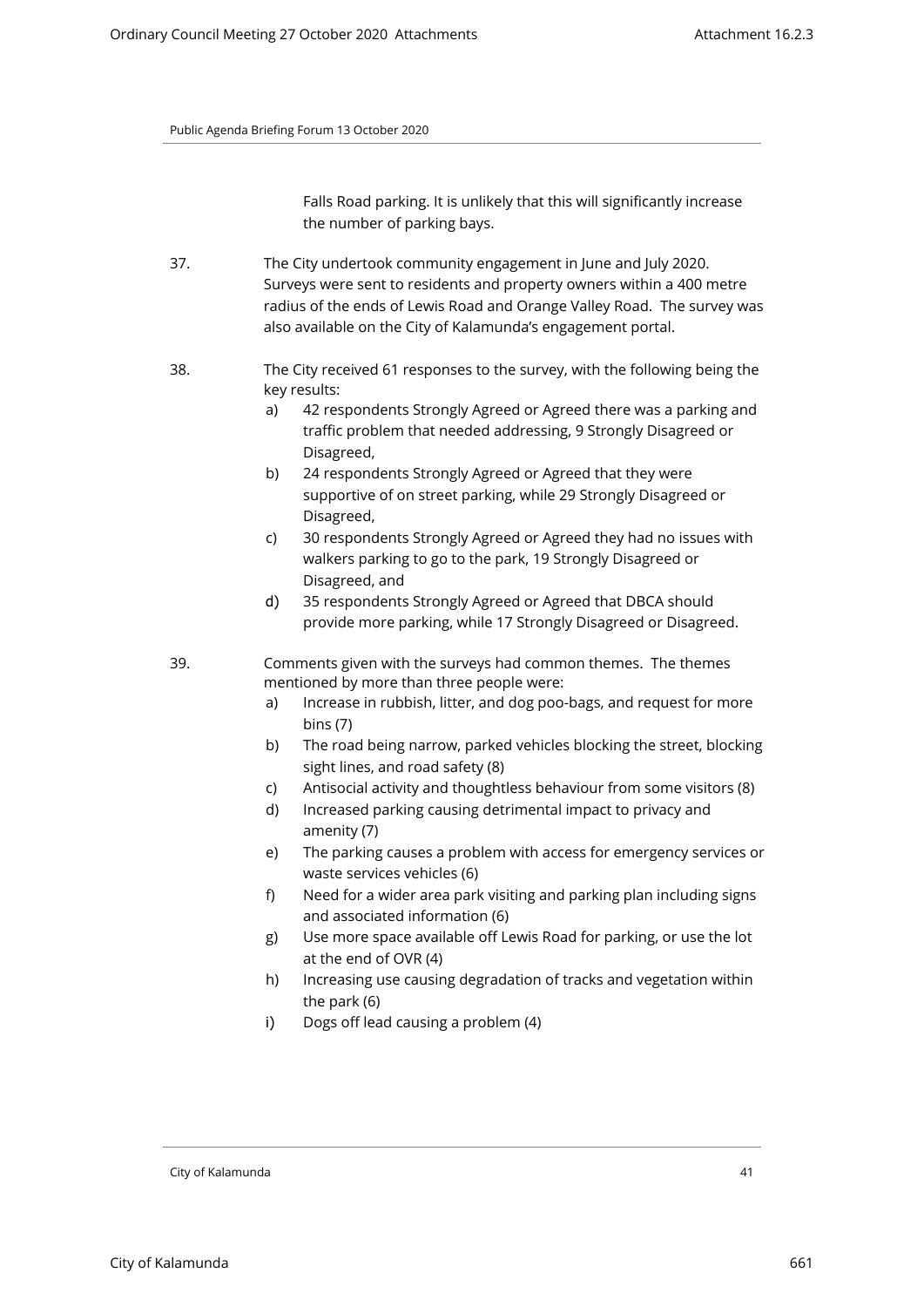- 40. In response to the above themes, items (b) to (g) are addressed within this report. Items (a) and (h) can be raised with DBCA as part of a proposed parking strategy and their ongoing work in the park (refer Options below). Item (i) will be monitored by the City's Rangers.
- 41. The use of national and regional parks by the community appears to be a very popular pass time, with the State Government releasing its 10-year WA Hiking Strategy to ensure Western Australians continue to enjoy the great outdoors in a safe and sustainable way in June 2020.
- 42. The strategy is the first of its kind in the country and complements other trail strategies developed over the past 25 years in WA that focus on areas such as mountain biking and horse trails. It will focus on traditional bushwalking and the emerging growth area of trail running and will guide industry in the funding and development of hiking and trails for the next decade. The State Government has allocated \$250,000 over the next three years to encourage participation.
- 43. The strategy was developed by the Department of Local Government, Sport and Cultural Industries (DLGSC) and the Department of Biodiversity, Conservation and Attractions (DBCA), along with significant community input.
- 44. Minister Mick Murray said, "Our hiking trails experienced record levels of participation over April and May and we want to make sure Western Australians continue to enjoy hiking and trail running."
- 45. The City is of the view that a balance needs to be found in regard to the provision of infrastructure to accommodate visitors and locals to enjoy public places along with the protection of neighbourhood amenity.
- 46. The following paragraphs 47 to 57 outline the options that are being considered, and for which guidance is sought from the Council. Many of the options are not exclusive and can be implemented together.
- 47. Option 1: Take no further action. A significant number of parking controls have been installed and parking can now be managed through compliance. Any further level of parking controls will cause flow-on effects that may be worse than the original problem.
- 48. Option 2: Continue to pursue options with DBCA. Towards the end of 2020 the City will be advised of their plans to change the Lewis Road and Falls Road carparks, noting that these are unlikely to dramatically increase the number of parking bays.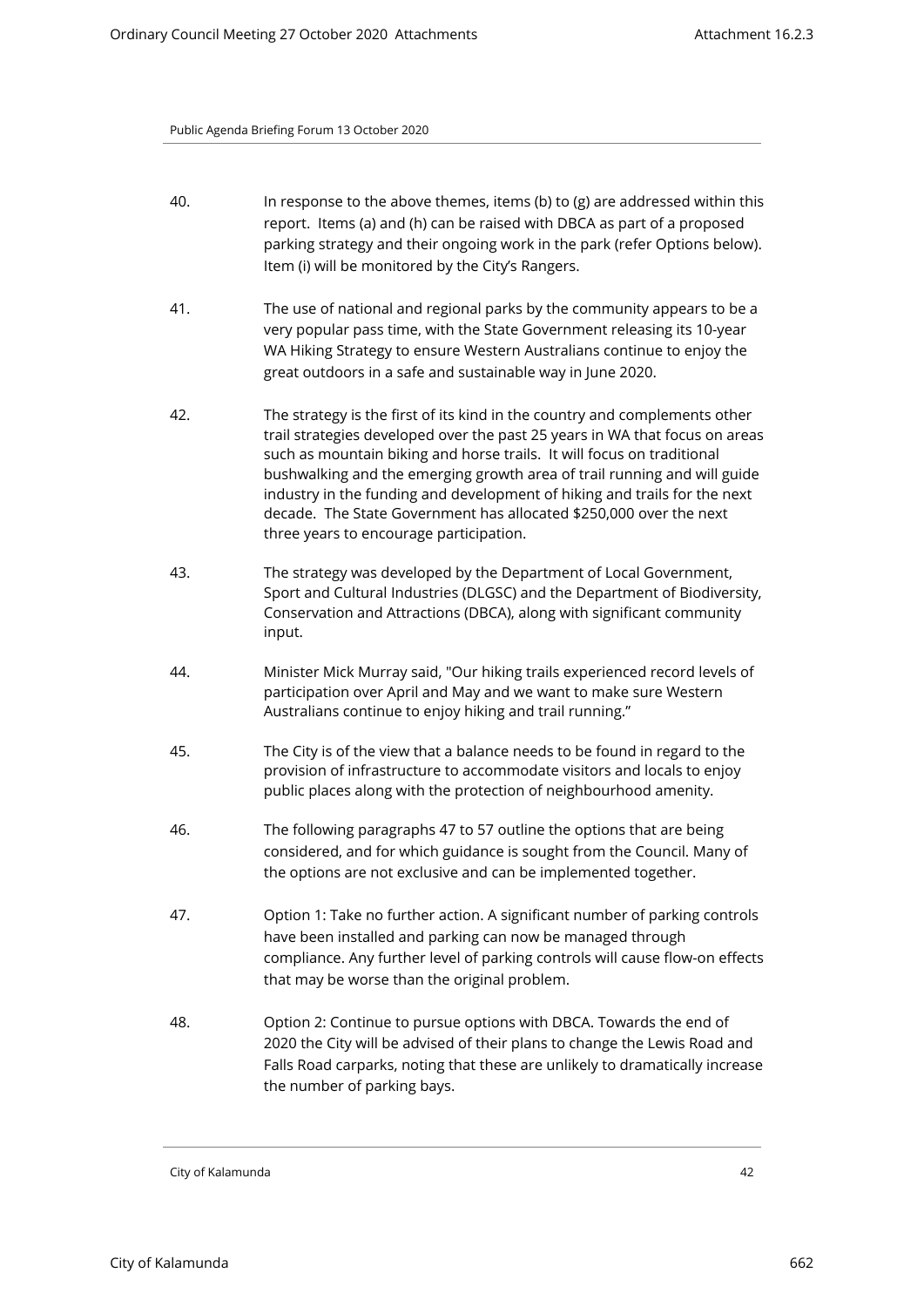- 49. Option 3: Install "Local Traffic Only" signs. Being not regulatory and ambiguous (everyone driving past such a sign considers themselves local traffic), these signs are generally ineffective.
- 50. Option 4: Provide residents and their visitors permits to park. This enables a higher level of parking controls in affected areas but does not change the demand for non-resident parking. Management of these sorts of schemes also places substantive burden on Administration.
- 51. Option 5: Support a specific road closure. Under the Local Government Act, Section 3.50, the City is able to close a road to "such other case .. as may be specified". The City could offer to close the end of Orange Valley Road so that only residents and their approved visitors could access it. There is however a danger in doing this, that a precedent is created which could be sought in a number of streets around the Park such as Honey Road, West Terrace, Falls Road etc. To action this option will require a separate Council report. It would also present similar enforcement challenges as exist with current parking restrictions.
- 52. Option 6: Explore other nearby locations for improved parking such as Alpine Road. Plan and fund improvements including better signs, and redirect people to these other areas to park and walk from.
- 53. Option 7: Improve the end of Lewis Road by constructing a cul-de-sac. A concept design has been prepared with an estimated cost of \$100,000 as shown in Attachment 6. The cul-de-sac provides a formal turnaround area before the carpark area, which will improve vehicle movement during busy periods. This will require funding through the capital works program.
- 54. Option 8: Construct additional parking. There are severe constraints to this option due to the number of trees in the verges and the topography of both Orange Valley Road and Lewis Road. The road reserves are also limited so this would need approval from DBCA to use some of their lands. They have already indicated they are not supportive of expanding their parking at either the Lewis Road or Orange Valley Road ends (the Lewis Road change being considered involves mostly reshaping the existing parking area).
- 55. In relation to this option 8, a concept design has been prepared by the City for parking embayments on Falls Road, to access the Lesmurdie Falls area. The concept is provided as Attachments 4 & 5. This will cost an estimated \$180,000. This treatment will be unlikely to improve the parking demand for Whistlepipe Gully as the gully is more than two kilometres' walk away from Falls Road.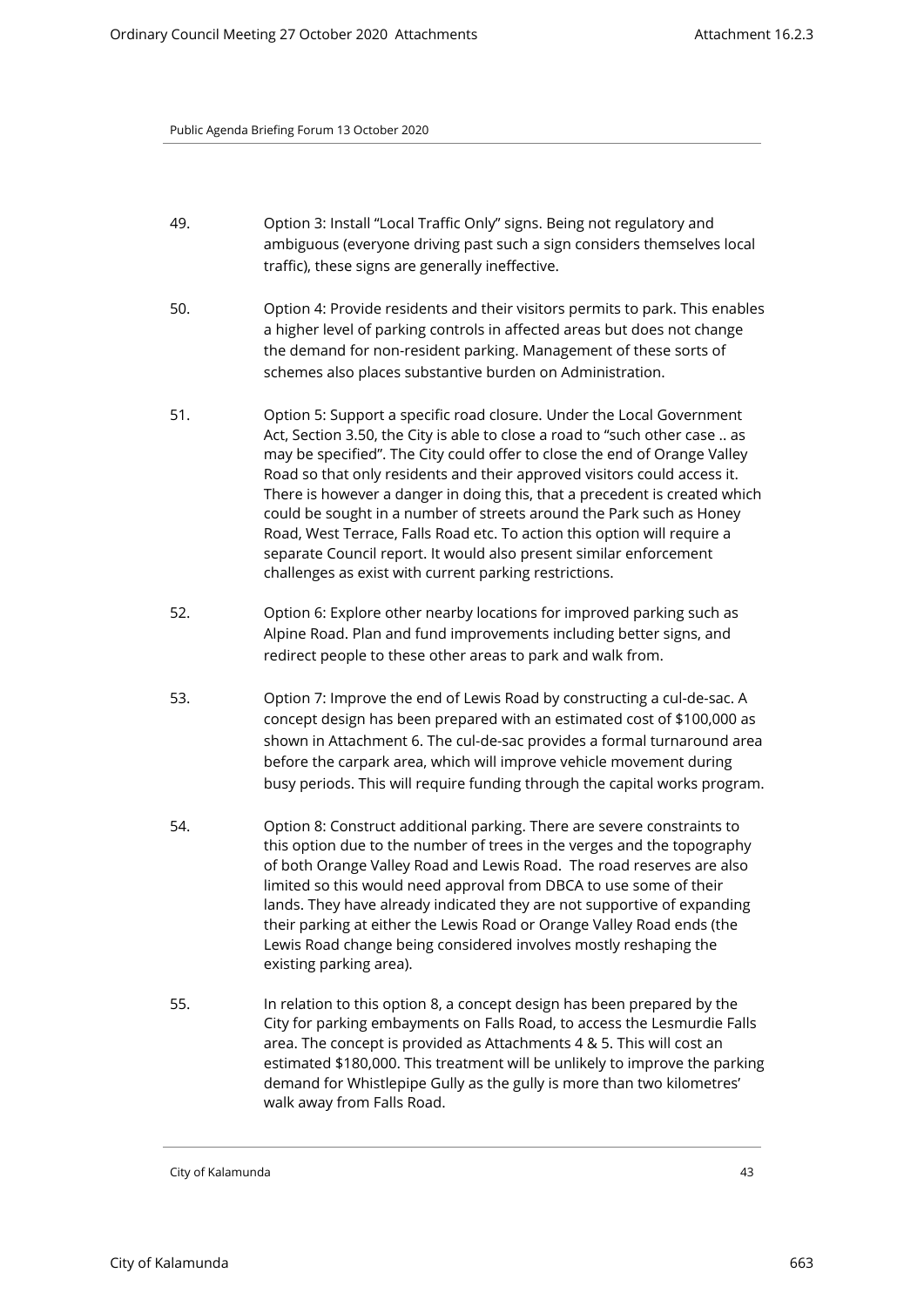- 56. Option 9: Prepare a strategy with the support of DBCA to improve signs, information, promotion and parking access to the Mundy Regional Park. By improving parking this does not necessarily mean providing more parking in congested areas but finding ways to reduce and spread the parking demand by having better information disseminated to visitors. The City is not presently resourced to deliver such a strategy internally, so will need assistance through a consultancy specialising in this area for approximately \$30,000.
- 57. Option 10: Advocate with Local Members of Parliament that a working group be established comprising City, State and Community stakeholders to determine if there is a set of outcomes that can be developed that meet the competing needs for access and amenity. It is noted that DBCA do maintain car parks and visitor facilities in other National and Regional reserves nearby (notably John Forrest in Shire of Mundaring and Ellis Brook in City of Gosnells) which provide good amenity without reducing local resident amenity.

#### **APPLICABLE LAW**

- 58. The *Local Government Act 1995* covers the authority to limit a road to certain cases as may be specified.
- 59. The *Road Traffic Act 1974* and *Road Traffic Code 2000* cover the authority to regulate parking and driver activities.
- 60. The City of Kalamunda *Parking and Parking Facilities Local Law 2019* extends the authority of the City under the Road Traffic Code and the Local Government Act.

## **APPLICABLE POLICY**

61. No policy.

## **STAKEHOLDER ENGAGEMENT**

- 62. Residents within 400 metres of the ends of Orange Valley Road and Lewis Road were consulted as outlined in the Details section of this report.
- 63. A number of individual residents including the Friends of Upper Lesmurdie Falls Group were consulted with at various times during 2019 and 2020.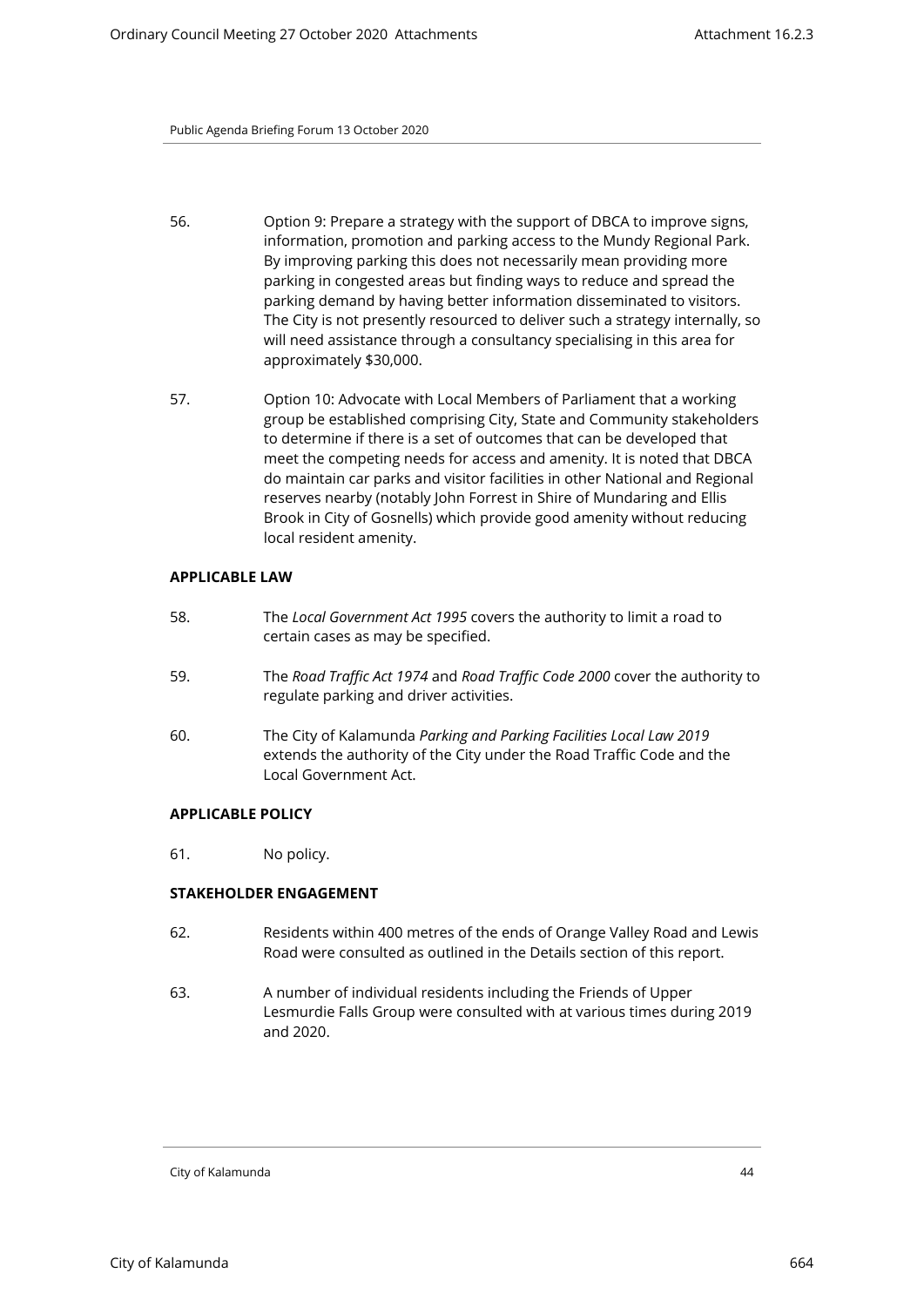# **FINANCIAL CONSIDERATIONS**

- 64. There are no financial implications arising directly from this report. The following projects can be considered for funding in the operating and capital works program:
	- a) Lewis Road cul-de-sac formation \$100,000
	- b) Falls Road embayment parking \$180,000
	- c) Parking and informing strategy \$30,000

## **SUSTAINABILITY**

- 65. As outlined in the Detail section of this report, an increase or decrease to visitors to the Mundy Regional Park will have a small intangible effect on the economic environment because there are no businesses directly affected.
- 66. The increasing parking is causing a decline in social amenity for residents in the affected streets.
- 67. An increase in visitors to the Park may cause a decline in environmental condition as trails become warn and vegetation is damaged, however this also enables more people to experience the natural environment and thus gain appreciation and awareness of it.

# **RISK MANAGEMENT**

| . .<br>٠<br>۰.<br>۰,<br>I<br>i<br>×<br>×<br>۰.<br>۹ |
|-----------------------------------------------------|
|-----------------------------------------------------|

| 68. | <b>Risk:</b> That parking demand continues or increases without the   |                                                             |               |  |
|-----|-----------------------------------------------------------------------|-------------------------------------------------------------|---------------|--|
|     | matching provision of infrastructure, causing a continuing decline in |                                                             |               |  |
|     |                                                                       | amenity for residents and resulting reputation to the City. |               |  |
|     | Consequence                                                           | Likelihood                                                  | <b>Rating</b> |  |
|     | Significant                                                           | Unlikely                                                    | Medium        |  |
|     | <b>Action/Strategy</b>                                                |                                                             |               |  |
|     |                                                                       | Continue to enforce current parking controls.               |               |  |
|     |                                                                       |                                                             |               |  |

#### **CONCLUSION**

69. This matter presents the dichotomy of meeting residential amenity needs with the contrast of broader amenity for users of our nature reserves. It appears that a 'whole of stakeholder' approach is needed to determine if the situation can be improved.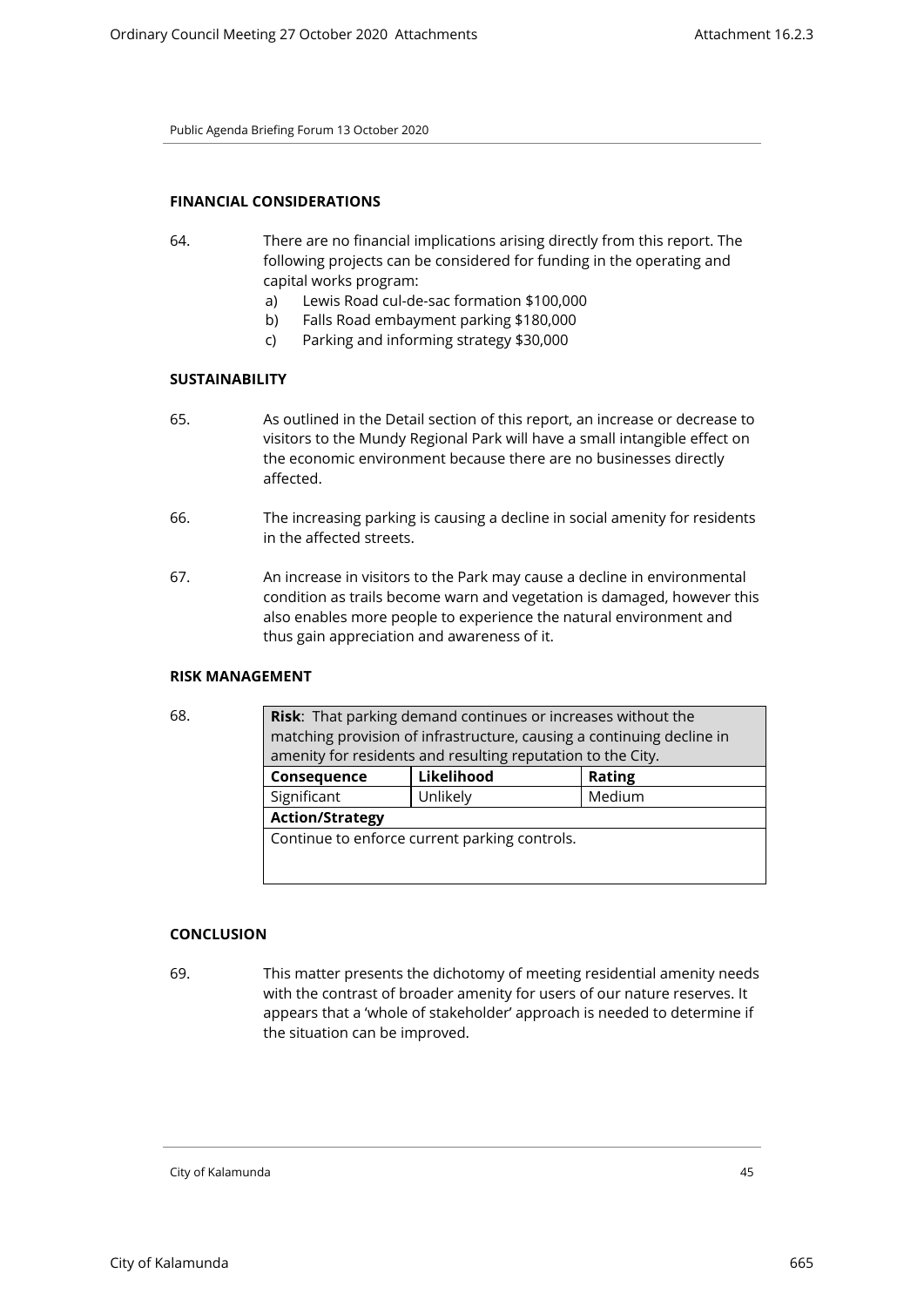# **Voting Requirements: Simple Majority**

## **RECOMMENDATION**

That Council

- 1. NOTE the community consultation report regarding resident views on parking for the Whistlepipe Gully Walk; and
- 2. ADVOCATE that a working group be established with City, State and Community Stakeholders to examine and report on matters surrounding access and amenity for National and Regional Reserves that have visitation impacting the amenity of local residents.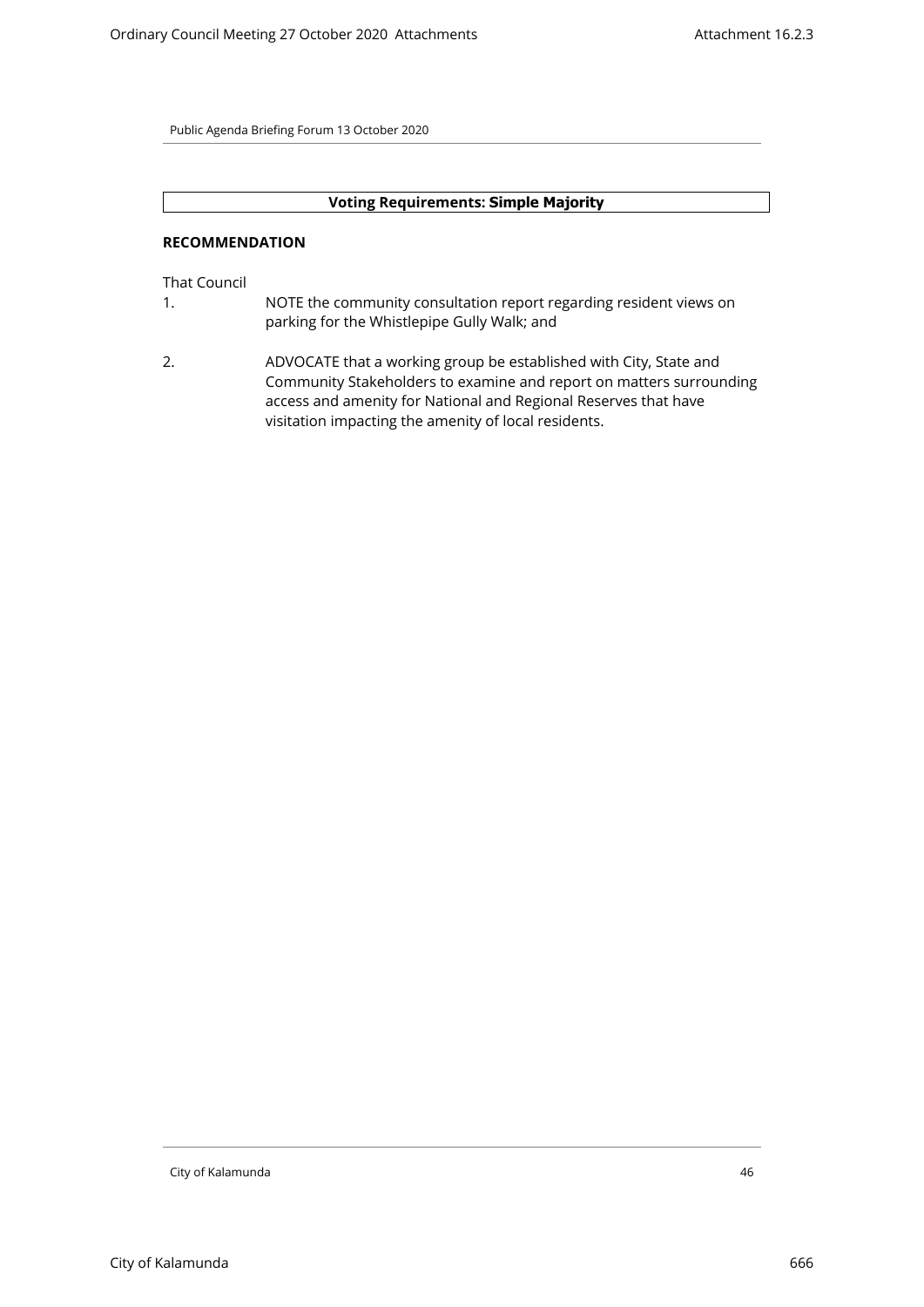## **10.2.5. Canning Road - Road Safety Investigation**

*Declaration of financial / conflict of interests to be recorded prior to dealing with each item.*

The Manager Asset Projects provided a presentation on the report.

Councillors sought clarification on aspects of the report. Clarification was provided.

| Previous Items<br>Directorate<br><b>Business Unit</b><br>File Reference<br>Applicant<br>Owner | N/A<br>N/A | OCM 58/2013, OCM 177/2019, OCM 107/2018<br><b>Asset Services</b><br>Asset Planning<br>CN-01/GEN; CN-02/GEN                                                         |
|-----------------------------------------------------------------------------------------------|------------|--------------------------------------------------------------------------------------------------------------------------------------------------------------------|
| Attachments                                                                                   | 1.<br>2.   | Canning Road - Road Safety Investigation DVC<br>$[10.2.5.1 - 140 \text{ pages}]$<br>Canning Road - history of assessment as RAV route<br>MRWA [10.2.5.2 - 2 pages] |

# **TYPE OF REPORT**

| 図 | Advocacy           | When Council is advocating on behalf of the community to<br>another level of government/body/agency                                                                                                                                                                                                                                                                                                                                |
|---|--------------------|------------------------------------------------------------------------------------------------------------------------------------------------------------------------------------------------------------------------------------------------------------------------------------------------------------------------------------------------------------------------------------------------------------------------------------|
| ш | Executive          | When Council is undertaking its substantive role of direction<br>setting and oversight (e.g. accepting tenders, adopting plans and<br>budgets                                                                                                                                                                                                                                                                                      |
| ⊠ | <b>Information</b> | For Council to note                                                                                                                                                                                                                                                                                                                                                                                                                |
| ⊠ | Legislative        | Includes adopting Local Laws, Town Planning Schemes and<br>Policies. When Council determines a matter that directly impacts<br>a person's rights and interests where the principles of natural<br>justice apply. Examples include town planning applications,<br>building licences, other permits or licences issued under other<br>Legislation or matters that could be subject to appeal to the<br>State Administrative Tribunal |

## **STRATEGIC PLANNING ALIGNMENT**

*Kalamunda Advancing Strategic Community Plan to 2027* **Priority 3: Kalamunda Develops Objective 3.2** - To connect community to quality amenities. **Strategy 3.2.2** - Provide and advocate for improved transport solutions and better connectivity through integrated transport planning.

# **EXECUTIVE SUMMARY**

1. The purpose of this report is to consider the Canning Road - Road Safety Investigation (RSI), being a preliminary assessment of road safety concerns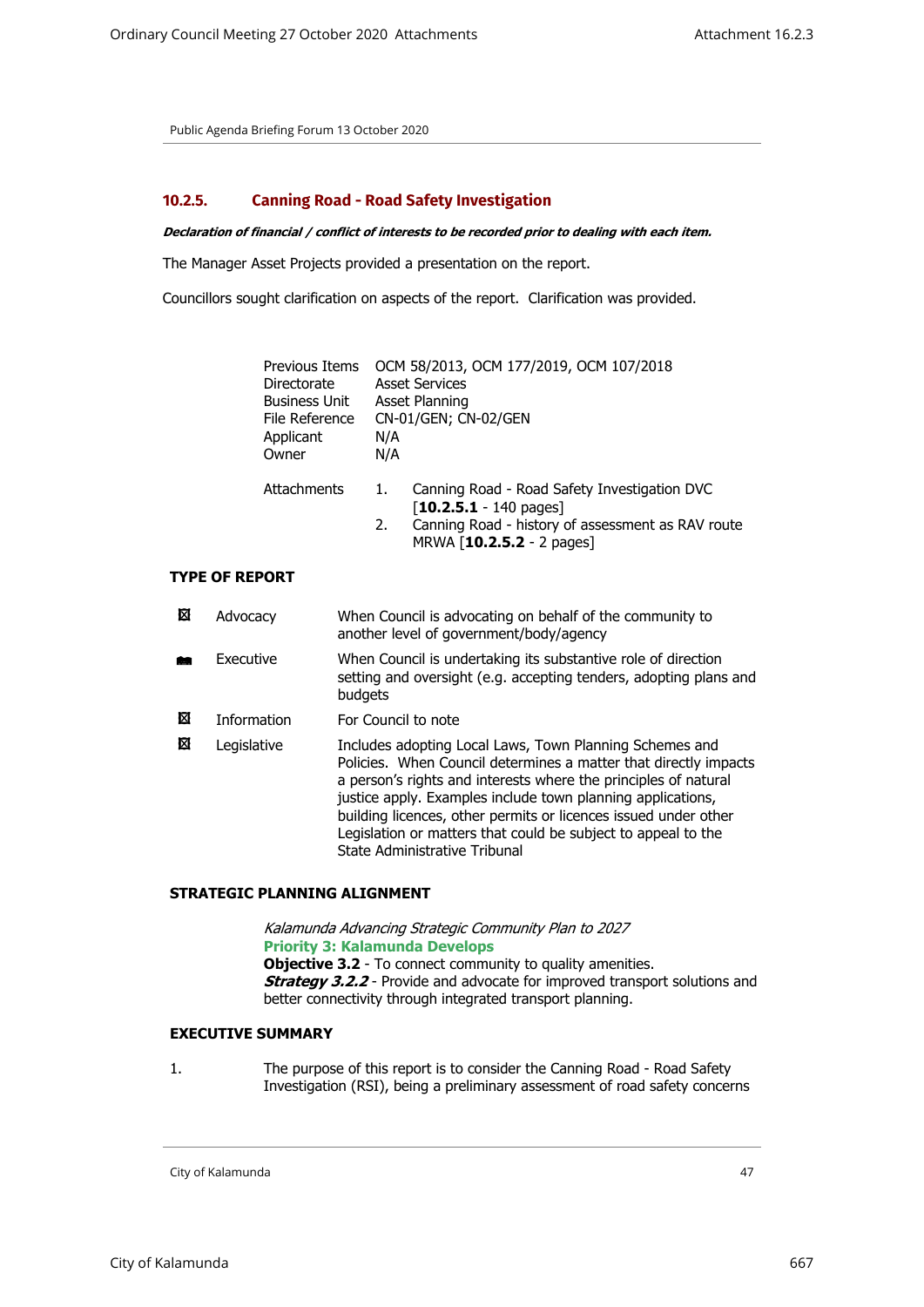along Canning Road from Pomeroy Road to the City of Kalamunda's (City) southern boundary.

- 2. Donald Veal Consultants were appointed in 2019/20 to undertake this assessment, to address concerns regarding cycling, heavy vehicles and road safety that were identified in the City's Bicycle Plan 2017. A number of improvements have been recommended, totalling \$6.6 million. The predominate type of improvement is widening of the road shoulder and the protection or removal of roadside hazards.
- 3. Council is asked to endorse the RSI for the purposes of long term works programs and recommended actions as outlined in this report.

## **BACKGROUND**

- 4. The Council adopted the City of Kalamunda Bicycle Plan in 2018 (OCM 107/2018). This plan identified the concerns regarding cycling safety along Canning Road and Mundaring Weir Road.
- 5. A feature of the Bicycle Plan was the identification of the range of training routes used by cyclists and the amount of feedback received from the community regarding the safety of cyclists along those roads. A recommended project in the plan, arising from specific feedback during the consultation phase, was to undertake a specific investigation of road safety on Canning Road.
- 6. Funds were allocated in the 2019/20 operating budget to undertake the road safety investigation.
- 7. In 2013 and 2019, the Council has considered the possibility of Canning Road (Welshpool Road East to southern boundary) to be reclassified and the responsibility of the road transferred to Main Roads WA. Council reports OCM 58/2013 and OCM 177/2019 address this reclassification and realignment of the road reserve.
- 8. The implication of the road being reclassified is that the City need only undertake work in the short term that provides the highest safety benefit for its community and vulnerable road users. In the long term, the responsibility for further improvements will be assigned to Main Roads WA.

#### **DETAILS AND ANALYSIS**

9. The RSI is a preliminary assessment of the road corridor with a specific focus on road safety elements but not to the level of detail of a Road Safety Audit. The objective was to identify at a schematic level, the improvements needed to Canning Road and a suggestion on the priority of works. From this, the City intends to proceed to scope and design for higher priority improvements and seek funding.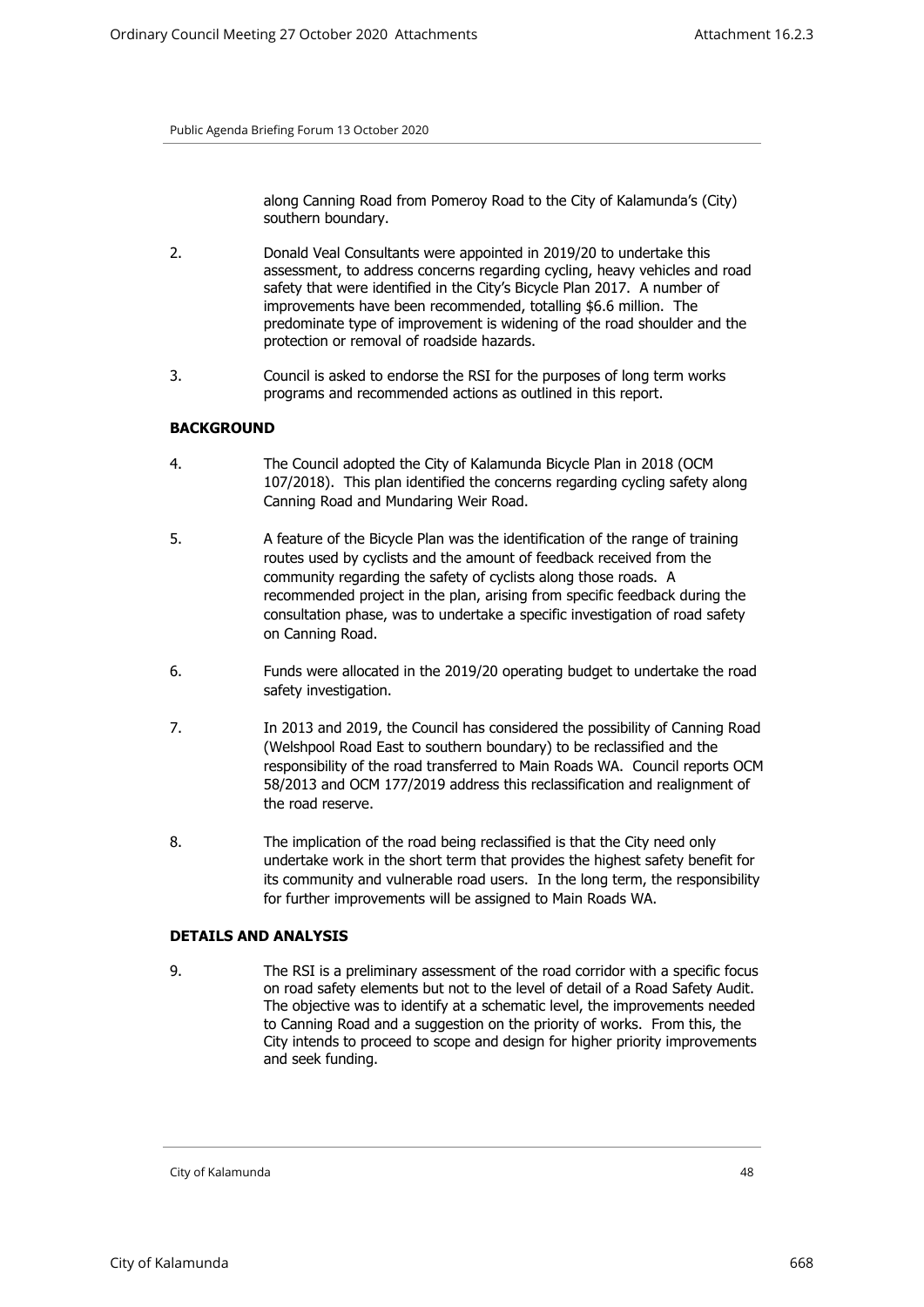- 10. Donald Veal Consultants (DVC) were appointed under a competitive quotation process with specification to undertake the work. This was funded under the City's operating budget in 2019/20. The subsequent site visits and assessments were undertaken through March to June 2020, with the final report provided in September 2020. This report is provided as Attachment 1.
- 11. An overarching theme of the assessment is to adopt a road safety safe systems approach. This considers the four elements of: safe speeds, safe vehicles, safe road environment and safe road use. Of specific importance to this report are:
	- a) the aim to improve road shoulder widths and designs, thus providing more space for cyclists; and
	- b) the aim to reduce roadside hazards for all road users.
- 12. The assessment considered road geometry, road capacity, crash history, heavy vehicles, pedestrians, cyclists and the roadside environment.
- 13. The RSI identified many roadside hazards along Canning Road, including:
	- a) lack of formed road shoulders that limit options for road users in the event of needing to correct their path or avoid hazards;
	- b) trees and vegetation creating non-frangible objects and sight obstructions;
	- c) power poles, drainage headwalls and other rigid structures within the clear zone;
	- d) steep batters ascending or descending from the road edge that reduce the space for road users to correct their path;
	- e) recent construction projects that have created hazards within the clear zone of the road; and
	- f) street lighting and guide posts in poor locations.
- 14. To identify what hazards need to be removed or protected in the road environment, reference is made to Austroads' Guide to Road Design and the Main Roads WA guidelines for clear zones. The assessment of the level of hazard and treatment is technical and specific to each location and hazard type.
- 15. For example, at a design speed of 80 km/hr, and up to 6,000 vehicles per day, a drop off the edge of the road of a 4:1 slope needs a clear zone of 4.5 metres. If this is not available, the slope must be protected by a barrier (such as a guard rail).
- 16. Some hazards such as small trees under 100mm diameter within the clear zone are considered frangible, will break on impact and so do not require removal as hazards. However, these same trees will eventually grow larger and then require removal or protection.
- 17. The RSI addressed the specific needs of different road users, specifically heavy vehicle operators, cyclists and briefly pedestrians.
- 18. From Welshpool Road East to the City's southern boundary, Canning Road is a Restricted Access Vehicle (RAV) 4 route, permitting trucks up to 27.5 metres long and 87.5 tonnes gross mass.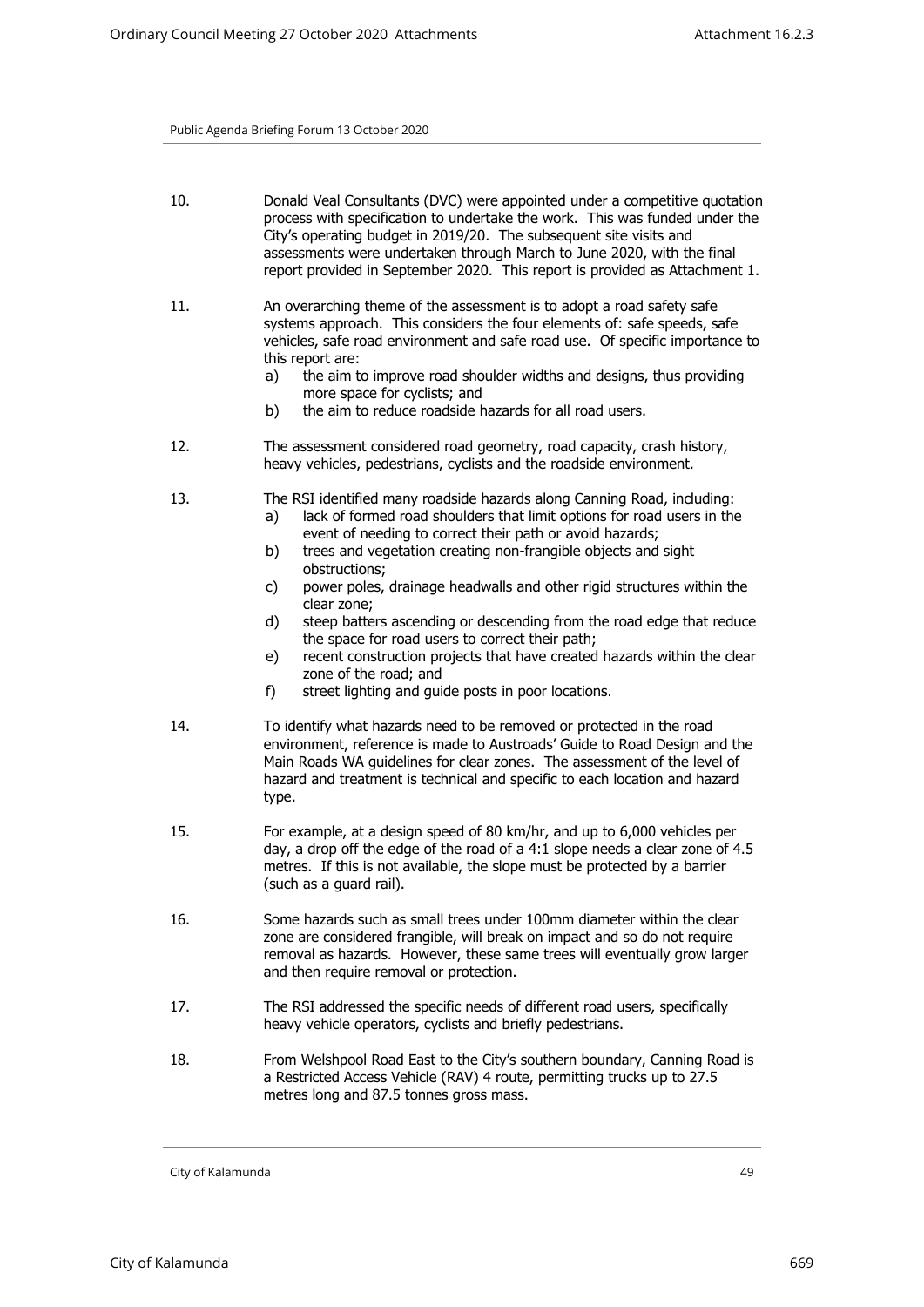19. Main Roads WA manage RAV routes and they provided the following advice regarding Canning Road (see Attachment 2):

"Canning Road has been approved on the RAV Network 4 since the commencement of the RAV Network Framework in 2006. Prior to this the use of the road by RAV vehicles would have been approved on individual permits and in 2006 it automatically transitioned onto the RAV Network Framework." and

"Canning Road forms an important strategic freight route for access between the Perth metropolitan area and the Wheatbelt region, with Canning Road linking to Welshpool Road East as one of the few routes were laden decent is permitted into Perth. For this reason, the freight role of the current RAV 4 network must not be compromised or adversely affected by any interim improvements for cycling."

- 20. The function and RAV route needed as described by Main Roads WA is supported by the City. In this respect the RSI aims to identify improvements for all road users. The only improvement that may not benefit drivers and RAV operators, in particular, is the proposed speed zone reductions (refer below). If the speed zone was reduced to 70 km/hr along the entire length, it will take a driver at the speed limit, with no intersection delays, an estimated one minute and 24 seconds longer to travel from Pomeroy Road to the southern boundary. RAV operators will only travel on Canning Road to and from Welshpool Road East.
- 21. As stated in the Background, the reason for undertaking this RSI was to address the concerns raised for cyclists on Canning Road. Canning Road is a known route for cyclists training for long distance events, as it provides access to the wider Bickley, Carmel and Pickering Brook areas, and Welshpool Road East. The RSI identified many areas where cyclists are not supported at a basic level, with examples such as:
	- a) a kerb on the edge of seal, barriers, drop-offs, and lack of road shoulders that prevents cyclists from leaving the road edge safely if needed; and
	- b) lack of cycling support coinciding with no-passing areas so that drivers are forced to wait behind cyclists and can become frustrated and take risks.
- 22. The RSI does not propose to construct cycling lanes as the assessment of need for such was not within the scope of the report. Instead, the construction of road shoulders and widening of the sealed lanes are intended to provide for more shoulder space for cyclists.
- 23. Pedestrians are not specifically addressed in the report as there are no areas generating notable pedestrian activity. An improvement to the road shoulders and roadside environment will also benefit pedestrians.
- 24. Following the identification of the range of road safety concerns, the RSI has identified a number of treatments.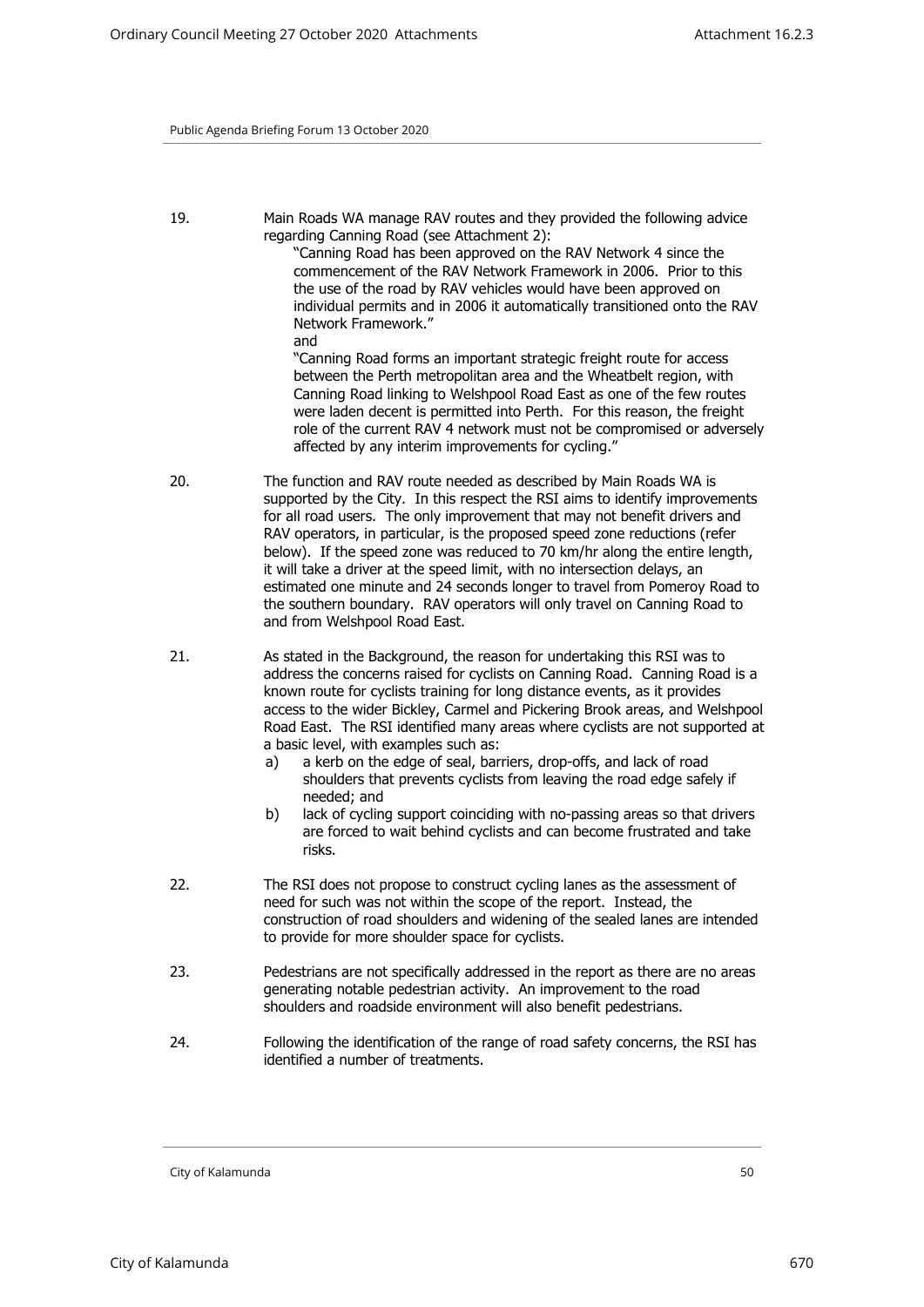- 25. The notable intersection issues that have been identified are:
	- a) Canning Mills Road poor visibility and sub-standard barrier. This intersection is already planned for an upgrade in 2021/22, subject to land acquisition;
	- b) Masonmill Road removal of vegetation to improve sight lines and closure of the northern intersection to remove a sight line problem for vehicles exiting onto Canning Road, looking south;
	- c) Giumelli service road need to improve access control signs; and
	- d) Pickering Brook Road a need for further improvements to address the turning movements of RAVs. The RSI has suggested a realignment of the intersection to improve the geometry and space.
- 26. The scale of improvements that are needed along the road are represented in the concept cross sections in pages 116 to 120 of the RSI. The improvements include widening road lanes to 3.5 metres minimum, defining road shoulders of 2.0 metres typical, identifying where guard rails will be needed or hazards removed, and in some cases realigning the road centreline within the road reserve. The specific changes along each section will be subject to detailed design.
- 27. The RSI also identifies the potential to seek a common speed zoning all along Canning Road and 70 km/hr is recommended. The City recommends the following changes:
	- a) Pomeroy to Welshpool Road East (1.31km) remain at 70 km/hr;
	- b) Welshpool Road East to Glenisla Road (2.97km) currently at 80 km/hr, aim to change to 70 km/hr. This will take a complying driver an estimated 19 seconds longer to travel the length;
	- c) Glenisla Road to Pickering Brook Road (0.92km) remain at 70 km/hr; and
	- d) Pickering Brook Road to the City's southern boundary (5.71km) currently at 90 km/hr, aim to change to 80 km/hr. In this respect, the City can request 70 km/r however the traffic data may preclude this result. A reduction to 80 km/hr will take a complying driver an estimated 29 seconds longer, while a reduction to 70 km/hr will take 65 seconds longer.
- 28. Given the function of the road as a regional distributor, the length, and being a RAV route, the movement of vehicles becomes a priority. It is unlikely that given these factors, MRWA will approve a blanket reduction. The City will therefore proceed on the basis of rationalising the speed zones to 70 km/hr and 80 km/hr as outlined above and based on making improvements to the road environment identified in the RSI.
- 29. The RSI has provided priorities and preliminary cost estimates for each section of Canning Road. The total value of work has been estimated at \$6.6 million. Being a preliminary assessment, some priorities are suggested, however the City will need to determine how best to progress with the improvements. The preliminary estimates are provided in page 52 and the priorities in page 59 of Attachment 1.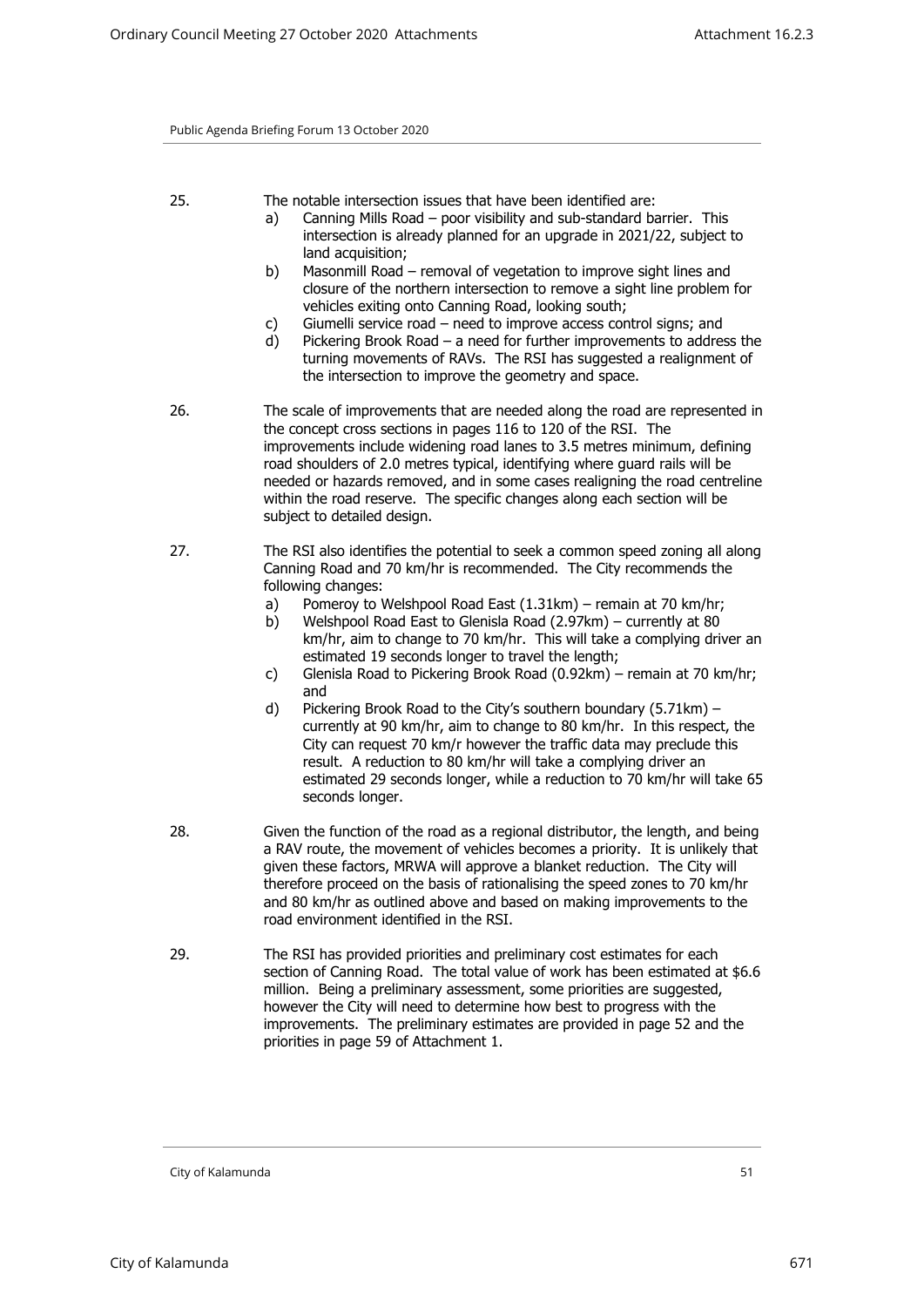- 30. The City undertook significant improvements to Canning Road from Pomeroy Road to Welshpool Road East in 2019, including the installation of the wire rope barrier. It is therefore suggested that any further improvements along this section should be treated as low priority relative to the remainder of Canning Road.
- 31. The City submitted in July 2020 for State Black Spot Program funding, for Canning Road from Welshpool Road East to Glenisla Road covering: shoulder widening, shoulder grading, culvert relocations, vegetation removal, kerb relocations and a localised widening at the northern intersection of Masonmill Road. The submission was for \$1.08 million with a BCR of 2.92. It should be noted that the black spot submissions require that the treatments align with the crash history, so the funding submissions do not necessarily address all safety matters identified in the RSI. As yet the City has not been advised of the outcomes of this submission.
- 32. Although the RSI identified some priorities, the preliminary level of the assessment precluded a detailed rating of projects. The City has listed the following works as the first priority for design and construction, subject to funding:
	- a) all intersection improvements identified; and
	- b) all short term works such as vegetation removal and pallet storage.
- 33. The following works will be addressed as the second priority for design and construction, subject to funding: all road corridor improvements from Welshpool Road East to Pickering Brook Road, over and above those already identified through the black spot project.
- 34. Canning Road from Glenisla Road to Pickering Brook Road may qualify for black spot funding and this will be assessed for the 2022/23 submissions.
- 35. By the end of 2021/22 the City anticipates that Main Roads WA will take over the management of Canning Road from Welshpool Road East to the southern boundary. The City can proceed to design and fund improvements after this time with Main Roads WA approval, however should only do so where it is considered that there is a significant community need and appropriate level of funding.
- 36. Due to the timing of the possible reclassification of Canning Road, remaining works are not proposed to be continued at this time. The recommendations will be provided to Main Roads WA for consideration and programming, being: upgrades to Canning Road south of Pickering Brook Road, including the intersection realignment.
- 37. In 2020/21 the City will be undertaking a Road Safety Investigation of Mundaring Weir Road, to identify a similar scale of improvements.

## **APPLICABLE LAW**

38. The *Local Government Act 1995* covers the authority to limit a road to certain cases as may be specified.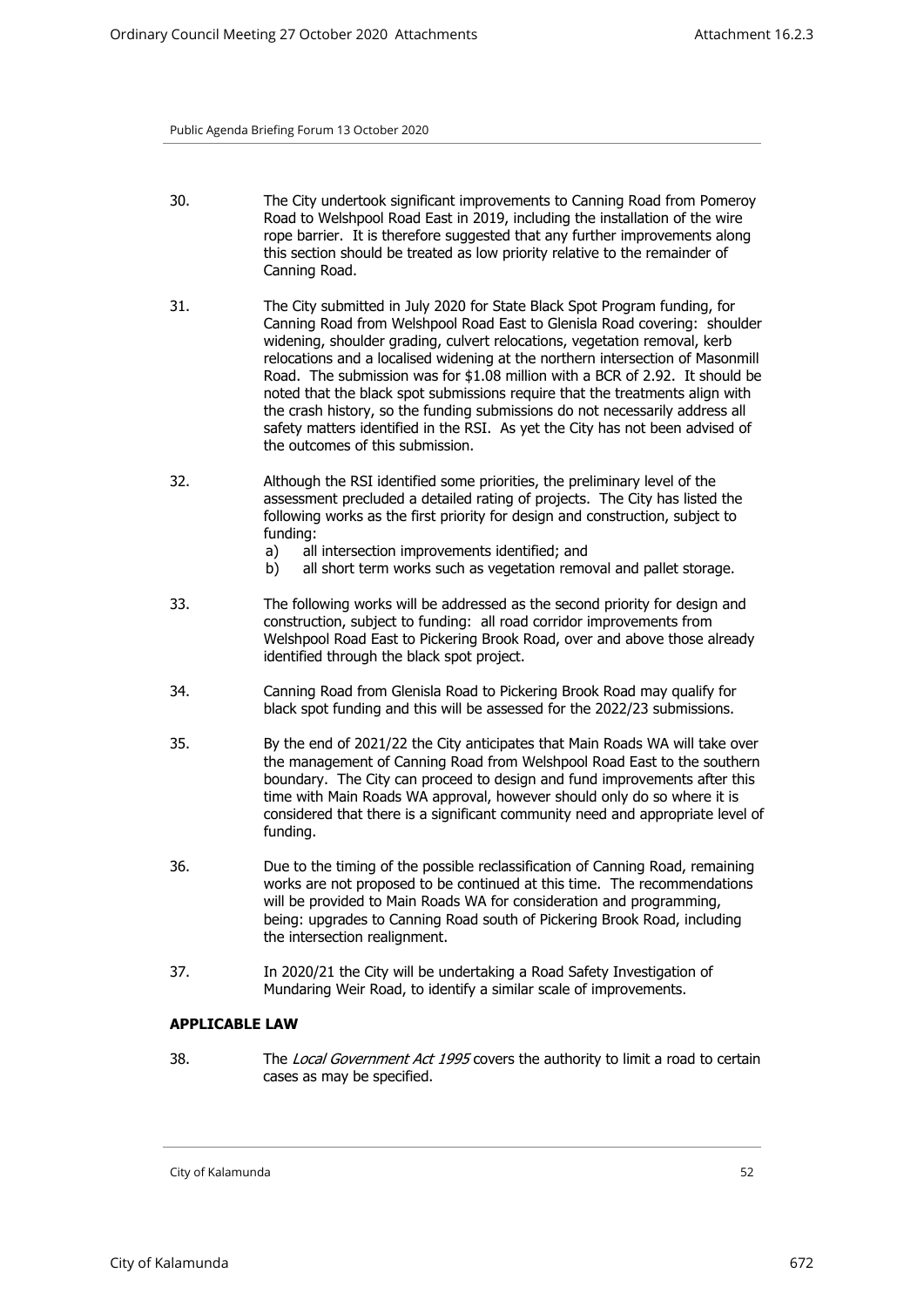- 39. The *Road Traffic Act 1974* and *Road Traffic Code 2000* cover the authority to regulate parking and driver activities.
- 40. The *Main Roads Act 1930* covers the proclamation of main roads and secondary roads.

#### **APPLICABLE POLICY**

41. No applicable policy.

## **STAKEHOLDER ENGAGEMENT**

42. The community and stakeholders have not been briefed or consulted with regarding the contents of the RSI. Following endorsement, the community and Main Roads WA will be advised and further feedback sought as projects are scoped and funded.

## **FINANCIAL CONSIDERATIONS**

43. The Canning Road - Road Safety Investigation was funded under the 2019/20 operating budget of \$20,000. All identified work will require further scoping, design, and budgeting. Some of the works may qualify for State Black Spot and other grant funding sources.

# **SUSTAINABILITY**

- 44. Canning Road provides an essential RAV route for commodities and the safety and performance of the road has an indirect impact on the economic sustainability of the community.
- 45. Canning Road has been pre-qualified for State Black Spot funding, thus indicating the road has had a negative impact on social sustainability. Improvements are needed to reduce the likelihood and severity of crashes, and the impact to the community of property damage and injury.
- 46. The proposed work includes removing of vegetation and many mature trees within the road reserve, which will have a detrimental impact on the natural environment. The City can investigate planting trees in other locations to offset these impacts.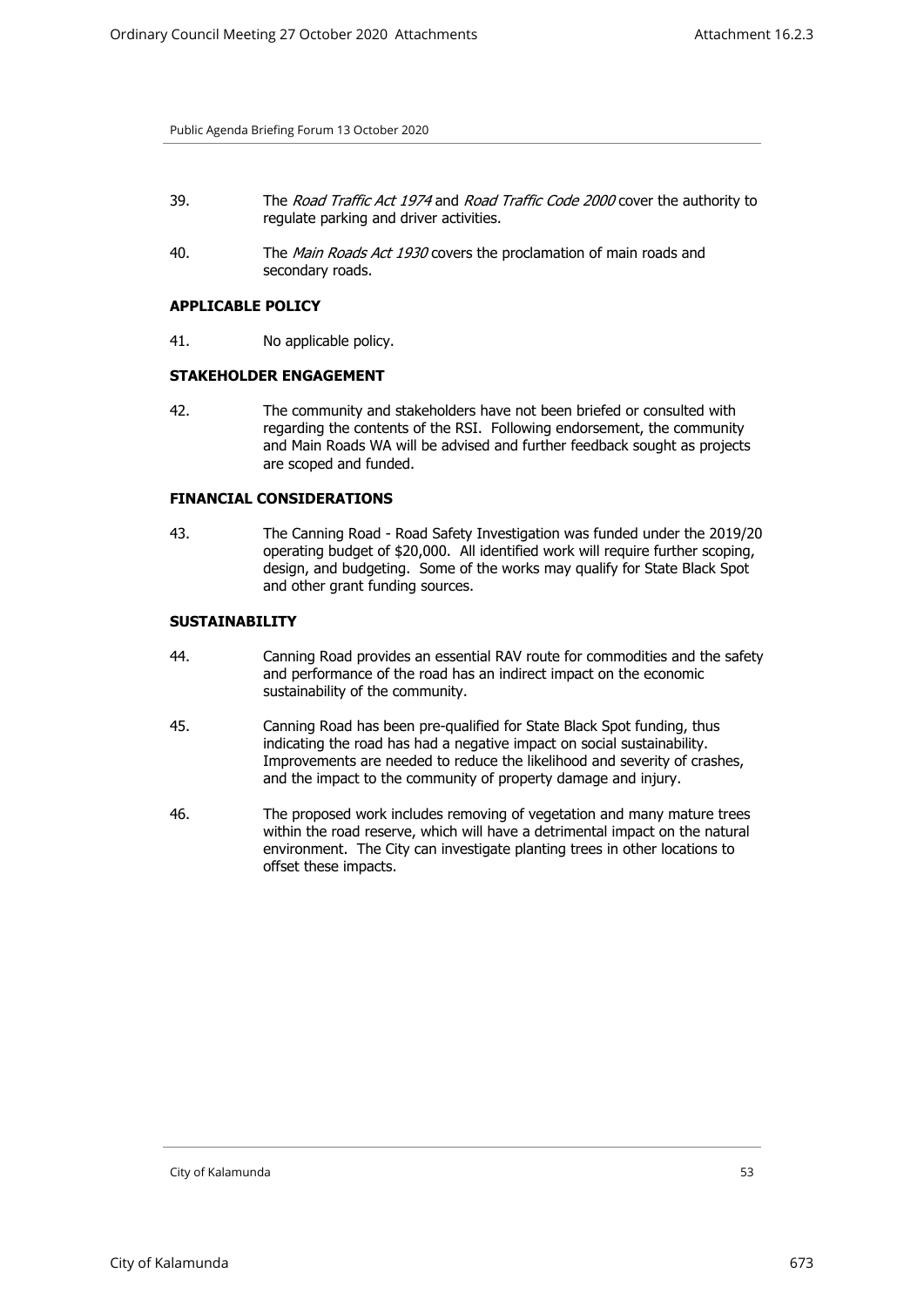# **RISK MANAGEMENT**

| 47. | Risk: That improvements identified in the Canning Road - Road Safety<br>Investigation are not implemented in time to prevent further crash injury<br>and damage.        |                   |        |  |  |
|-----|-------------------------------------------------------------------------------------------------------------------------------------------------------------------------|-------------------|--------|--|--|
|     | <b>Consequence</b>                                                                                                                                                      | <b>Likelihood</b> | Rating |  |  |
|     | Major                                                                                                                                                                   | Possible          | High   |  |  |
|     | <b>Action/Strategy</b>                                                                                                                                                  |                   |        |  |  |
|     | Continue to scope and seek funding as part of City priorities. Aim to deliver<br>the next level of concept design quickly, so that priorities can be better<br>managed. |                   |        |  |  |

48. **Risk**: That some or all improvements are not supported by the community due to impacts to the environment (specifically trees).

| <b>Consequence</b>     | <b>Likelihood</b>                                                                                                                                                                 | Rating |  |
|------------------------|-----------------------------------------------------------------------------------------------------------------------------------------------------------------------------------|--------|--|
| Major                  | Possible                                                                                                                                                                          | High   |  |
| <b>Action/Strategy</b> |                                                                                                                                                                                   |        |  |
|                        | Inform the community as part of scoping for the vegetation works, and<br>undertake surveys where required. Significant mature trees can be<br>protected with barriers, at a cost. |        |  |

49. **Risk**: That some or all speed limit changes are not supported by the community due to impacts to travel time.

| <b>Consequence</b>                                                                                                                                  | Likelihood | Rating |  |
|-----------------------------------------------------------------------------------------------------------------------------------------------------|------------|--------|--|
| Moderate                                                                                                                                            | Possible   | Medium |  |
| <b>Action/Strategy</b>                                                                                                                              |            |        |  |
| Community approval to reduce a speed limit is desirable but not technically<br>required. Inform the community of the changes once approved by MRWA. |            |        |  |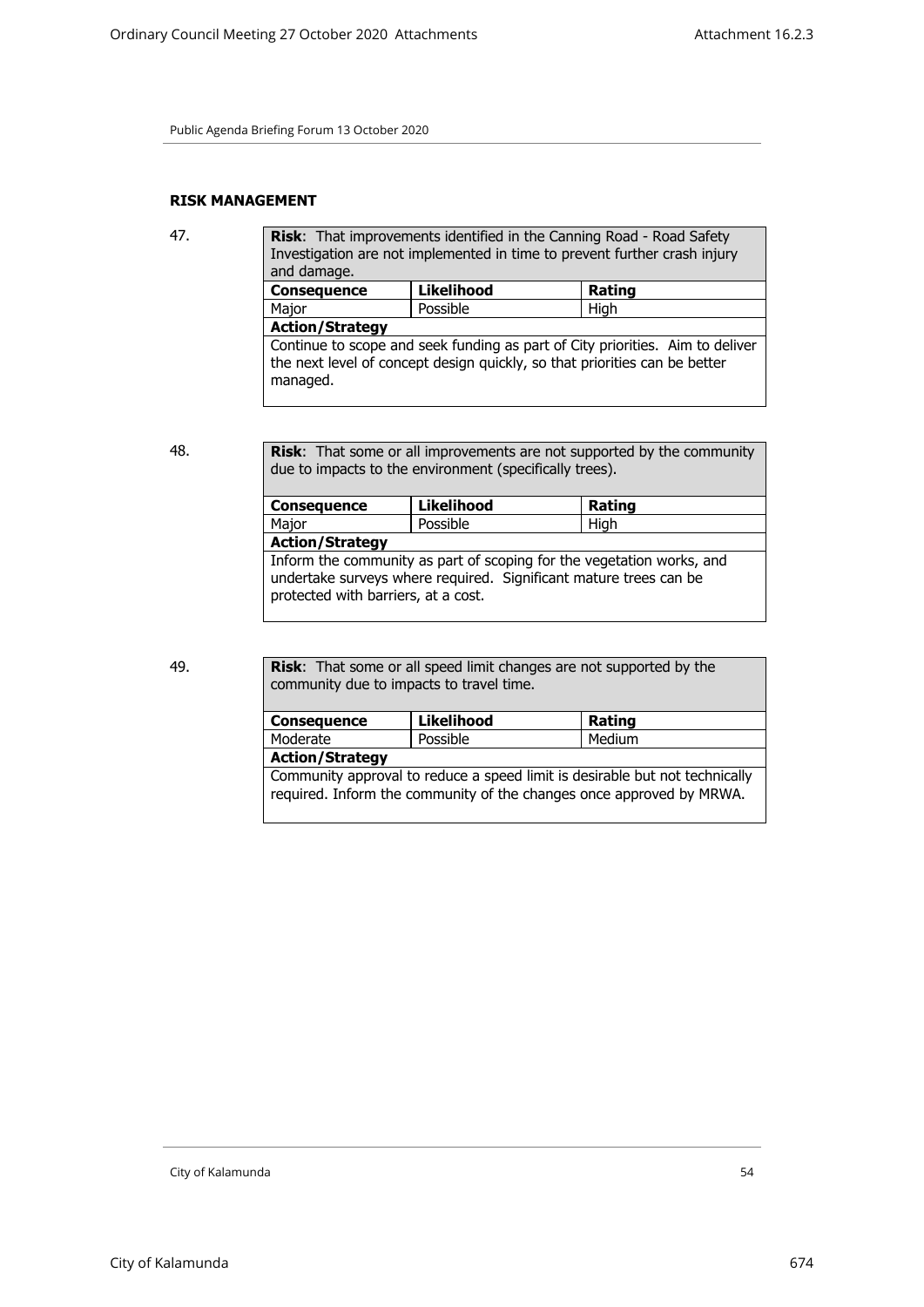## **CONCLUSION**

- 50. The consultant Donald Veal Consultants has provided a preliminary assessment of the road safety concerns along Canning Road, from Pomeroy Road to the City's southern boundary. The preliminary estimate of the work is \$6.6 million, with \$1.08 million already proposed for improvement under the State Black Spot funding program.
- 51. The RSI has identified that road widenings and hazard protection and removal are required along the length of the road, to improve the safety for all road users. Further scoping and design is needed in order to prioritise the work better and identify appropriate funding sources.
- 52. Not all works are proposed to be completed by the City, as the road is expected to be transferred to Main Roads WA's responsibility in 2021/22. The work south of Pickering Brook Road, other than vegetation clearing, will be recommended to Main Roads WA to undertake at that time.

| <b>Voting Requirements: Simple Majority</b> |  |
|---------------------------------------------|--|
|                                             |  |

## **RECOMMENDATION**

That Council ENDORSE the Canning Road – Road Safety Investigation and note that projects will be scoped and submitted for future funding consideration.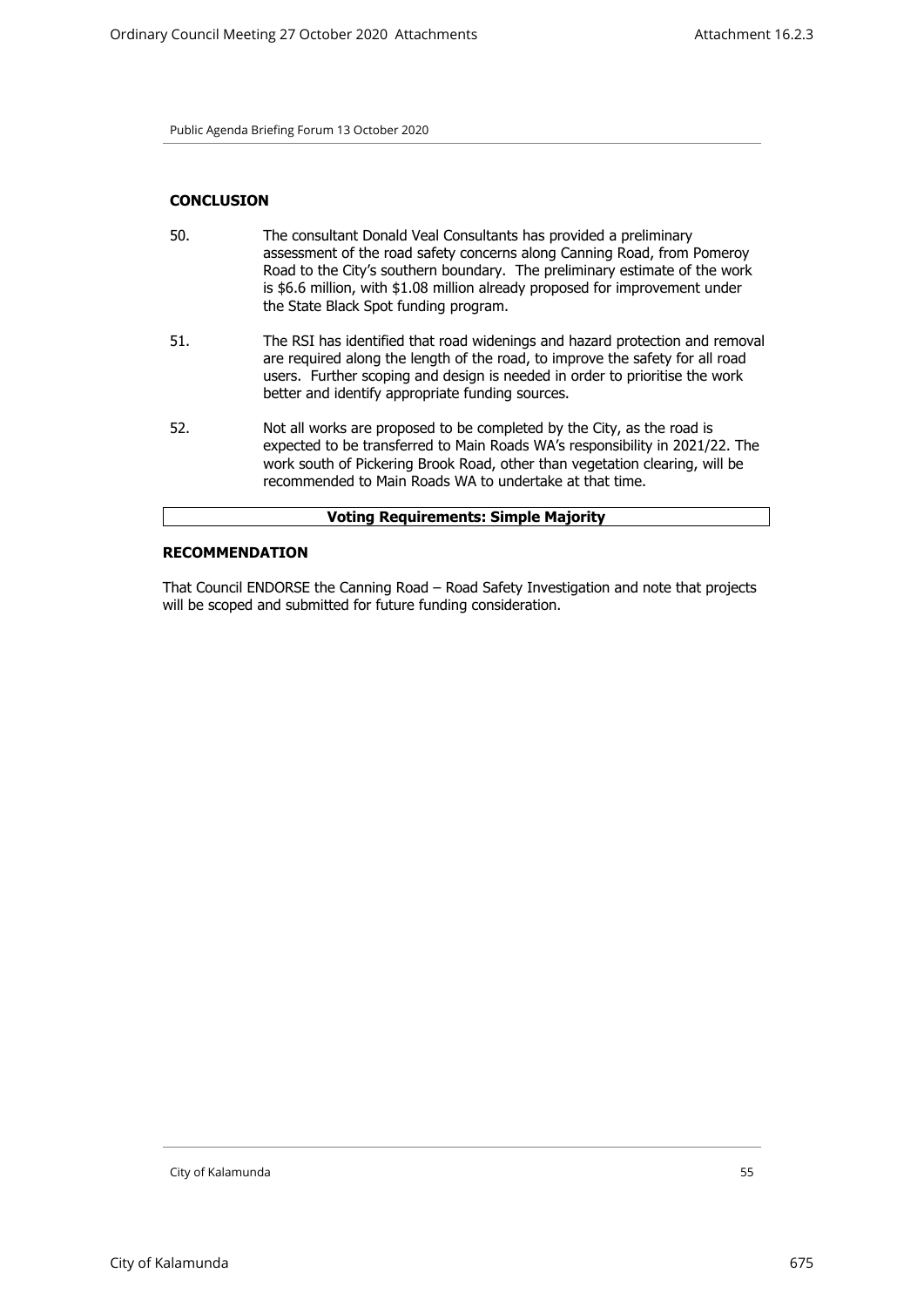# **10.2.6. Community Appointment to Kalamunda Environmental Advisory Committee**

#### *Declaration of financial / conflict of interests to be recorded prior to dealing with each item.*

The Director Asset Services provided a presentation this report.

|   |                      | Previous<br>Items                                                           | OCM 250/2019; OCM 307/2019                                                                                                                                                                                        |  |
|---|----------------------|-----------------------------------------------------------------------------|-------------------------------------------------------------------------------------------------------------------------------------------------------------------------------------------------------------------|--|
|   |                      | Directorate<br><b>Business Unit</b><br>File Reference<br>Applicant<br>Owner | <b>Asset Services</b><br>Parks & Environmental Services<br>EV-EPP-014<br>N/A<br>N/A                                                                                                                               |  |
|   |                      | Attachments                                                                 | Nil                                                                                                                                                                                                               |  |
|   |                      | Confidential<br>Attachment                                                  | 1. Kalamunda Environmental Advisory Committee<br><b>Community Member Nomination</b><br>Reason for Confidentiality: Local Government Act 1995 (WA)<br>Section 5.23 (2) (b) - "the personal affairs of any person." |  |
|   | <b>YPE OF REPORT</b> |                                                                             |                                                                                                                                                                                                                   |  |
| 囟 | Advocacy             |                                                                             | When Council is advocating on behalf of the community to<br>another level of government/body/agency                                                                                                               |  |
|   | Executive            |                                                                             | When Council is undertaking its substantive role of direction<br>setting and oversight (eg accepting tenders, adopting plans<br>and budgets                                                                       |  |
| 図 | Information          |                                                                             | For Council to note                                                                                                                                                                                               |  |
| 図 | Legislative          |                                                                             | Includes adopting Local Laws, Town Planning Schemes and                                                                                                                                                           |  |

Policies. When Council determines a matter that directly impacts a person's rights and interests where the principles of natural justice apply. Examples include town planning applications, building licences, other permits or licences issued under other Legislation or matters that could be subject to appeal to the State Administrative Tribunal

## **STRATEGIC PLANNING ALIGNMENT**

*Kalamunda Advancing Strategic Community Plan to 2027*

**Priority 2: Kalamunda Clean and Green**

**Objective 2.1** - To protect and enhance the environmental values of the City.

City of Kalamunda 56

**TYPE**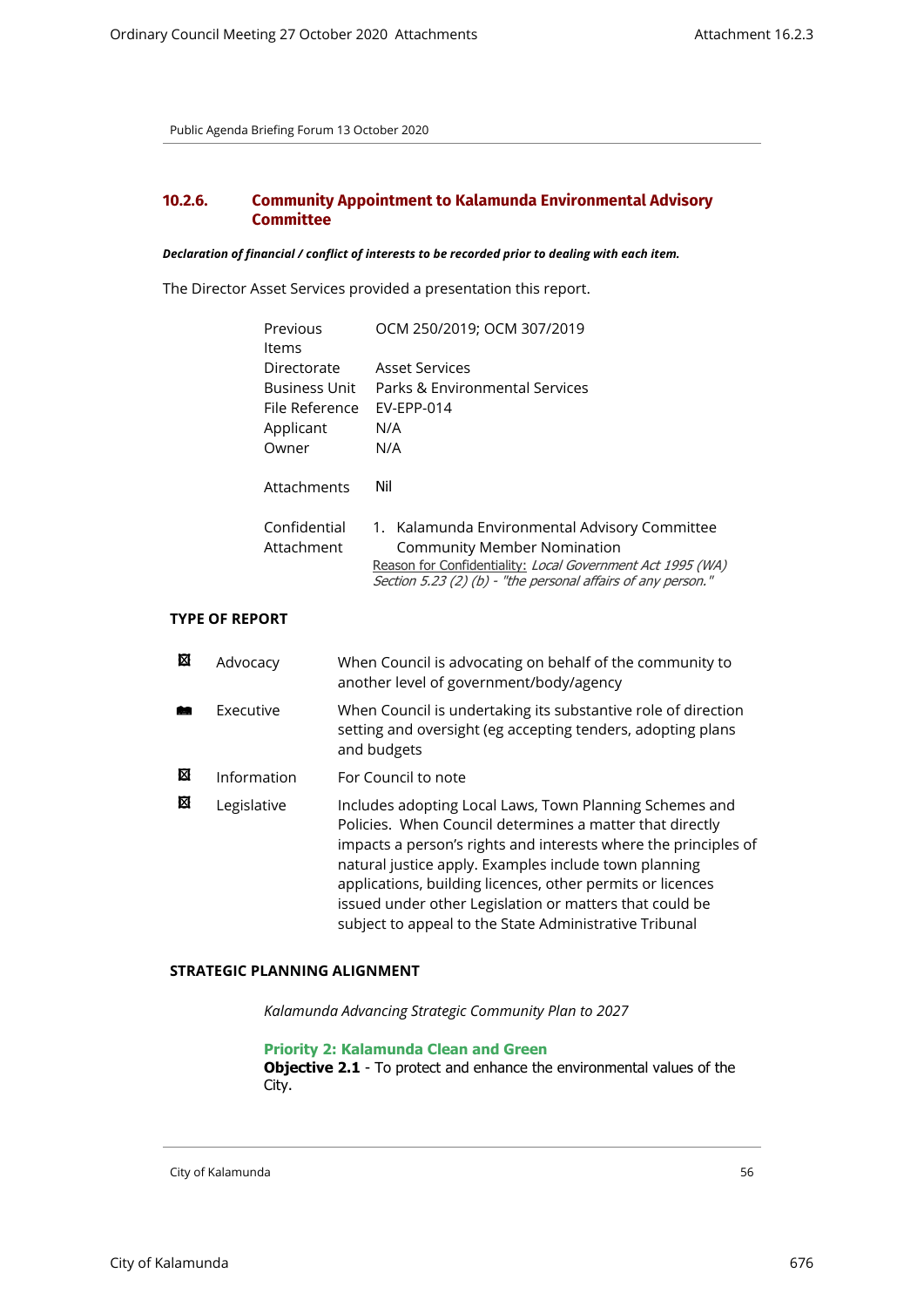**Strategy 2.1.3** - Community engagement and education in environmental management.

#### **EXECUTIVE SUMMARY**

- 1. The purpose of this report is to consider the community member nomination to the City of Kalamunda (City) Environmental Advisory Committee (Committee) and amendment to the Terms of Reference for the Committee.
- 2. The City received resignations from the Committee from two community members and undertook advertisements for community members to submit their interest in standing for this Committee. Only one nomination was received.
- 3. It is recommended that Council endorse the nomination of the community representative (Confidential Attachment 1 refers).

## **BACKGROUND**

4. At the Special Council Meeting held on 29 October 2019, Council resolved (in part) to endorse eight nominees as community members of the Committee and amend the Terms of Reference of the Committee to expand the membership from six community members to eight community members (OCM 250/2019 refers).

# **DETAILS AND ANALYSIS**

- 5. The City has received, with regret the resignations of two Community Members; Ms Maria Kelly (effective 27 May 2020) and Mr Kevin Goss (effective 15 October 2020).
- 6. Expressions of Interest were sought from the Community (via advertisement in The Echo newspaper website and social media) to join the Committee.
- 7. Only one nomination was received, with the details of the nomination provided as Confidential Attachment 1.
- 8. It is proposed that this nomination be accepted and that the Terms of Reference of the Committee be revised to have seven community members (instead of the eight approved at the October 2019 SCM).
- 9. This new member would serve on Committee until the Committee's term expires in 2021.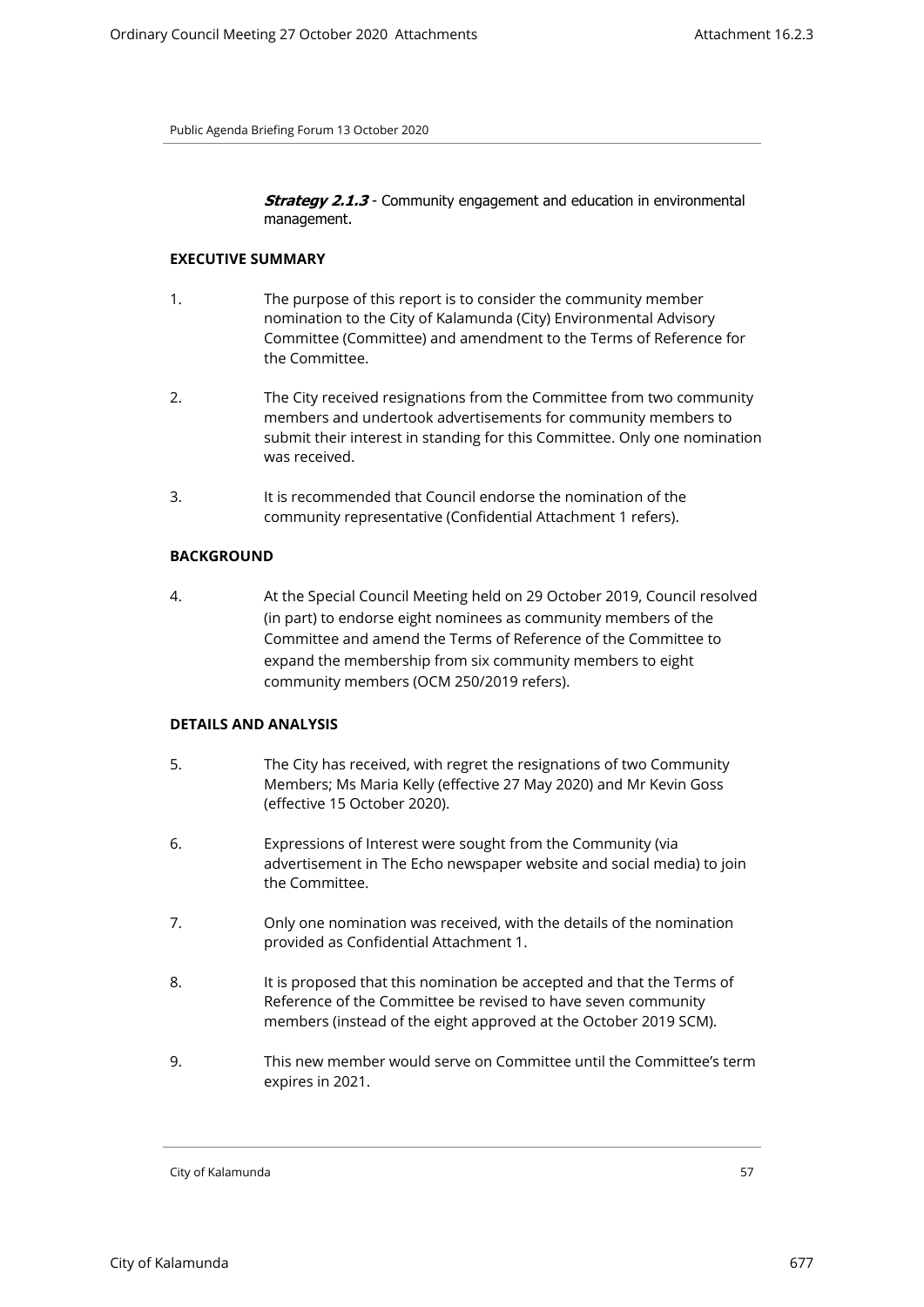10. It is noted that the Committee has traditionally operated with six community members.

## **APPLICABLE LAW**

11. S5.8 of the *Local Government Act 1995*.

## **APPLICABLE POLICY**

12. Governance 13: Appointment of Community Members to Advisory Committees and Reference Groups.

# **STAKEHOLDER ENGAGEMENT**

13. Community nominations for membership were undertaken.

# **FINANCIAL CONSIDERATIONS**

14. Nil.

## **SUSTAINABILITY**

15. Not applicable.

## **RISK MANAGEMENT**

| I | . . |
|---|-----|
|   |     |

Risk: That the effectiveness of the Committee is reduced through insufficient community member participation.

| Consequence                                                          | Likelihood | <b>Rating</b> |  |
|----------------------------------------------------------------------|------------|---------------|--|
| Moderate                                                             | Possible   | Medium        |  |
| <b>Action/Strategy</b>                                               |            |               |  |
| Through creation of sufficient community membership opportunities on |            |               |  |
| Committee allows a variety of community views and effort to be       |            |               |  |
| provided enhancing the Committee's effectiveness.                    |            |               |  |

# **CONCLUSION**

17. It is viewed that the Committee's effectiveness will not be adversely impacted by having only seven community members noting that the Committee has operated in years past with six members.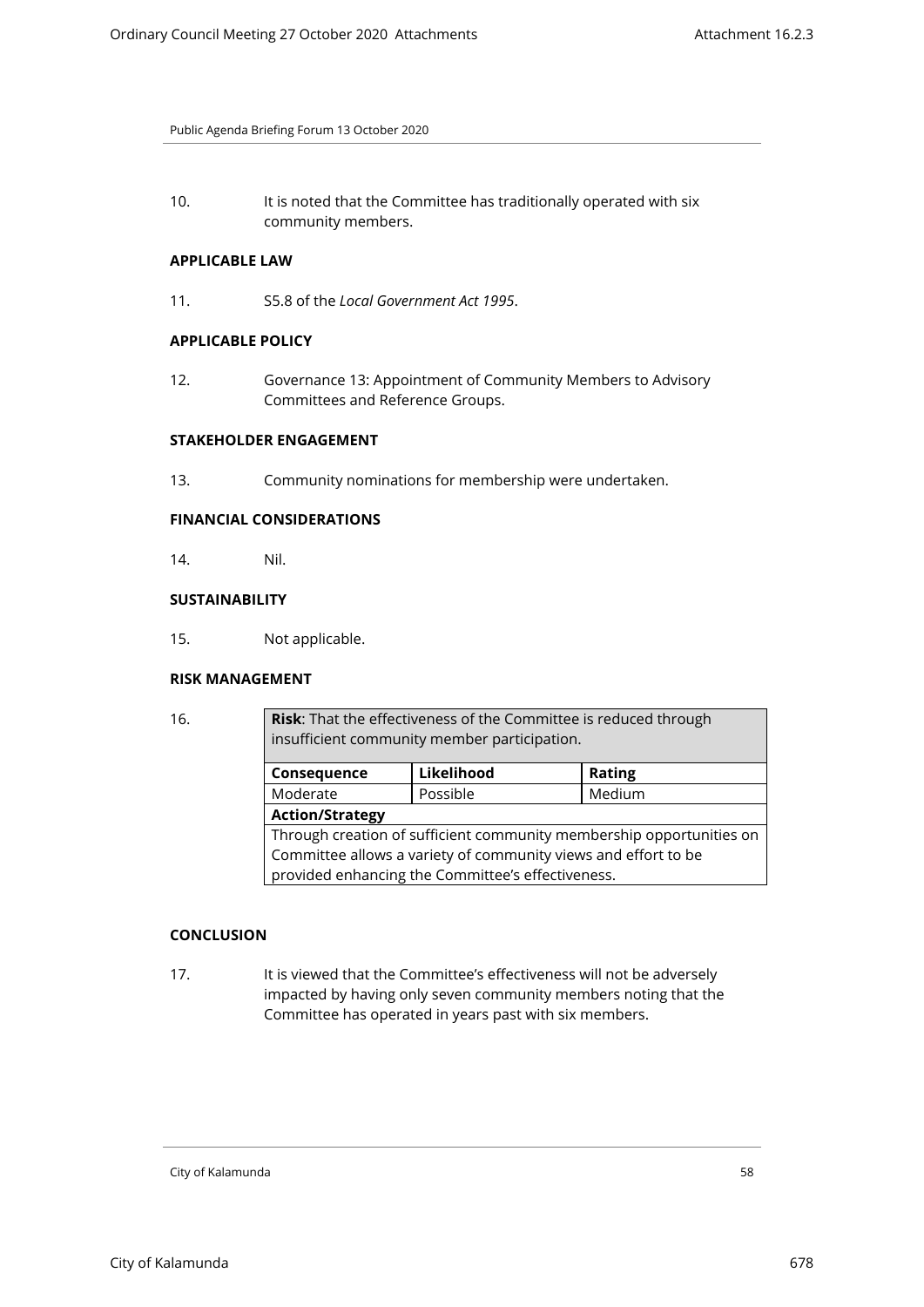# **Voting Requirements: Absolute Majority**

## **RECOMMENDATION**

That Council:

- 1. APPOINT the nomination as per Attachment 1 to the Kalamunda Environmental Advisory Committee; and
- 2. AMEND the Terms of Reference for the Kalamunda Environmental Advisory Committee from eight Community Members to seven Community Members.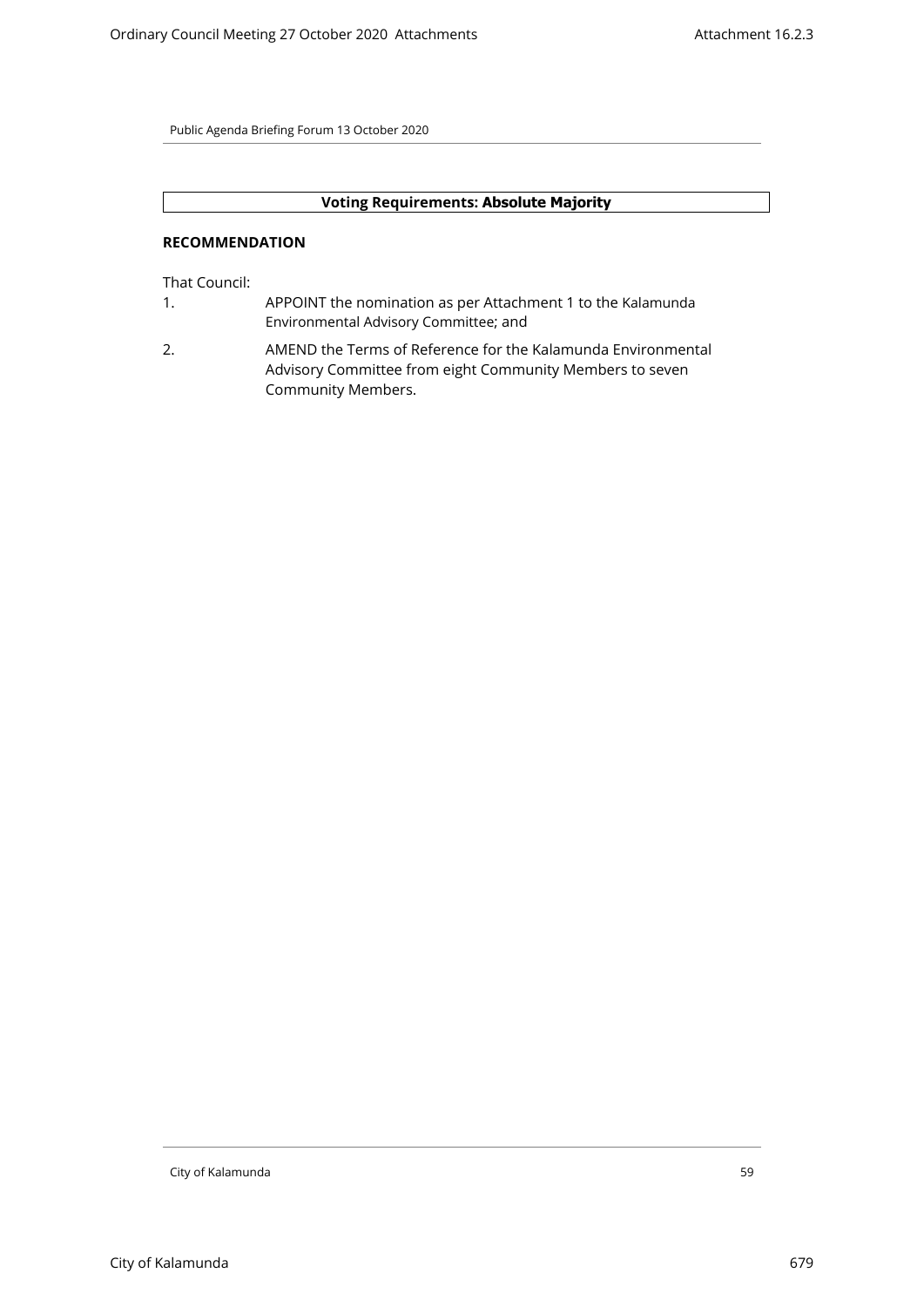# **10.3. Corporate Services Reports**

# **10.3.1. Proposed Membership of the City's Economic Development Advisory Committee**

#### *Declaration of financial / conflict of interests to be recorded prior to dealing with each item.*

The Director Corporate Services provided a presentation on this report.

Councillors sought clarification on various matters presented in the report. Discussion on matters contained within the confidential attachments were deferred to be discussed once the meeting was closed to the public.

| Previous       |                |                                                              |
|----------------|----------------|--------------------------------------------------------------|
| Items          |                |                                                              |
| Directorate    |                | Corporate Services                                           |
| Business Unit  |                | Economic Development                                         |
| File Reference |                | 3.010413                                                     |
| Applicant      | N/A            |                                                              |
| Owner          | N/A            |                                                              |
|                |                |                                                              |
| Attachments    | 1.             | KEDAC Terms of Reference - As Adopted 25 Feb 20              |
|                |                | $OCM$ [10.3.1.1 - 5 pages]                                   |
|                | 2.             | KEDAC Terms of Reference - Proposed September                |
|                |                | 2020 $[10.3.1.2 - 5$ pages]                                  |
| Confidential   | $\mathbf{1}$ . | <b>KEDAC Nominations &amp; Assessments</b>                   |
| Attachments    | 2.             | KEDAC Recommended Appointments                               |
|                |                | Reason for Confidentiality: Local Government Act 1995 (WA)   |
|                |                | Section 5.23 (2) (b) - "the personal affairs of any person." |

# **TYPE OF REPORT**

| ⊠ | Advocacy    | When Council is advocating on behalf of the community to<br>another level of government/body/agency                                                                                                                                                                                                                                                                                                                                |
|---|-------------|------------------------------------------------------------------------------------------------------------------------------------------------------------------------------------------------------------------------------------------------------------------------------------------------------------------------------------------------------------------------------------------------------------------------------------|
| 麟 | Executive   | When Council is undertaking is substantive role of direction<br>setting and oversight (eg accepting tenders, adopting plans<br>and budgets                                                                                                                                                                                                                                                                                         |
| ⊠ | Information | For Council to note                                                                                                                                                                                                                                                                                                                                                                                                                |
| ⊠ | Legislative | Includes adopting Local Laws, Town Planning Schemes and<br>Policies. When Council determines a matter that directly<br>impacts a person's rights and interests where the principles of<br>natural justice apply. Examples include town planning<br>applications, building licences, other permits or licences<br>issued under other Legislation or matters that could be<br>subject to appeal to the State Administrative Tribunal |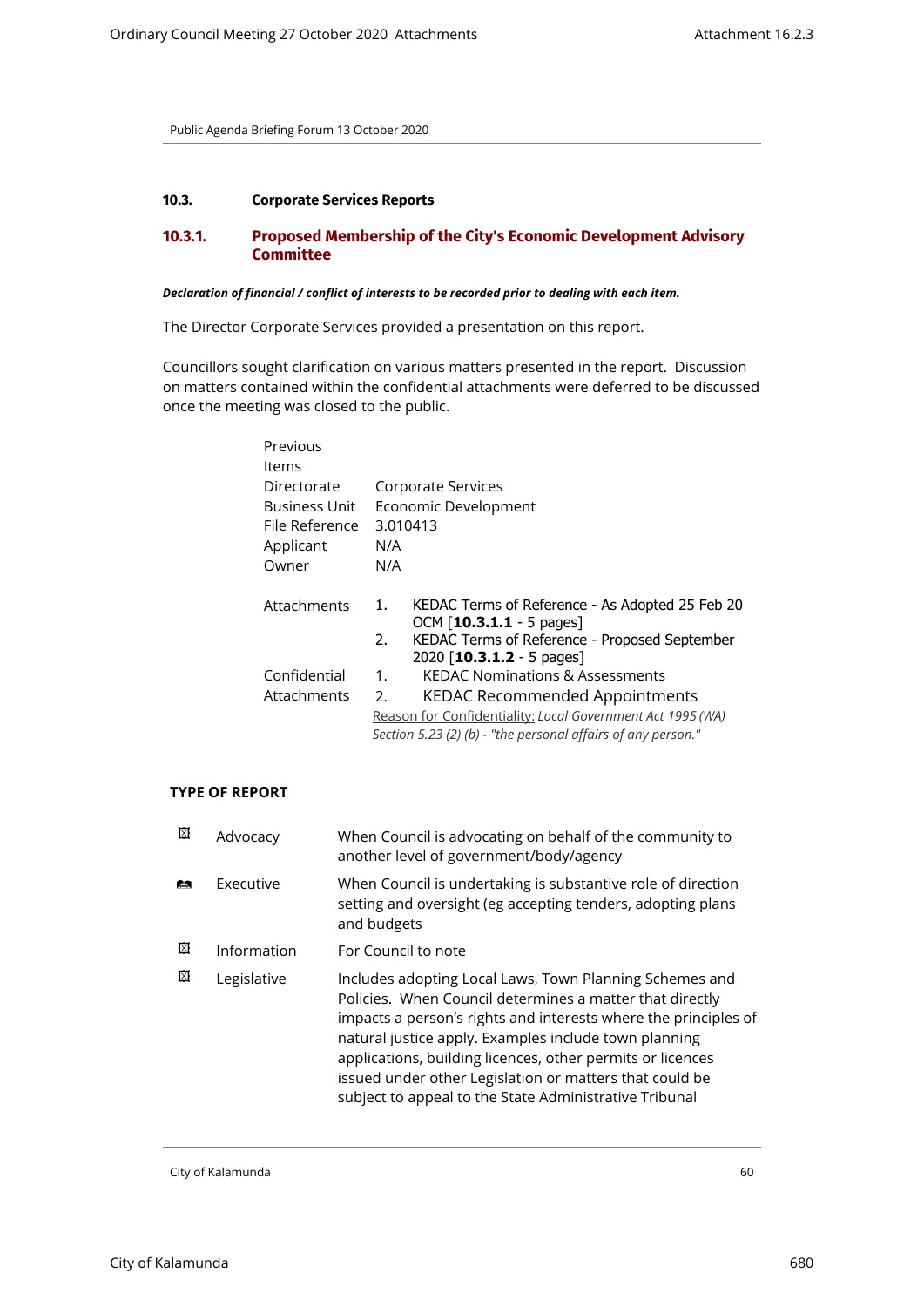*Kalamunda Advancing Strategic Community Plan to 2027*

#### **Priority 1: Kalamunda Cares and Interacts**

**Objective 1.3** - To support the active participation of local communities. *Strategy 1.3.1* - Support local communities to connect, grow and shape the future of Kalamunda.

### **Priority 3: Kalamunda Develops**

**Objective 3.3** - To develop and enhance the City's economy. *Strategy 3.3.1* - Facilitate and support the success and growth of industry and businesses.

## **Priority 4: Kalamunda Leads**

**Objective 4.2** - To proactively engage and partner for the benefit of community. *Strategy 4.2.1* - Actively engage with the community in innovative ways.

**Strategy 4.2.2** - Increase advocacy activities and develop partnerships to support growth and reputation.

## **EXECUTIVE SUMMARY**

- 1. The purpose of this report is to:
	- Appoint the nominees to be on the City of Kalamunda's Economic Development Advisory Committee (KEDAC) as per Confidential Attachment 2.
	- b) Adopt the revised Term of Reference for the City of Kalamunda's Economic Development Advisory Committee outlined in Attachment 2.
- 2. The KEDAC was established by Council (OCM 15/2020) to provide information and advice about the current and emerging trends in Economic Development and to provide guidance in the implementation of the City of Kalamunda's (City) Economic Development Strategy.
- 3. This report recommends that Council:
	- a) NOTE the nominations received from applicants seeking to be on the City of Kalamunda's Economic Development Advisory Committee.
	- b) APPOINT the nominees to be on the City of Kalamunda's Economic Development Advisory Committee as per Confidential Attachment 2.
	- c) ADOPT the revised Term of Reference for the City of Kalamunda's Economic Development Advisory Committee outlined in Attachment  $\mathcal{L}$

City of Kalamunda 61 and 200 km in the control of the control of the control of the control of the control of the control of the control of the control of the control of the control of the control of the control of the con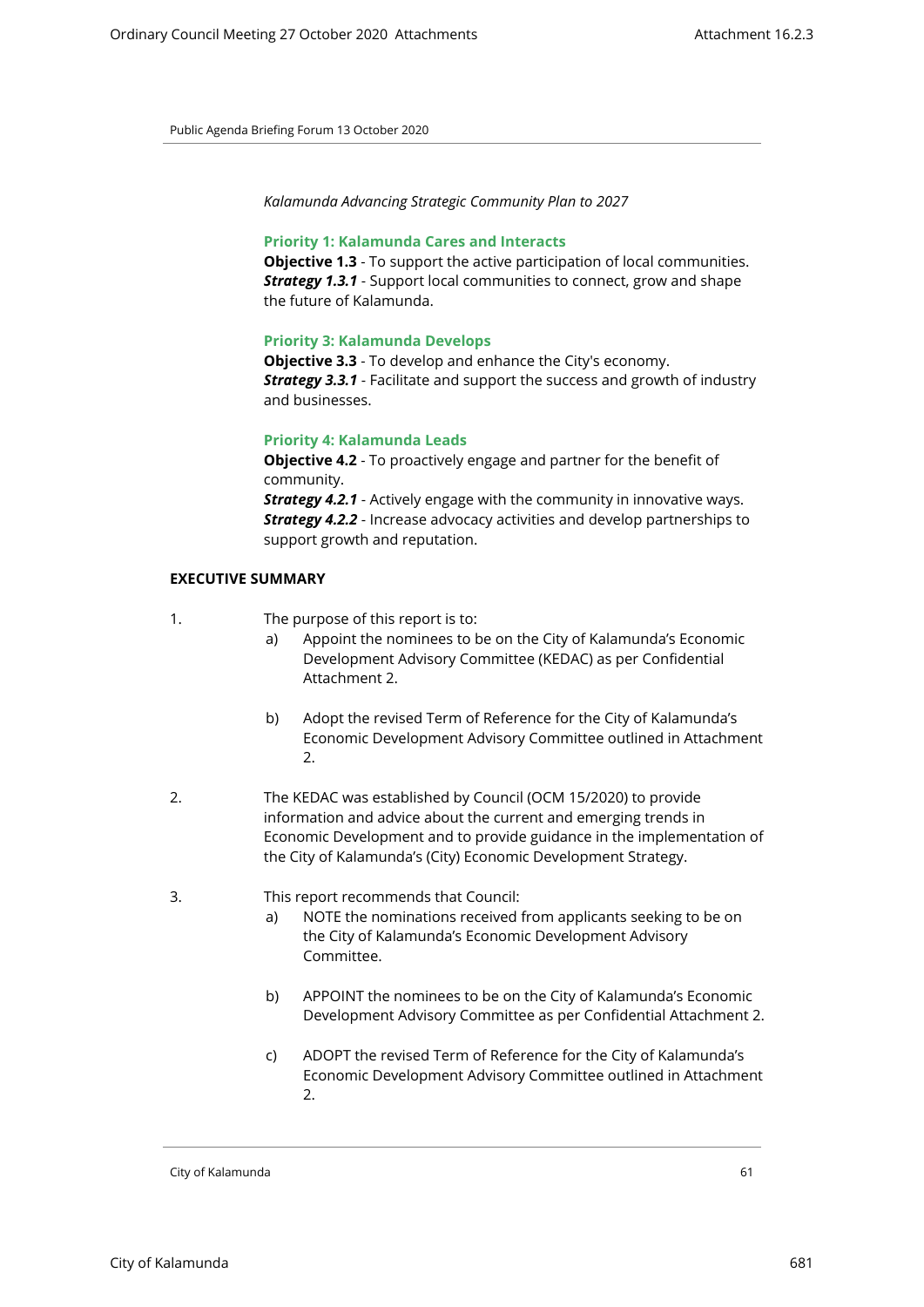d) REQUEST the Chief Executive Officer write to all nominees and advise of Council's determination.

## **BACKGROUND**

4. Council established the KEDAC at the Ordinary Council Meeting of 25 February, 2020 and adopted a terms of reference which defined the Committee's objectives and the composition of membership.

## 5. The objectives of this Committee are:

- a) Promote the Economic Development Vision to establish the City as a business destination spoilt for choice with a diverse mix of natural assets and employment drivers that complement each other in delivering locally sustainable jobs and businesses.
- b) Assist the City to foster strong relationships with Economic Development stakeholders, including peak bodies and government agencies.
- c) Provide advice on current initiatives, opportunities or gaps in the promotion of Economic Development.
- d) Provide advice to Council to guide the implementation of the Economic Development Strategy.
- e) Provide advice that leverages community expectations in promoting the strengths and opportunities in Economic Development.
- f) Provides a forum for sharing information relating to Economic Development opportunities within the City.
- g) Provide advice and give consideration of how Economic Development can be integrated and aligned in other key informing City Strategies and Plans.
- 6. The original KEDAC Terms of Reference adopted on 25 February 2020 Attachment 1 stipulated that the Committee would consist of up to 14 members comprising:
	- a) Up to two Elected Members including either the Mayor or Deputy Mayor plus one other.
	- b) Up to two small to medium enterprise operators within the City of Kalamunda.
	- c) One aboriginal business operator within the City of Kalamunda.
	- d) Up to three industry representatives from within the City of Kalamunda with at least one representing either the Freight and logistics, manufacturing and/or construction sectors.
	- e) Up to two members representing economic or business organisations operating within the City of Kalamunda.
	- f) A representative from the Kalamunda Chamber of Commerce.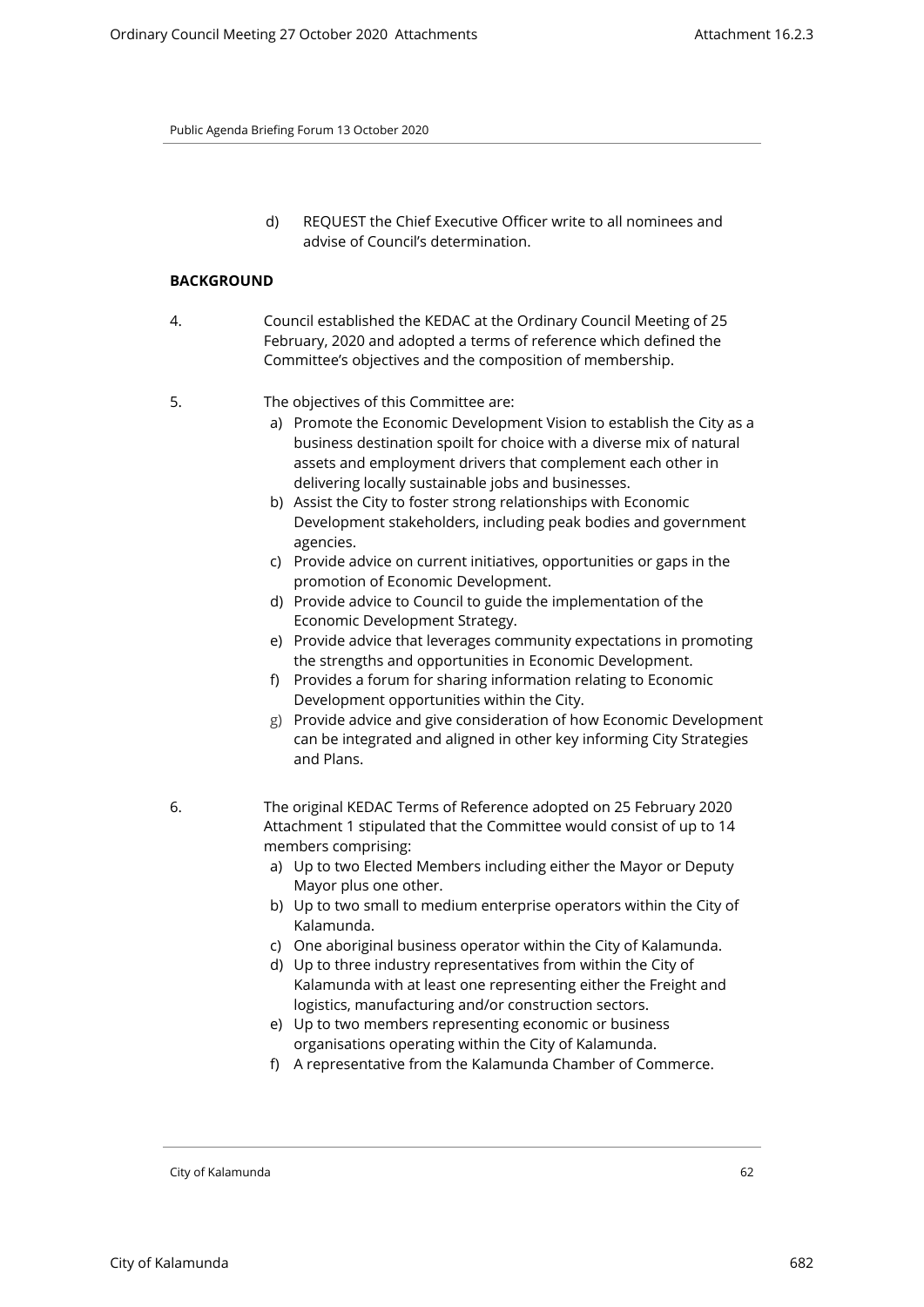- 7. It is necessary to revise the original Terms of Reference, as those adopted by Council in February 2020, contained inconsistency in the membership numbers.
- 8. The Proposed Terms of Reference Attachment 2 have been amended to address the inconsistency in membership numbers contained in Attachment 1.
- 9. Cr Dylan O'Connor and Cr Lesley Boyd were appointed as the two elected members to the Kalamunda Economic Development Advisory Committee.
- 10. Cr Janelle Sewell and Cr Mary Cannon were appointed as the two Deputy elected members respectively to the Kalamunda Economic Development Advisory Committee.

## **DETAILS AND ANALYSIS**

- 11. The call inviting nominations for appointment to KEDAC opened on Thursday 9th July and closed on Tuesday 4th August.
- 12. To raise awareness and invite committee nominations the City:
	- a) published an advertisement in The Echo newspaper,
	- b) listed details on the City website and via the Engage portal.
	- c) issued a media release and promoted the invitation via social media channels
	- d) wrote to, and made direct contact with, more than 30 prominent business people who have with dealings within Kalamunda region.
- 13. The City received 16 applications representing a diverse cross-section of the interests within the business community.
- 14. Applicants were assessed by a selection panel comprising the CEO, Director Corporate Services, and Manager Commercial & Cultural Services. Each applicant was assessed against the selection criteria specified within the City's Policy - *Appointment of Community Members to Advisory Committees and Reference Groups (Governance 13)* being:
	- a) Knowledge and experience of the topics the Committee/Group will be required to address.
	- b) Ability to work in teams and groups
	- c) The ability to allocate the necessary time to attend meetings and read documentation prior to the meeting.
	- d) Whether the application addresses a knowledge/skills gap on the Committee/Group, with consideration given to the balance of the Committee/Group ensuring broad and diverse representation).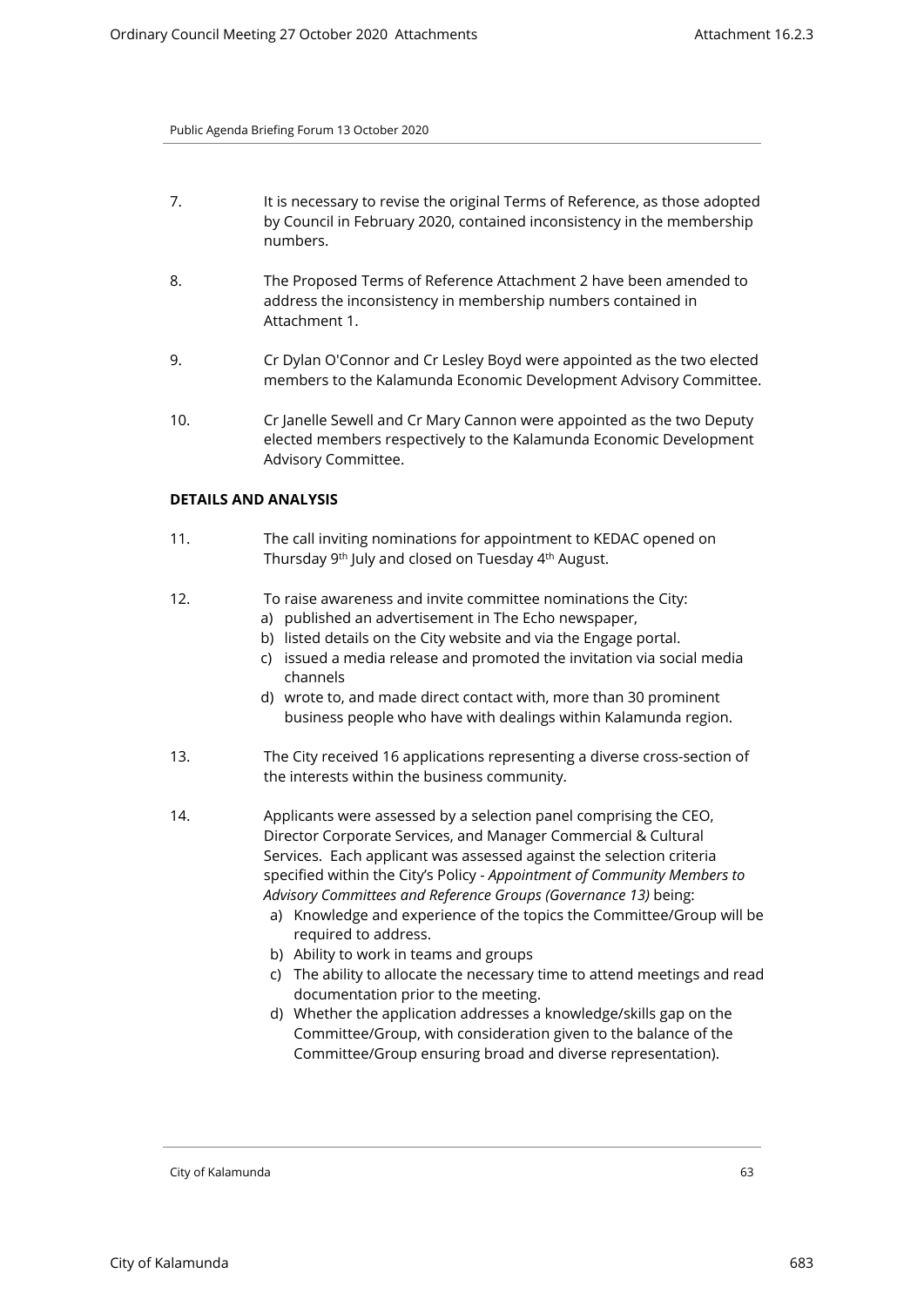- 15. In the assessment process, it was clear that there was a significant gap in the expertise, experience and eminence of a cohort of applicants and the remainder.
- 16. Whilst the City has been fortunate to attract such a high calibre of applicant there is concern that their interest, participation and valued contribution may wane in the event the composition of this committee becomes too broad and general. This may result in the City not fully achieving the objectives of this important committee and gaining the sought-after benefits namely jobs growth and new investment.
- 17. The City therefore recommends that the original Terms of Reference adopted by Council in February 2020 be amended. The proposed amendment to the terms and conditions will:
	- a) Address current inconsistency contained within the original Terms of Reference.
	- b) Enable more streamlined and efficient operations
	- c) Encourage greater engagement with members most credentialed in the economic development space.
- 18. The confidential Attachment 1 provides details of the positions available, the nominates and assessment for the Economic Development Advisory Committee.
- 19. Following an assessment of all nominations received for KEDAC it is recommended that Council endorse the members to be appointed to KEDAC (as per confidential Attachment 2): a)
- 20. Attachment 1 is the current Terms of Reference for the City of Kalamunda's Economic Development Advisory Committee as adopted at the 25 February 2020 OCM.
- 21. Attachment 2 is the proposed Terms of Reference for the City of Kalamunda's Economic Development Advisory having regard to the discussion outlined within this report.

# **APPLICABLE LAW**

- 22. a) Section 5.8 of the Local Government Act 1995 Establishment of Committees.
	- b) Section 5.9(2)(c) of the Local Government Act 1995 Types of Committees.
	- c) Section 5.11(2)(d) of the Local Government Act 1995 Tenure of Committee Membership.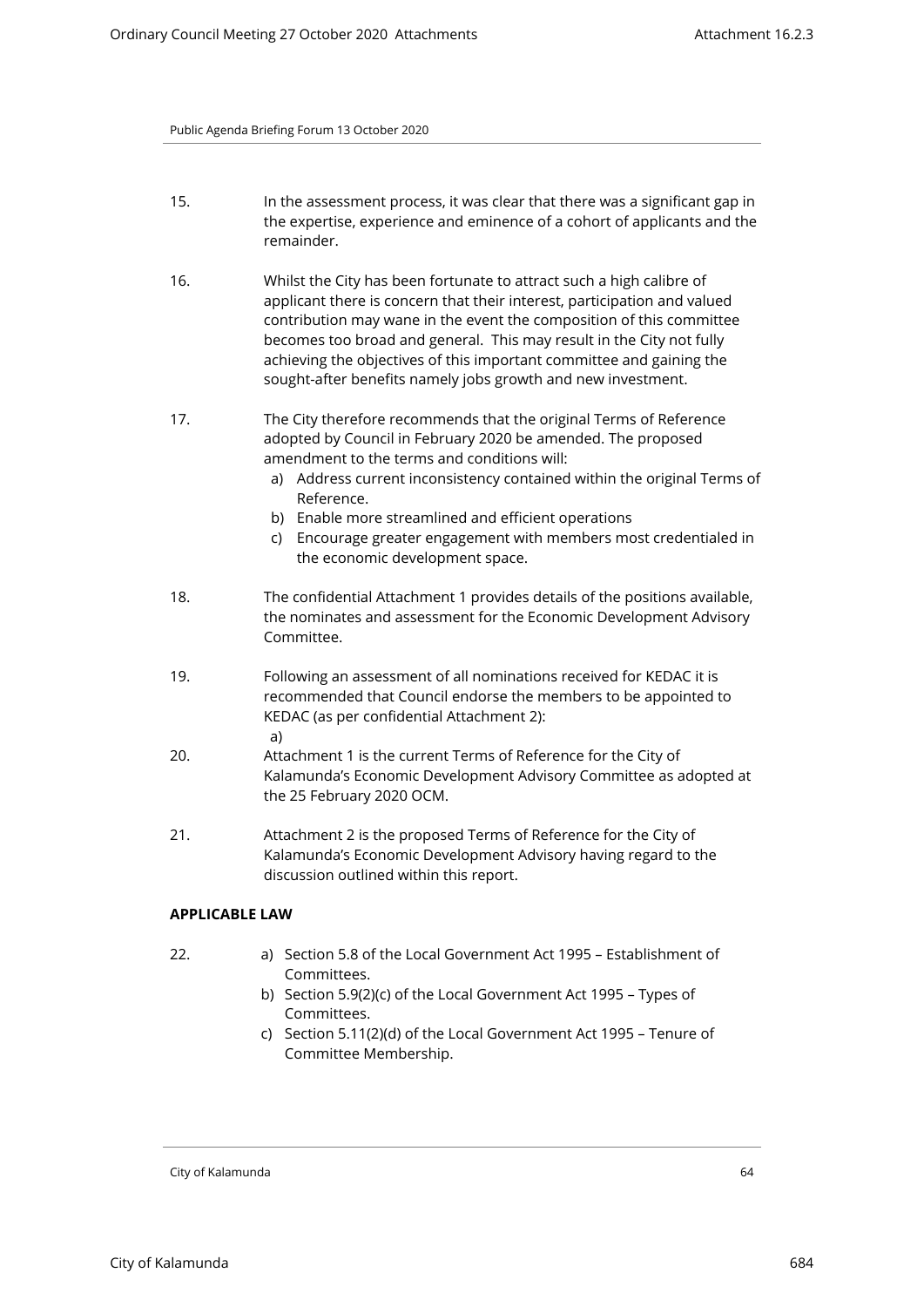# **APPLICABLE POLICY**

23. Council Policy – Appointment of Community Members to Advisory Committees and Reference Groups (Governance 13).

## **STAKEHOLDER ENGAGEMENT**

24. Significant internal referrals have been undertaken, with Business Units in the City of Kalamunda consulted.

# **FINANCIAL CONSIDERATIONS**

14. The cost to administer an advisory committee is in the order of \$5,000 to \$6,000 per year based on four meetings per year. This can vary depending on requirement of the committee. Council may also look to funding various projects/initiatives as recommended by the committee.

# **SUSTAINABILITY**

## **Social Implications**

15. An enhanced economic and business environment will support local communities to connect, grow and shape the future of Kalamunda.

#### **Economic Implications**

16. The establishment of the Economic Development Advisory Committee will provide support and local input into the City's initiatives to enhance the local economy via the provision of local business intelligence, advocacy activities, development of partnerships and support of economic growth and reputation.

## **Environmental Implications**

17. Nil.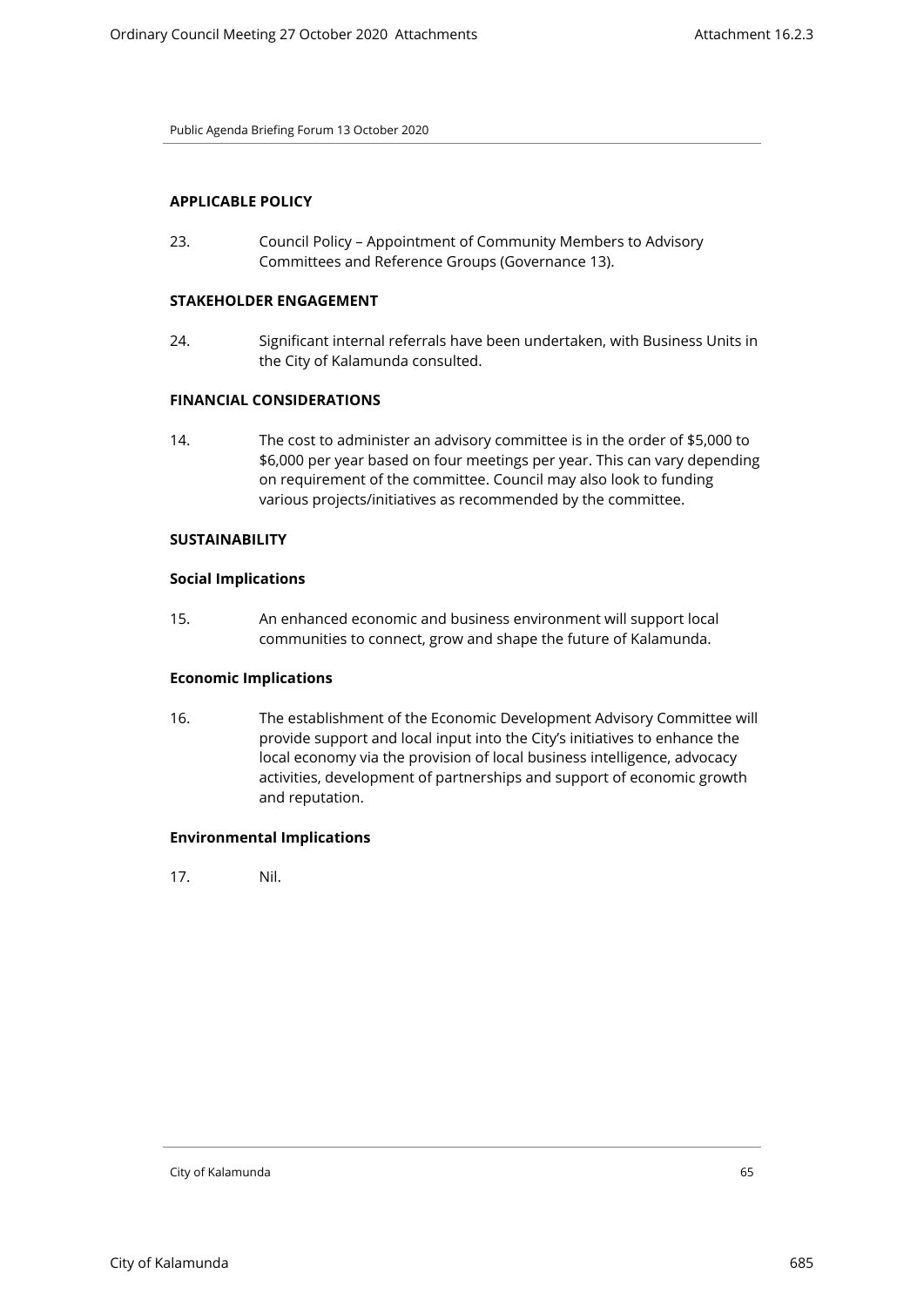# **RISK MANAGEMENT**

18. **Risk**: Reputational risk where the Economic Development Advisory Committee's goals do not align with the City's objective and strategies.

| Consequence                                                        | Likelihood | <b>Rating</b> |
|--------------------------------------------------------------------|------------|---------------|
| Moderate                                                           | Possible   | Medium        |
| <b>Action/Strategy</b>                                             |            |               |
| Provide guidance to all the members at the first meeting to        |            |               |
| communicate the City's strategic plan and objectives to ensure the |            |               |
| Committee understands its role and works within its Terms of       |            |               |
| Reference.                                                         |            |               |

| <b>Risk:</b> Failure to amend the Terms of Reference to reduce the     |               |  |
|------------------------------------------------------------------------|---------------|--|
| membership of KEDAC may result in inefficiencies and a lack of         |               |  |
| achievement of the objectives.                                         |               |  |
| Likelihood                                                             | <b>Rating</b> |  |
| Almost Certain                                                         | High          |  |
| <b>Action/Strategy</b>                                                 |               |  |
| Modify the Terms of Reference for a total membership of 11 to ensure a |               |  |
| highly engaged and outcomes focussed approach is achieved.             |               |  |
|                                                                        |               |  |

# **CONCLUSION**

- 19. The establishment of the Economic Development Advisory Committee is vital to provide support and local input into the City's initiatives to enhance the local economy via the provision of local business intelligence, advocacy activities, development of partnerships and support of economic growth and reputation.
- 20. The composition of this committee's membership is paramount to ensuing the objectives of this committee are fully realised for the benefit of the City.

## **Voting Requirements: Absolute Majority**

### **RECOMMENDATION**

That Council:

- 1. NOTE the nominations received from applicants seeking to be on the City of Kalamunda's Economic Development Advisory Committee.
- 2. APPOINT the nominees to the City of Kalamunda's Economic Development Advisory Committee as per Confidential Attachment 2: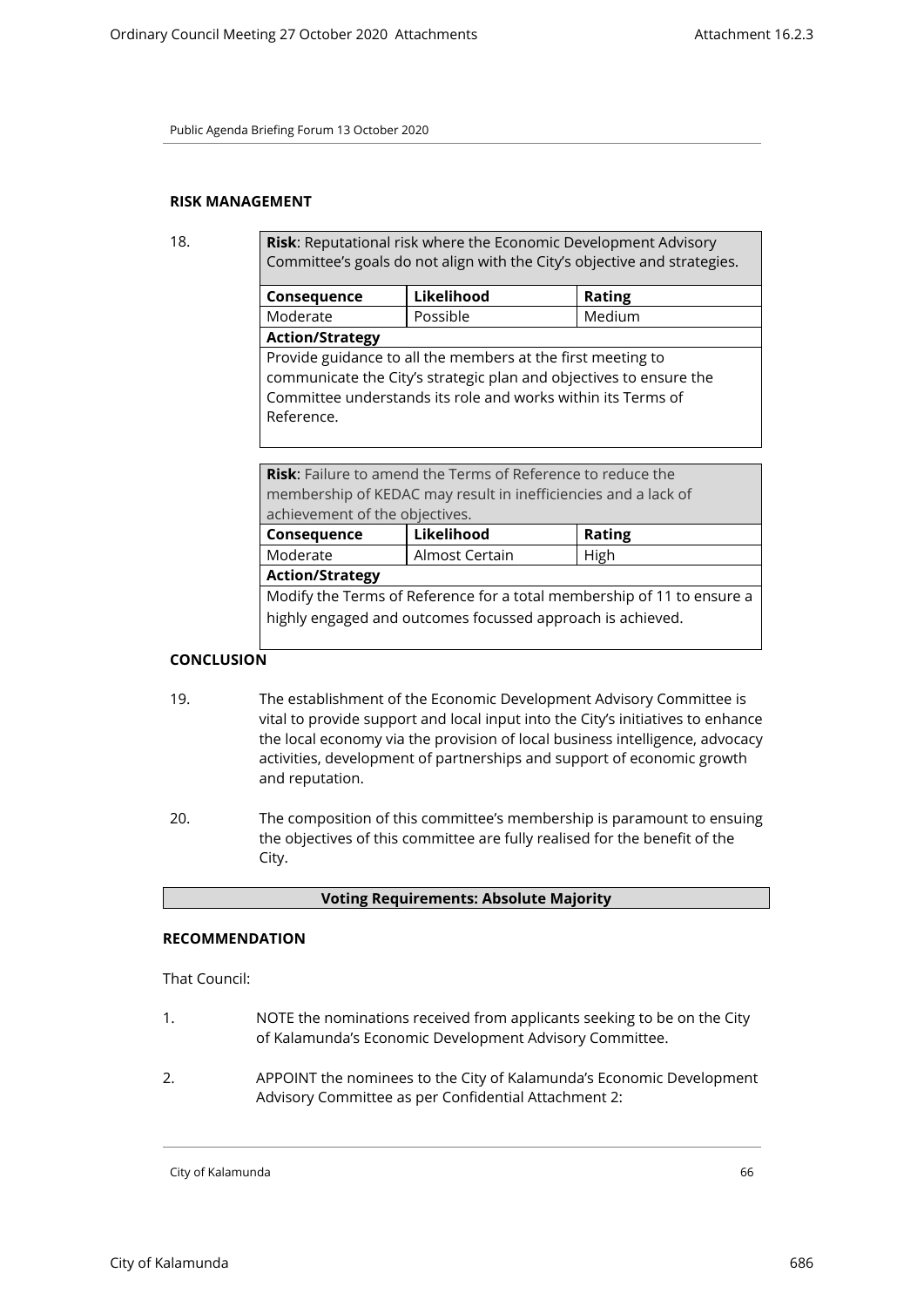- 3. ADOPT the revised Term of Reference for the City of Kalamunda's Economic Development Advisory Committee outlined in Attachment 2.
- 4. REQUEST the Chief Executive Officer write to all nominees and advise of Council's determination.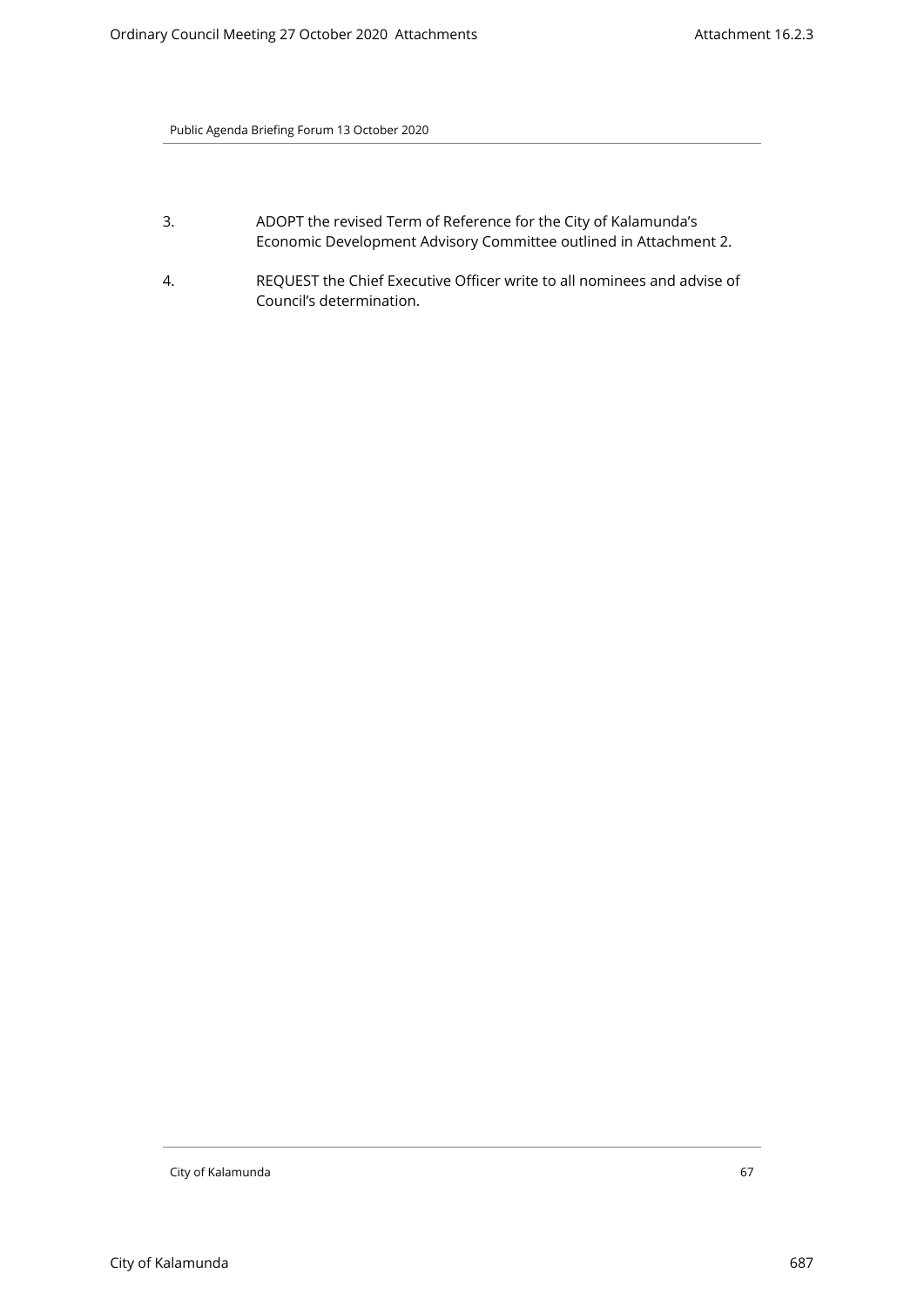# **10.3.2. Lesmurdie School Community Library Management Committee**

#### *Declaration of financial / conflict of interests to be recorded prior to dealing with each item.*

The Director Corporate Services provided a presentation on this report.

| Corporate Services                                                        |
|---------------------------------------------------------------------------|
| Commercial & Cultural Services                                            |
|                                                                           |
| N/A                                                                       |
| N/A                                                                       |
|                                                                           |
| Draft TOR Membership provisions amendment<br>1.<br>$[10.3.2.1 - 2$ pages] |
|                                                                           |

## **TYPE OF REPORT**

| ⊠ | Advocacy    | When Council is advocating on behalf of the community to<br>another level of government/body/agency                                                                                                                                                                                                                                                                                                                                |
|---|-------------|------------------------------------------------------------------------------------------------------------------------------------------------------------------------------------------------------------------------------------------------------------------------------------------------------------------------------------------------------------------------------------------------------------------------------------|
| 囨 | Executive   | When Council is undertaking is substantive role of direction<br>setting and oversight (eg accepting tenders, adopting plans<br>and budgets                                                                                                                                                                                                                                                                                         |
| 囨 | Information | For Council to note                                                                                                                                                                                                                                                                                                                                                                                                                |
|   | Legislative | Includes adopting Local Laws, Town Planning Schemes and<br>Policies. When Council determines a matter that directly<br>impacts a person's rights and interests where the principles of<br>natural justice apply. Examples include town planning<br>applications, building licences, other permits or licences<br>issued under other Legislation or matters that could be<br>subject to appeal to the State Administrative Tribunal |

# **STRATEGIC PLANNING ALIGNMENT**

*Kalamunda Advancing Strategic Community Plan to 2027*

# **Priority 4: Kalamunda Leads**

**Objective 4.1** - To provide leadership through transparent governance. *Strategy 4.1.1* - Provide good governance.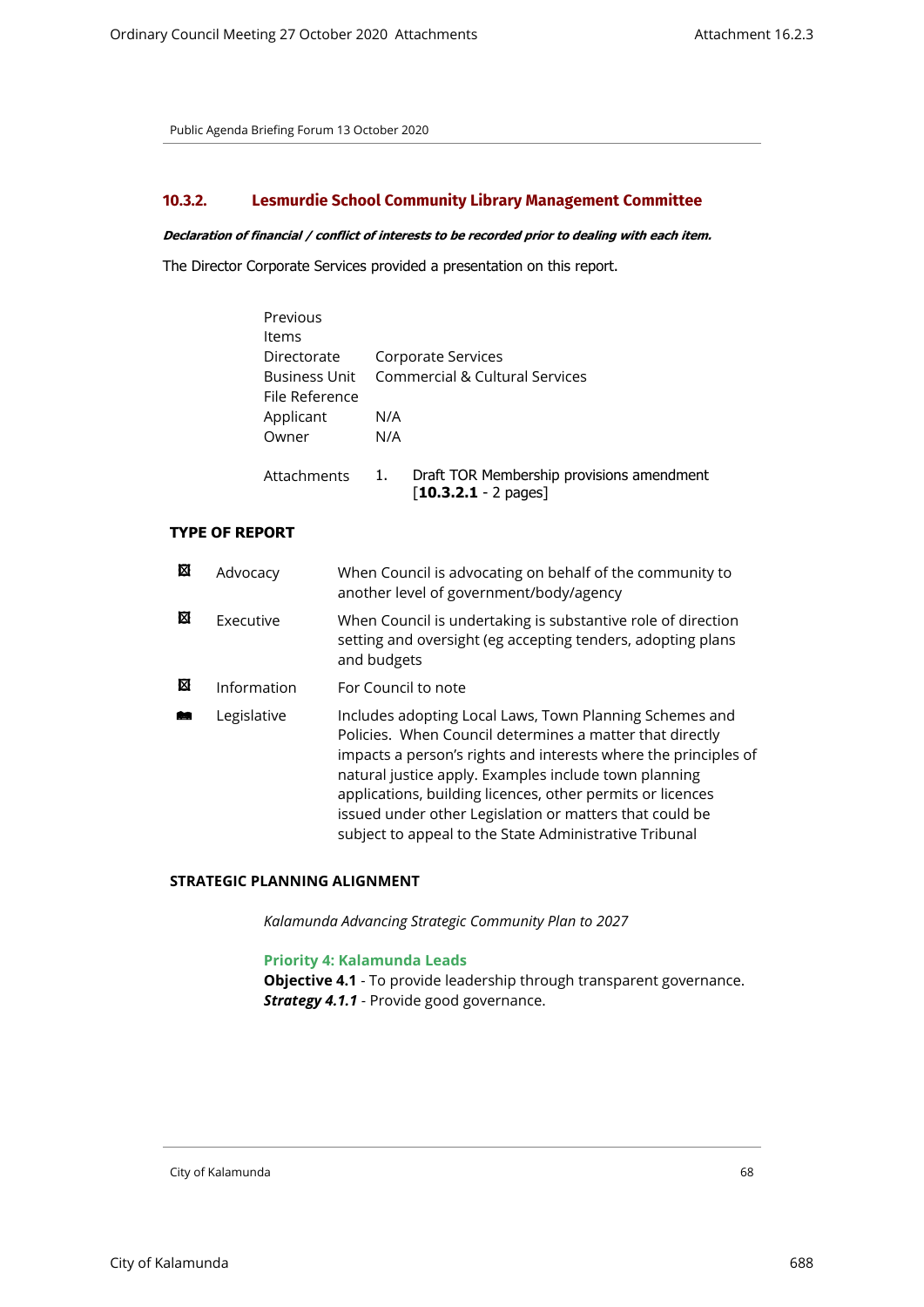## **EXECUTIVE SUMMARY**

- 1. The purpose of this report is for Council to approve a minor amendment to the membership provisions of the Terms of Reference for the Lesmurdie School Community Library Management Committee (LSCLMC) and appoint new City of Kalamunda (City) representatives.
- 2. The change is necessitated because of the establishment of the Commercial Cultural Services Business Unit within the City's Corporate Services Directorate.

## 3. It is recommended that Council:

- 1. APPROVE the amendment to the Terms of Reference (Attachment 1)
- 2. APPOINT Andre Stuyt, Manager of Commercial & Cultural Services and Brittany Cover, Coordinator of Culture, Arts and Libraries to the Lesmurdie School Community Library Management Committee as the City of Kalamunda representative.
- 3. APPOINT Briony Dew, Kalamunda Branch Librarian as the Deputy to both the City representatives.

## **BACKGROUND**

- 4. The LSCLMC was established to oversee the management and operations of the joint use Library on behalf of the Education Department and the City of Kalamunda.
- 5. The LSCLMC membership consists of six (6) representatives with voting rights comprising:
	- a) Councillor Delegate
	- b) Two City of Kalamunda Delegates
	- c) Three Education Department Delegates
- 6. There is provision in the LSCLMC representation for two deputy representatives from the City of Kalamunda as proxies.
- 7. At the Special Council Meeting of 29 October 2019 Council:
	- a) resolved to appoint Cr Geoff Stallard as the Councillor Delegate, and Cr Janelle Sewell as the Deputy Council Delegate
	- b) noted the appointment of:
		- i. Lesmurdie High School Secretary
		- ii. Lesmurdie High School Teacher Librarian as the Education Department Delegate.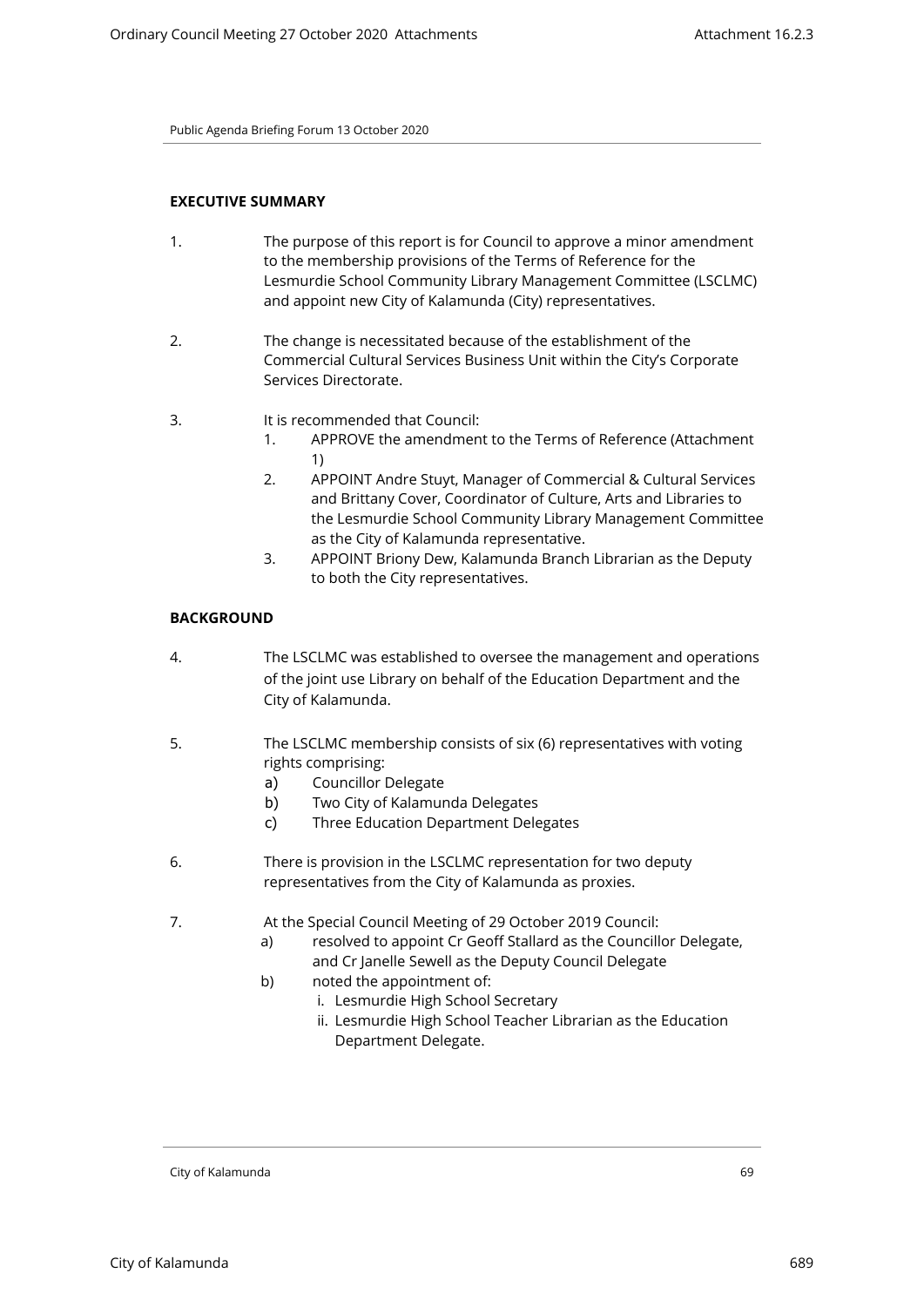# **DETAILS AND ANALYSIS**

- 8. The creation of the Manager of Commercial & Cultural Services and the Coordinator of Culture, Arts and Libraries positions, and their recent appointments has necessitated the need to amend the title of the delegates in the Terms of Reference representing the City on the LSCLMC.
- 9. It is also intended to appoint the Kalamunda Library Branch Librarian as the Deputy to both City's representatives.
- 10. All are considered suitable for appointment as the City's representatives to this committee.

# **APPLICABLE LAW**

11. *Local Government Act 1995*

## **APPLICABLE POLICY**

12. Council Policy Governance 13: Appointment of Community Members to Advisory Committees and Reference Groups.

#### **STAKEHOLDER ENGAGEMENT**

13. Following Council consideration, the LSCLMC will be formally notified at the next scheduled meeting.

#### **FINANCIAL CONSIDERATIONS**

14. Nil.

# **SUSTAINABILITY**

#### **Social Implications**

15. Nil.

# **Economic Implications**

16. Nil.

## **Environmental Implications**

17. Nil.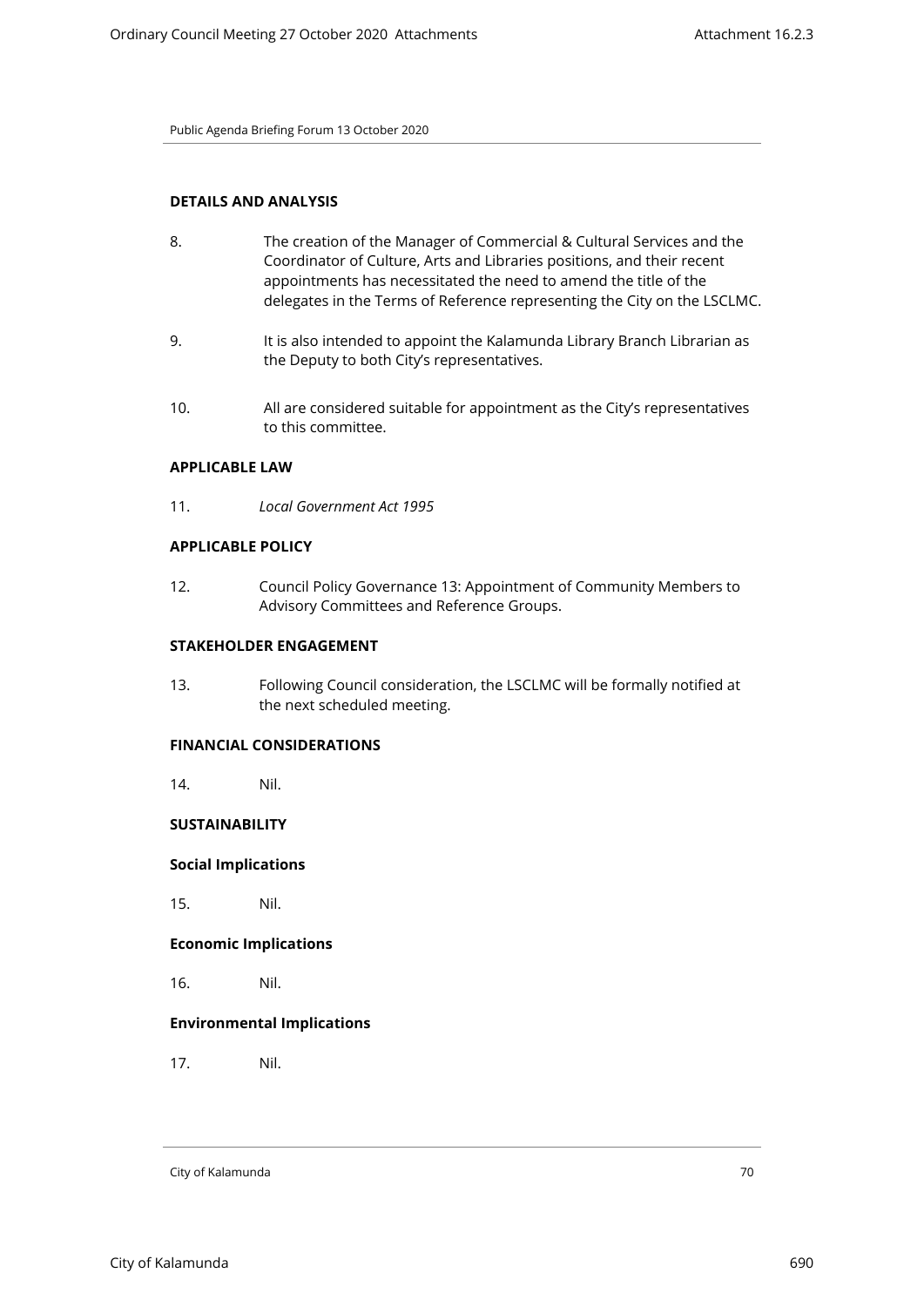# **RISK MANAGEMENT**

| 18. | <b>Risk:</b> Incorrectly defined membership of the Lesmurdie School |            |               |  |
|-----|---------------------------------------------------------------------|------------|---------------|--|
|     | Community Library Management Committee weakens the governance       |            |               |  |
|     | framework and of this committee                                     |            |               |  |
|     | Consequence                                                         | Likelihood | <b>Rating</b> |  |
|     | Moderate                                                            | Unlikely   | Low           |  |
|     | <b>Action/Strategy</b>                                              |            |               |  |
|     | Regular review of the Terms of Reference and the efficacy of the    |            |               |  |
|     | Committee.                                                          |            |               |  |
|     |                                                                     |            |               |  |

# **CONCLUSION**

19. The changes to Term of Reference comprising the title of the delegates representing the City of Kalamunda will ensure an improved governance framework on the LSCLMC.

# **Voting Requirements: Absolute Majority**

## **RECOMMENDATION**

That Council:

- 1. APPROVE the amendment to the Terms of Reference (Attachment 1)
- 2. APPOINT Andre Stuyt, Manager Commercial & Cultural Services and Brittany Cover, Coordinator of Culture, Arts and Libraries to the Lesmurdie School Community Library Management Committee as the City of Kalamunda Delegates.
- 3. APPOINT Rosalie Foss, Kalamunda Branch Librarian as the Deputy to both the City representatives.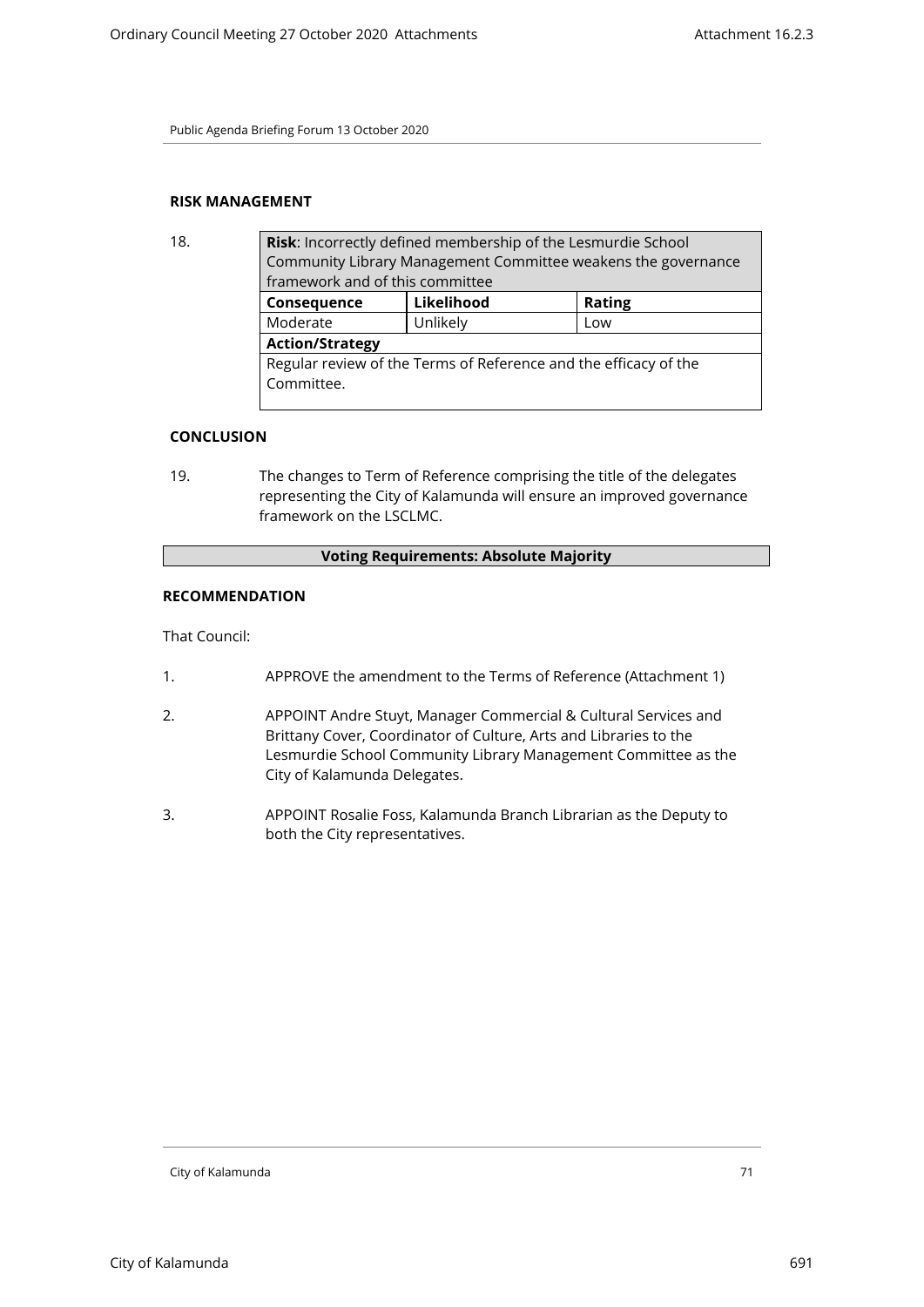# **10.3.3. City of Kalamunda - Public Art Masterplan - Adoption for Public Advertising**

#### *Declaration of financial / conflict of interests to be recorded prior to dealing with each item.*

The Director Corporate Services provided a presentation on this report.

| Previous       | Nil.                             |
|----------------|----------------------------------|
| Items          |                                  |
| Directorate    | Corporate Services               |
| Business Unit  | Commercial and Cultural Services |
| File Reference |                                  |
| Applicant      | City of Kalamunda                |
| Owner          | N/A                              |

## Attachments

- 1. City of Kalamunda Public Art Masterplan Draft [**10.3.3.1** - 16 pages]
- 2. City of Kalamunda Public Art Masterplan Appendix B [**10.3.3.2** - 1 page]
- 3. City of Kalamunda Public Art Masterplan Engagement Report - Appendix C [**10.3.3.3** - 85 pages]

#### **TYPE OF REPORT**

| ⊠ | Advocacy    | When Council is advocating on behalf of the community to<br>another level of government/body/agency                                                                                                                                                                                                                                                                                                                                |
|---|-------------|------------------------------------------------------------------------------------------------------------------------------------------------------------------------------------------------------------------------------------------------------------------------------------------------------------------------------------------------------------------------------------------------------------------------------------|
| m | Executive   | When Council is undertaking is substantive role of direction<br>setting and oversight (eg accepting tenders, adopting plans<br>and budgets                                                                                                                                                                                                                                                                                         |
| ⊠ | Information | For Council to note                                                                                                                                                                                                                                                                                                                                                                                                                |
| ⊠ | Legislative | Includes adopting Local Laws, Town Planning Schemes and<br>Policies. When Council determines a matter that directly<br>impacts a person's rights and interests where the principles of<br>natural justice apply. Examples include town planning<br>applications, building licences, other permits or licences<br>issued under other Legislation or matters that could be<br>subject to appeal to the State Administrative Tribunal |

#### **STRATEGIC PLANNING ALIGNMENT**

*Kalamunda Advancing Strategic Community Plan to 2027*

**Priority 1: Kalamunda Cares and Interacts**

**Objective 1.3** - To support the active participation of local communities. *Strategy 1.3.1* - Support local communities to connect, grow and shape the future of Kalamunda.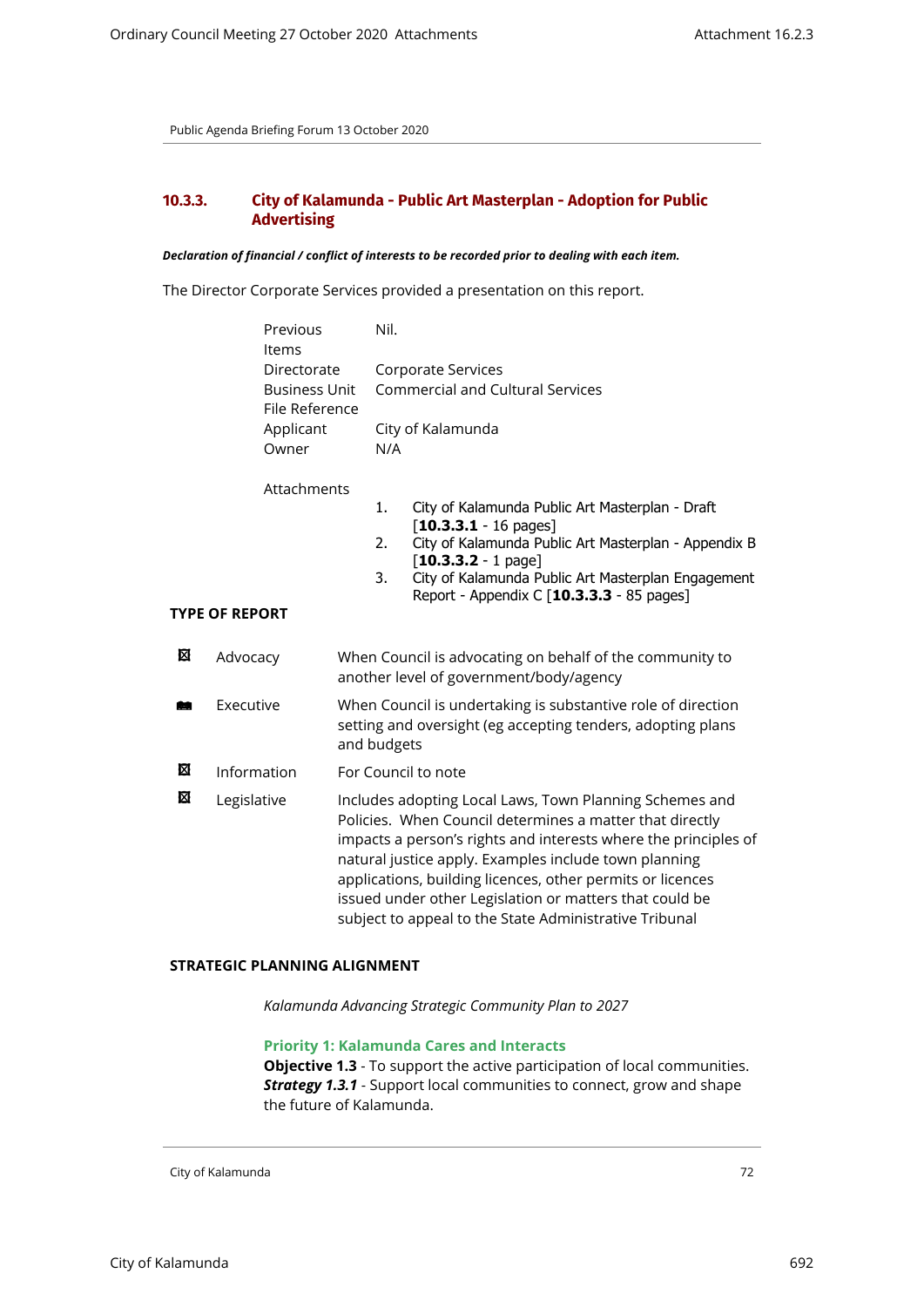**Strategy 1.3.2** - Encourage and promote the active participation in social and cultural events.

**Priority 4: Kalamunda Leads**

**Objective 4.1** - To provide leadership through transparent governance. *Strategy 4.1.1* - Provide good governance.

#### **EXECUTIVE SUMMARY**

- 1. The purpose of this report is for Council to consider adoption of a draft City of Kalamunda Public Art Masterplan for public advertising.
- 2. The Masterplan has been prepared which articulates a vision, key themes and locales to guide the City and Developers in the delivery of public art. The Masterplan also identifies specific artwork opportunities and prioritises sites and projects with the City of Kalamunda.
- 3. It is recommended that Council adopt the draft City of Kalamunda Public Art Masterplan for the purposes of public advertising.

# **BACKGROUND**

- 4. One of the key actions of the Creative Communities: An Arts Strategy, adopted by Council in 2019, is the development of a Public Art Masterplan for the City of Kalamunda.
- 5. In late 2019, Council called for submissions from suitably qualified consultants to prepare a Public Art Masterplan. Maggie Baxter, an established art consultant was engaged to prepare the Masterplan.

# **DETAILS AND ANALYSIS**

- 6. The City of Kalamunda Public Art Masterplan defines the City's vision in relation to public art as well as key recommendations and locations.
- 7. The Masterplan recommends a thematic approach to Public Art as a direct result of community consultation (see attachment 2 - Engagement Report):

| Natural Environment         | Bushland, forest, geology, native flora,<br>wildlife, parklands, walking trails and<br>paths, care of natural resources |
|-----------------------------|-------------------------------------------------------------------------------------------------------------------------|
| Noongar History and Culture | Waterways, the story of Kalamunda,<br>Welcome to Country, Aboriginal<br>astronomy                                       |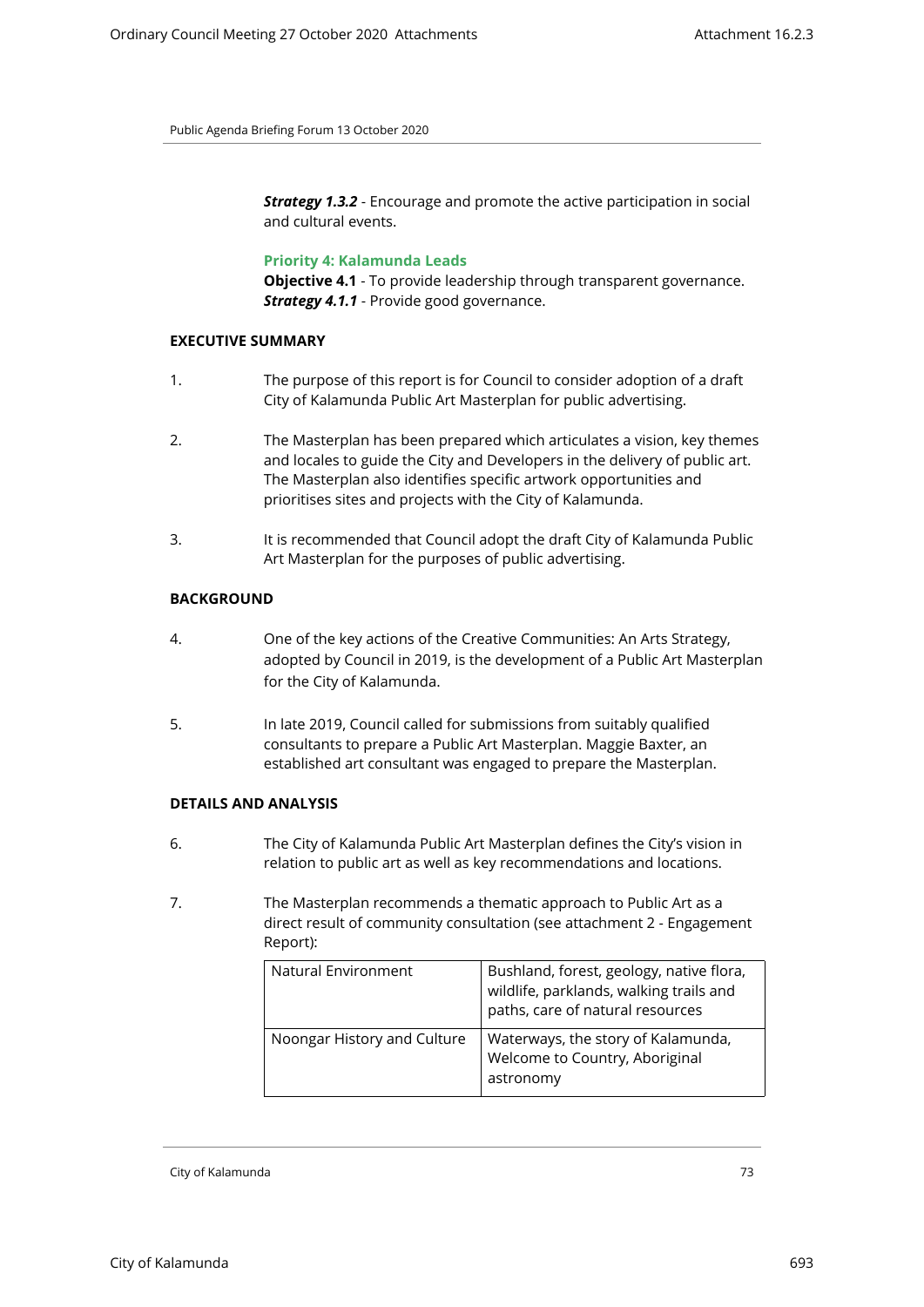| <b>Early Settlers</b>                       | Farming, horticulture, railways |
|---------------------------------------------|---------------------------------|
| The past, present and future<br>of industry | (Industrial areas only)         |

- 8. The scale recommended within the Masterplan is a mix of large and iconic and smaller, discreet works that invite interaction and discovery.
- 9. There are a number of key recommendations as part of the City of Kalamunda Public Art Masterplan. Full details can be found in attachment 1.
- 10. The City of Kalamunda Public Art Masterplan will be integral to the Kalamunda Activity Centre Plan and should be updated to represent amendments throughout the processes.
- 11. The City of Kalamunda Public Art Masterplan actively encourages Aboriginal Artists to apply for all publicly advertised commissions not only those referencing Noongar heritage and culture.

# **APPLICABLE LAW**

12. Nil.

# **APPLICABLE POLICY**

- 13. a) The Public Art Contributions Policy
	- b) Public Art Policy

# **STAKEHOLDER ENGAGEMENT**

- 14. The development of the Public Art Masterplan has included key stakeholder engagement which is outlined in detail in the Engagement Report (See Attachment 2).
- 15. Subject to Council's resolution to proceed, the City will advertise the Public Art Masterplan in accordance with the Communication and Engagement Policy.
- 16. A communications and engagement strategy will be developed to assist with guiding the public advertising process in accordance with the Public Art Policy. Consultation will target the stakeholders with an interest in the Public Art and the Masterplan.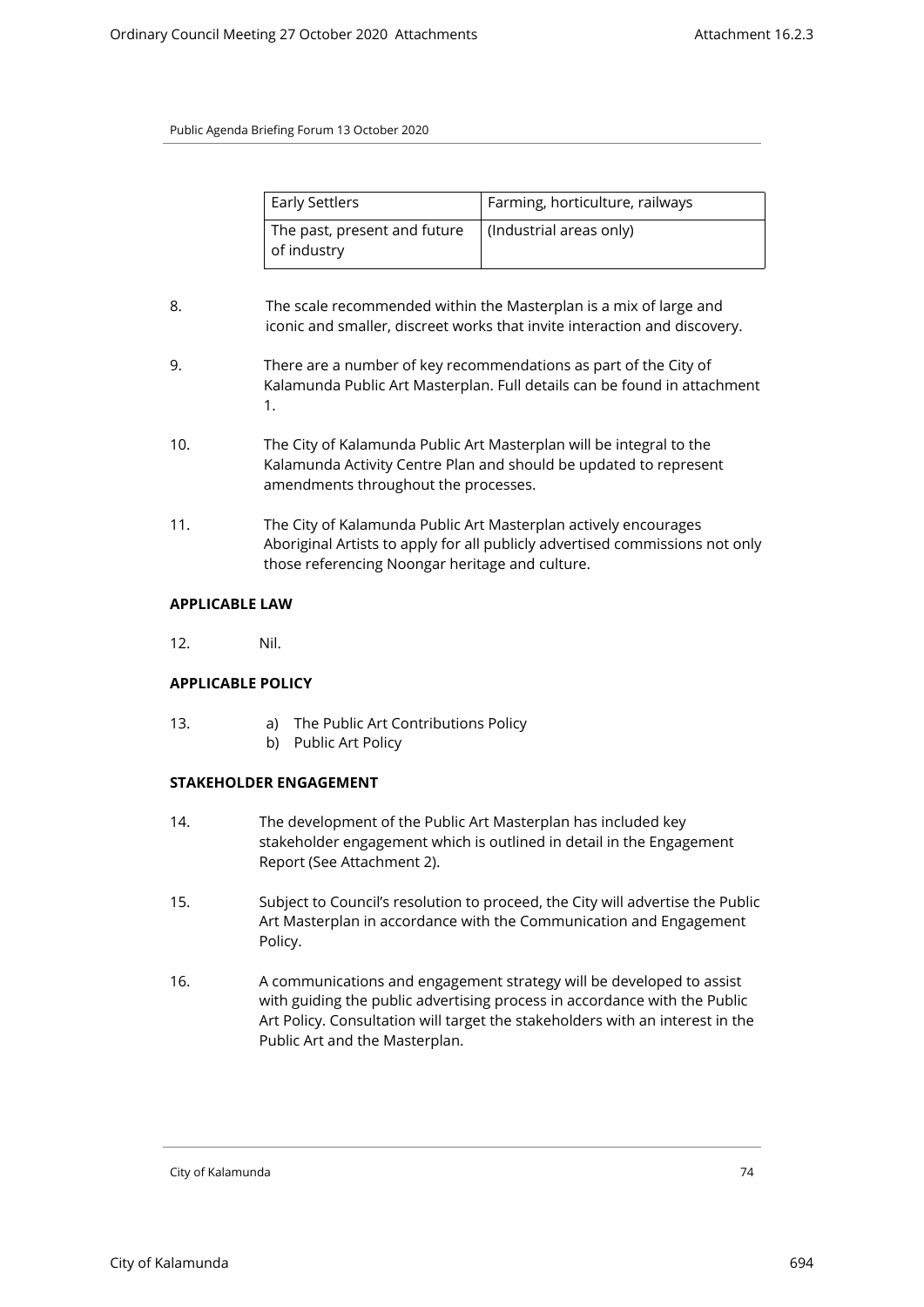17. As part of the advertising process, the Kalamunda Arts Advisory Committee will have a presentation and an opportunity to comment on the Masterplan.

# **FINANCIAL CONSIDERATIONS**

- 18. Costs associated with the preparation and public advertising of the Public Art Masterplan are met through the annual Commercial and Cultural Service budget.
- 19. Some recommendations arising from the Masterplan may have financial implications; the details of which will be developed as part of Local Planning Policy 26 – Public Art Contributions where appropriate or through the development of financial implementation plan/s and annual budget/s when preparing to complete the actions.

#### **SUSTAINABILITY**

# **Social Implications**

20. The City of Kalamunda Public Art Masterplan will provide locally relevant artwork that is thematic and of a standard that can be shared globally.

# **Economic Implications**

21. The City of Kalamunda Public Art Masterplan will provide opportunity for creative engagement through its commissioning and percent for art processes.

#### **Environmental Implications**

22. The City of Kalamunda Public Art Masterplan will improve the City's built environment, contribute to city-wide urban attractiveness and reinforce the unique qualities of the City of Kalamunda's natural environment.

#### **RISK MANAGEMENT**

| <b>Risk:</b> By not having a Masterplan, the delivery of public art is<br>uncoordinated. |            |               |  |
|------------------------------------------------------------------------------------------|------------|---------------|--|
| Consequence                                                                              | Likelihood | <b>Rating</b> |  |
| Moderate                                                                                 | Likely     | Medium        |  |
| <b>Action/Strategy</b>                                                                   |            |               |  |
| Adopt the draft Public Art Masterplan for the purpose of public<br>advertising.          |            |               |  |
|                                                                                          |            |               |  |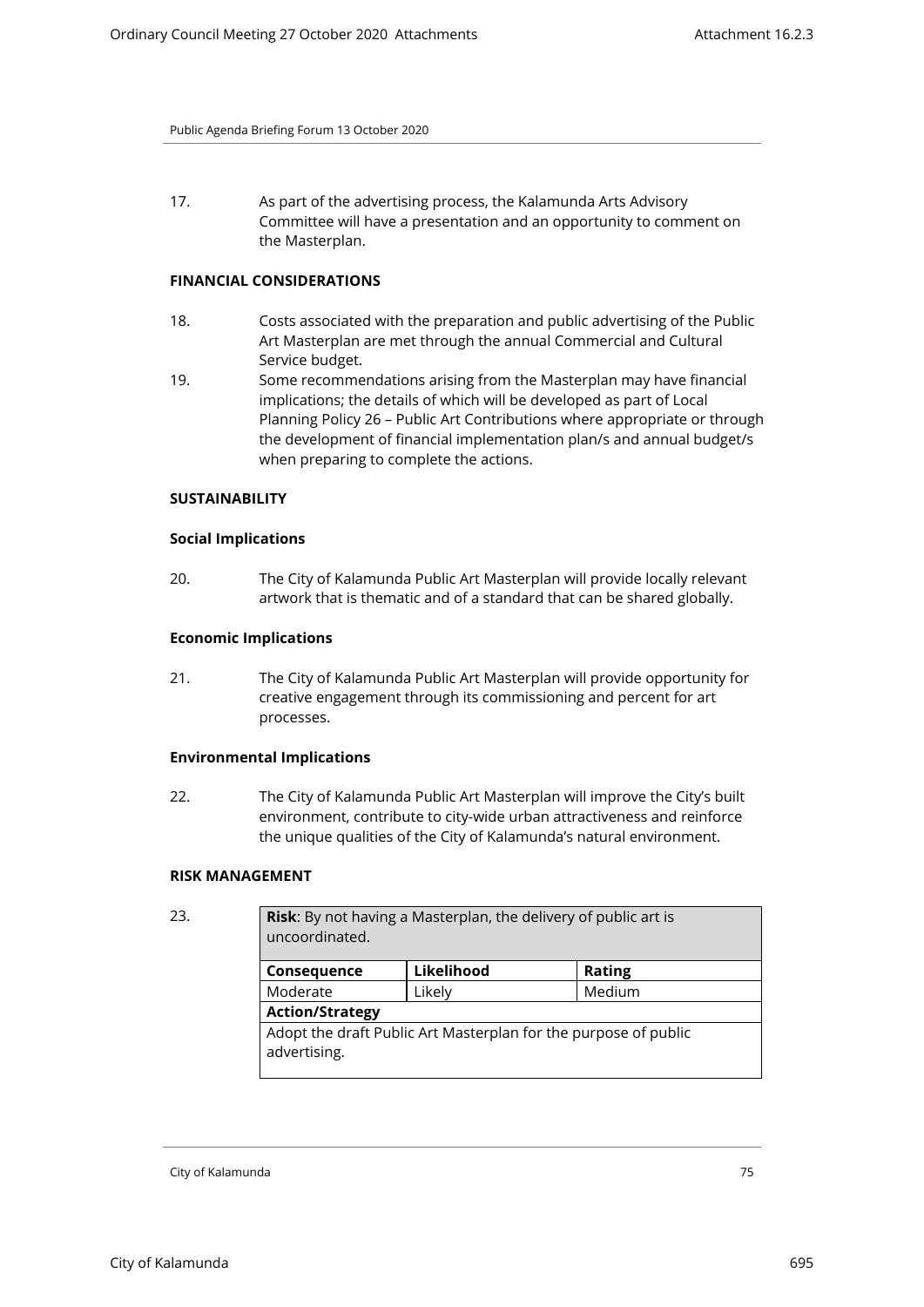| Risk: Public Art Masterplan is not adopted for advertising, thereby             |          |        |  |
|---------------------------------------------------------------------------------|----------|--------|--|
| delaying the process of implementation whilst submissions are                   |          |        |  |
| received.                                                                       |          |        |  |
| Likelihood<br><b>Rating</b><br>Consequence                                      |          |        |  |
| Moderate                                                                        | Moderate | Medium |  |
| <b>Action/Strategy</b>                                                          |          |        |  |
| Adopt the draft Public Art Masterplan for the purpose of public<br>advertising. |          |        |  |

#### **CONCLUSION**

20. The City of Kalamunda engaged art consultant Maggie Baxter to develop a public art masterplan. The Masterplan will provide the City of Kalamunda with a thematic, contemporary approach to Public Art which will assist in developing a collection that can be proudly shared.

# **Voting Requirements: Simple Majority**

#### **RECOMMENDATION**

That Council:

- 1. ADOPT the draft City of Kalamunda Public Art Masterplan (Attachment 1) for the purposes of public advertising.
- 2. AUTHORISE the Chief Executive Officer to undertake public advertising for the draft Public Art Masterplan in accordance with the City's Communication and Engagement Policy.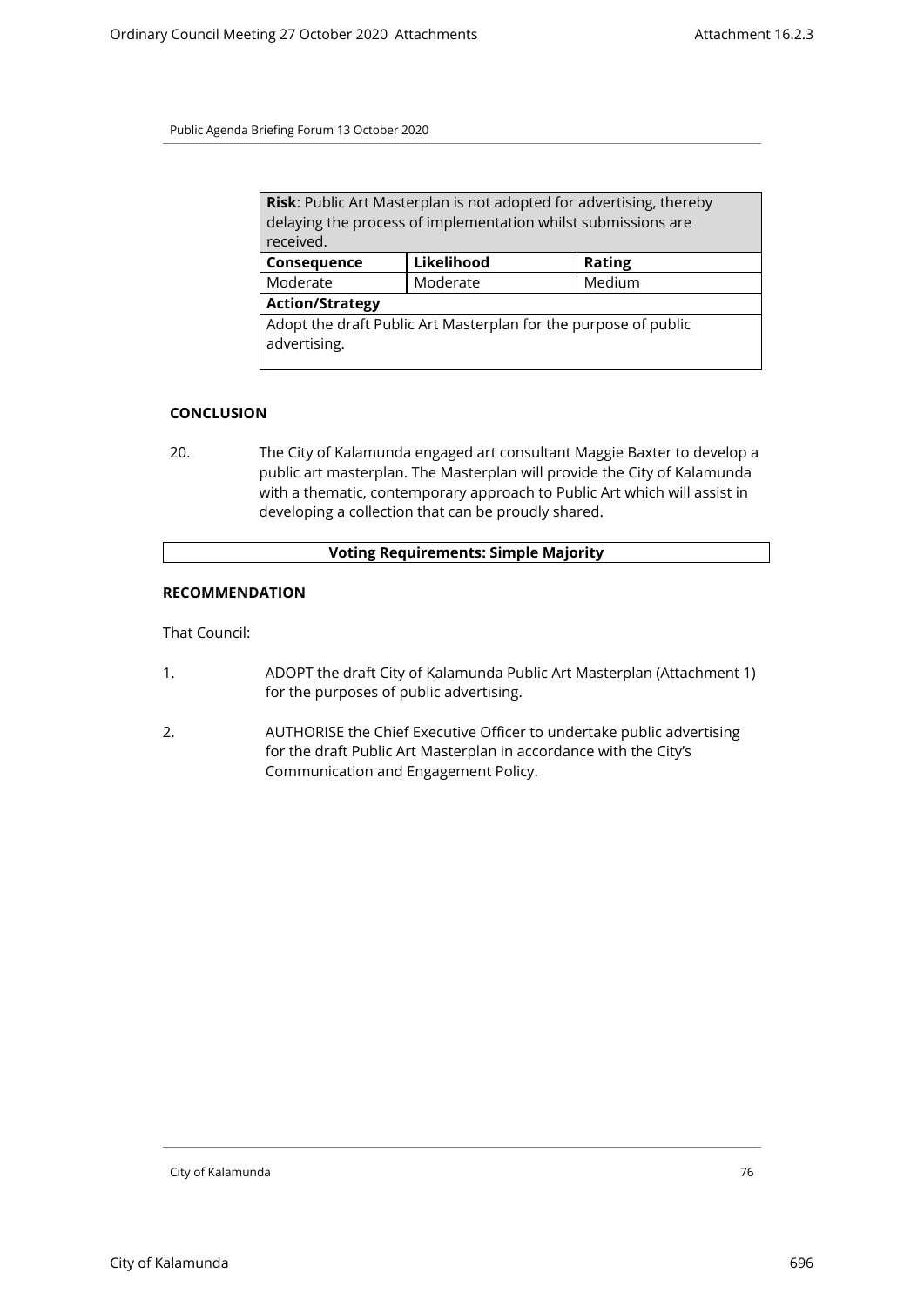# **10.4. Office of the CEO Reports**

# **10.4.1. Election of the Mayor - Community Engagement**

#### *Declaration of financial / conflict of interests to be recorded prior to dealing with each item.*

The Manager Customer & Public Relations provided a presentation on this report.

Councillors sought clarification on issue raised in the report of a governance nature. The CEO and Governance Advisor provided clarification.

| Previous<br>Items<br>Directorate<br><b>Business Unit</b><br>File Reference<br>Applicant<br>Owner |          |                                                                                                                                 |
|--------------------------------------------------------------------------------------------------|----------|---------------------------------------------------------------------------------------------------------------------------------|
| Attachments                                                                                      | 1.<br>2. | 2020 Mayor Election V 3 [10.4.1.1 - 2 pages]<br>Mode of Election of the Mayor final Activity Schedule<br>$[10.4.1.2 - 2$ pages] |

# **TYPE OF REPORT**

| ⊠ | Advocacy    | When Council is advocating on behalf of the community to<br>another level of government/body/agency                                                                                                                                                                                                                                                                                                                                |
|---|-------------|------------------------------------------------------------------------------------------------------------------------------------------------------------------------------------------------------------------------------------------------------------------------------------------------------------------------------------------------------------------------------------------------------------------------------------|
| 虝 | Executive   | When Council is undertaking is substantive role of direction<br>setting and oversight (eg accepting tenders, adopting plans<br>and budgets                                                                                                                                                                                                                                                                                         |
| ⊠ | Information | For Council to note                                                                                                                                                                                                                                                                                                                                                                                                                |
| ⊠ | Legislative | Includes adopting Local Laws, Town Planning Schemes and<br>Policies. When Council determines a matter that directly<br>impacts a person's rights and interests where the principles of<br>natural justice apply. Examples include town planning<br>applications, building licences, other permits or licences<br>issued under other Legislation or matters that could be<br>subject to appeal to the State Administrative Tribunal |

# **STRATEGIC PLANNING ALIGNMENT**

*Kalamunda Advancing Strategic Community Plan to 2027*

# **Priority 4: Kalamunda Leads**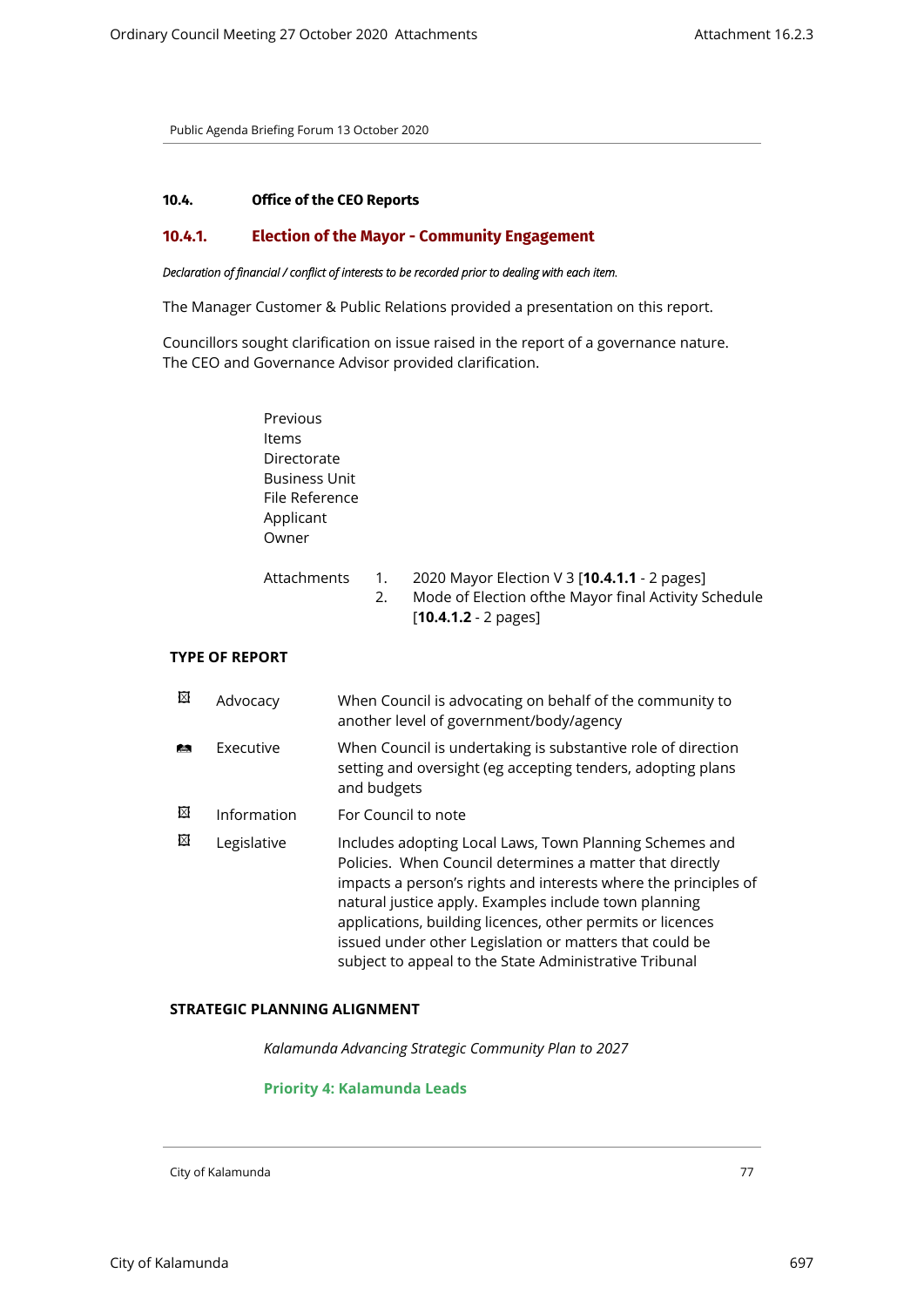**Objective 4.1** - To provide leadership through transparent governance. *Strategy 4.1.1* - Provide good governance.

#### **EXECUTIVE SUMMARY**

- 1. The purpose of this report is for Council to consider proposed Community Engagement Plan to facilitate consultation for the change of the mode of Election of the Mayor proposal.
- 2. At the Ordinary Council Meeting (OCM) of 28 July Council resolved to request the Chief Executive Officer (CEO) to prepare a Community Consultation Plan prior to seeking the community's opinion on the mode of Election of the Mayor.
- 3. It is recommended that Council the Mode of Election of the Mayor Survey (Attachment 1) and the Community Engagement Activity Schedule (Attachment 2) to facilitate the seeking of community opinion on the mode of Election of the Mayor for the City of Kalamunda.

#### **BACKGROUND**

- 4. The *Local Government Act 1995* (the Act) is the primary legislative document which sets out the roles and responsibilities of local government as well as their governance frameworks and the way they are determined.
- 5. The Act provides councils with a choice between two models for mayoral selection: the directly elected model, or the council selected model.
- 6. Currently of the 139 local governments in WA, 26 councils have their mayor or president elected for a four-year term by public vote.
- 7. In July 2015, the City of Kalamunda (City) published Kalamunda Listening: Gathering our Collective which included a question asking if a mayor should be elected by the people or the council within its community consultation. Of 1,283 responses received at the time, 61 per cent wanted a directly elected mayor.
- 8. The City's Council is currently constituted with twelve elected members, with three representatives from each of four wards. The Mayor is currently elected by the council.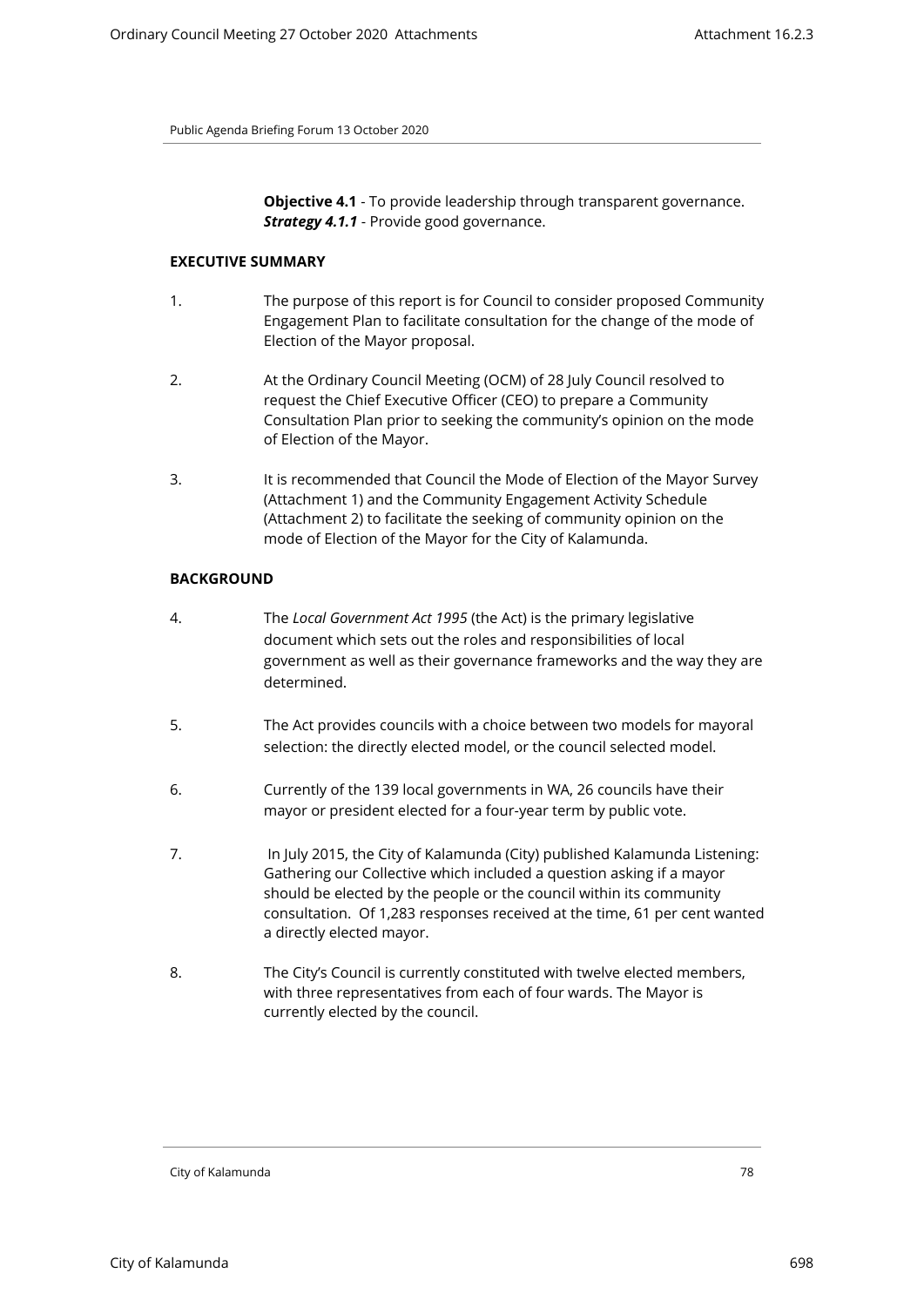# **DETAILS AND ANALYSIS**

- 9. The City proposes to proceed to seek the opinion of the community on whether to change the method of election of the Mayor from the current process of by the Councillors to by the electors.
- 10. The City proposed an Integrated marketing and Communications plan to create awareness and ensure high levels of participation in community consultation to validate results, with the key components being
	- a) A survey
	- b) Use of multiple digital platforms
	- c) Attendance at community events and shopping centre pop-ups.
- 11. The survey has been developed based on advice from the WA Electoral Commission of other local government's surveys for the same proposal.
- 12. The City proposes to send the Survey (Attachment 1) via letterbox drop to all households in the City. The survey will also be available online at engage.kalamunda.wa.gov.au and hard copies will be available at all City of Kalamunda locations.

| <b>Tool</b>                                                                       | <b>Purpose</b>                                                                                                   |  |
|-----------------------------------------------------------------------------------|------------------------------------------------------------------------------------------------------------------|--|
| Media Releases                                                                    | Released at key milestones: the opening of<br>feedback periods and on outcomes                                   |  |
| Social<br>Media/Digital                                                           | Directing traffic to online information and<br>feedback form. Feedback campaign during public<br>comment period. |  |
| Website                                                                           | Dedicated landing pages redirecting traffic to<br>information and feedback form.                                 |  |
| <b>Print Advertising</b>                                                          | Keep community informed through traditional<br>print channels.                                                   |  |
| Direct Mail<br>(Letterbox drop)                                                   | Keep community informed through traditional<br>print channels.                                                   |  |
| Flyers/Posters                                                                    | To be available at all City contact points                                                                       |  |
| Questionnaire                                                                     | Obtain feedback. Survey will be available hard<br>copy and online.                                               |  |
| <b>Shopping Centre</b><br>Pop-ups and<br>attendance at<br><b>Community Events</b> | Raise awareness of the survey and encourage<br>community members to have their say.                              |  |

13. Communication Mediums utilised as a part of the campaign will include: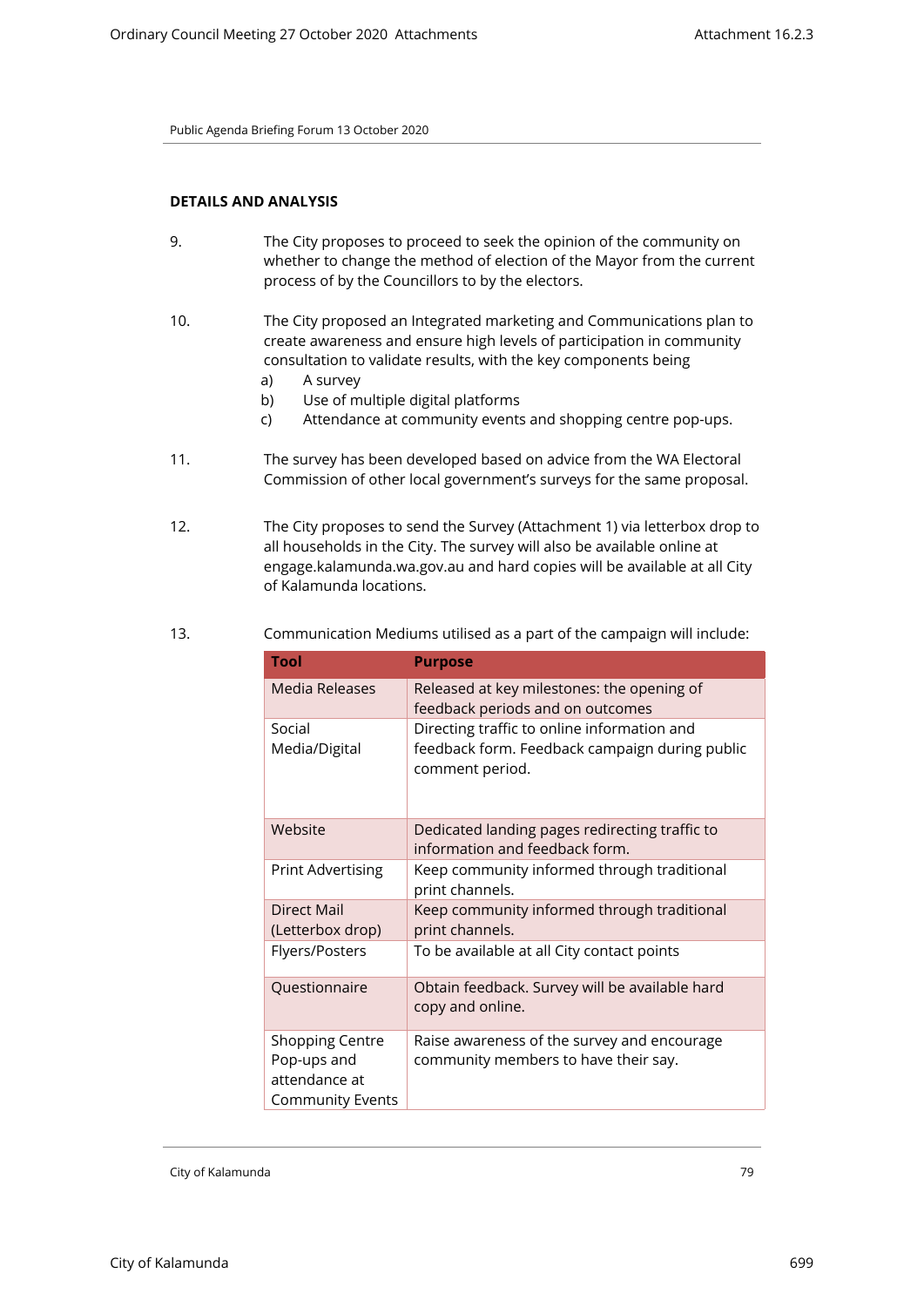| Council briefings  | Councillors will be kept informed of the process |
|--------------------|--------------------------------------------------|
| and briefing notes | and outcomes.                                    |
| Outcomes           | Report compiled following the close of comments  |
| summary            | and presented to Council                         |

14. A copy of the proposed activity schedule is attached at Attachment 2 – Mode of Election of the Mayor Activity Schedule.

# **APPLICABLE LAW**

- 15. Section 2.11 of the *Local Government Act 1995* provides for two different methods by which a Mayor is elected to Council, either:
	- a) Elected by electors of the district; or
	- b) Elected by the Council from amongst the councillors

# **APPLICABLE POLICY**

16. Service 5: Communication and Engagement

# **STAKEHOLDER ENGAGEMENT**

- 17. The City will seek a minimum of 1000 survey responses as a part of the proposed community engagement.
- 18. Should the required engagement levels not be reached by 30 November 2020 the City proposes to extend the time frame of the survey.

# **FINANCIAL CONSIDERATIONS**

19. Communications and engagement to take place in accordance with current budget.

# **SUSTAINABILITY**

# **Social Implications**

20. Nil.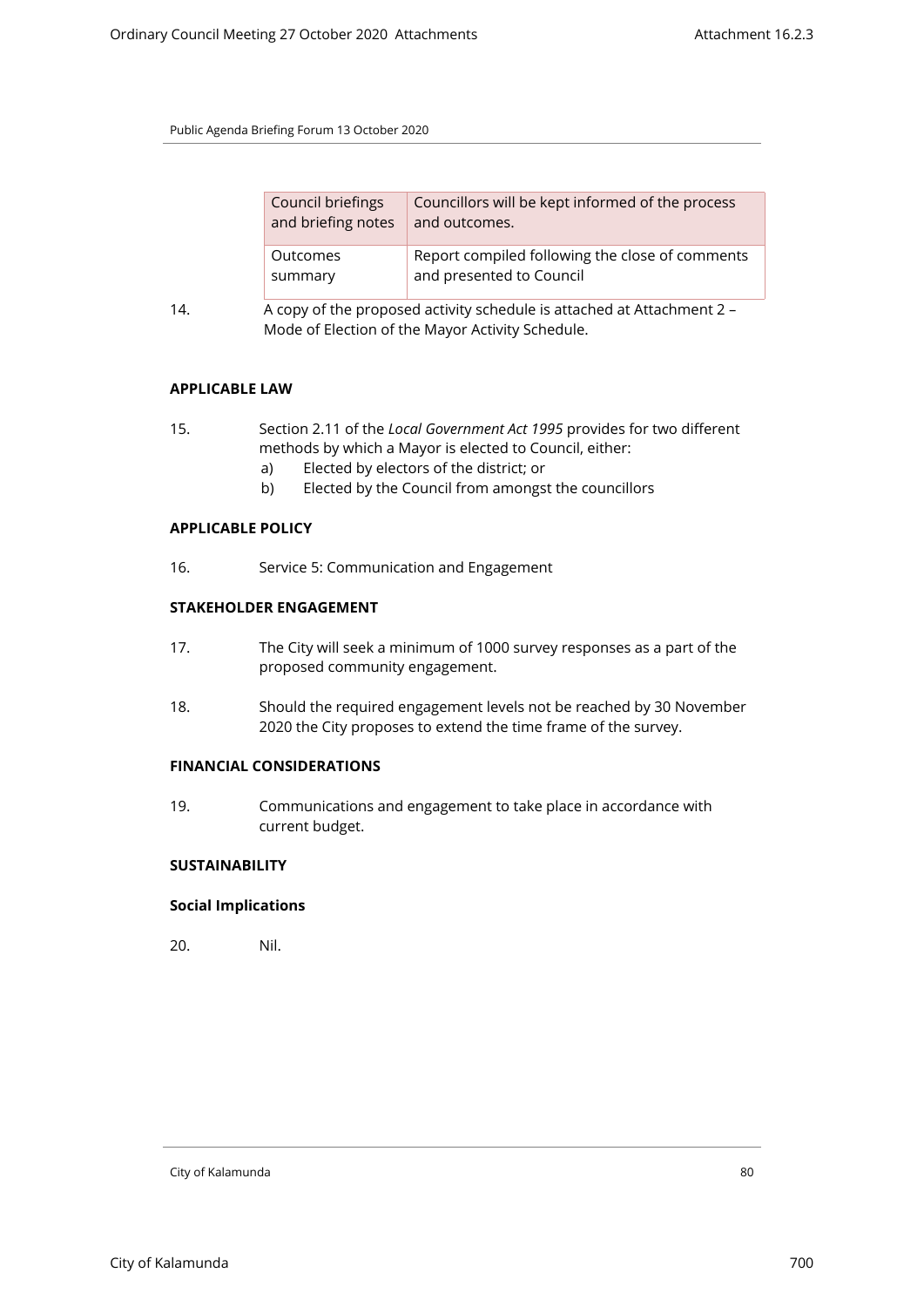# **RISK MANAGEMENT**

21. **Risk**: Existing or new community groups may dominate process, with less vocal groups not being heard.

| Consequence                                                                                                                           | Likelihood | <b>Rating</b> |  |
|---------------------------------------------------------------------------------------------------------------------------------------|------------|---------------|--|
| Moderate                                                                                                                              | Possible   | Medium        |  |
| <b>Action/Strategy</b>                                                                                                                |            |               |  |
| Engage using a variety of methods, encouraging written and online<br>submissions. Ensure advertising reaches individual homes. Ensure |            |               |  |
| residents have easy access to necessary information and                                                                               |            |               |  |
| documentation to have their say.                                                                                                      |            |               |  |

22. **Risk**: Lack of awareness; promotion missing key demographic groups in the community (i.e. those not online)

| Consequence                                                                                                                                   | Likelihood | <b>Rating</b> |
|-----------------------------------------------------------------------------------------------------------------------------------------------|------------|---------------|
| Moderate                                                                                                                                      | Unlikely   | Low           |
| <b>Action/Strategy</b>                                                                                                                        |            |               |
| Integrate communications activities across a variety of platforms and<br>adopt multiple engagement methods to reach all sectors of community. |            |               |

| 23. | <b>Risk:</b> Lack of feedback.                                                                                                                                            |            |               |  |
|-----|---------------------------------------------------------------------------------------------------------------------------------------------------------------------------|------------|---------------|--|
|     | Consequence                                                                                                                                                               | Likelihood | <b>Rating</b> |  |
|     | Major                                                                                                                                                                     | Possible   | High          |  |
|     | <b>Action/Strategy</b>                                                                                                                                                    |            |               |  |
|     | Communication to be delivered in various formats, ensuring adequate<br>time for feedback. Option to extend survey time frame if minimum<br>numbers have not been reached. |            |               |  |

# **CONCLUSION**

24. Officers recommend endorsement of the community engagement schedule and the Mode of Election of the Mayor Survey.

# **Voting Requirements: Simple Majority**

# **RECOMMENDATION**

That Council ENDORSE the Mode of Election of the Mayor Survey (Attachment 1) and the Community Engagement Activity Schedule (Attachment 2) to facilitate the seeking of community opinion on the mode of Election of the Mayor for the City of Kalamunda.